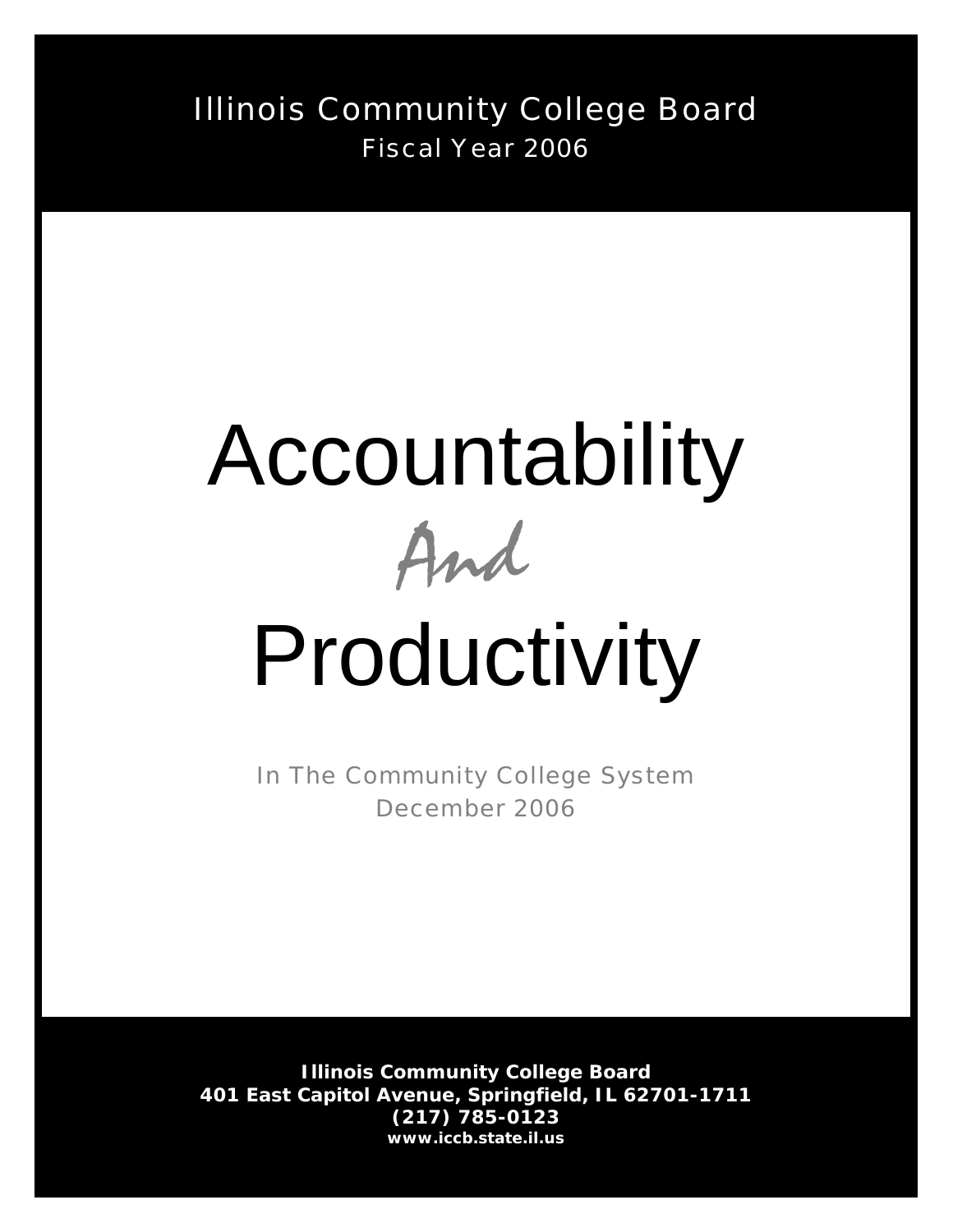Illinois Community College Board

# **ACCOUNTABILITY AND PRODUCTIVITY IN ILLINOIS COMMUNITY COLLEGES Fiscal Year 2006**

# TABLE OF CONTENTS

Page

| Analyses of the Results of Fiscal Year 2006 College Program Review |    |
|--------------------------------------------------------------------|----|
|                                                                    |    |
| Adult Education and Family Literacy, English as a Second Language, |    |
|                                                                    | 6  |
| Career and Technical Education Program Review                      | 8  |
| Summaries of the Career and Technical Education Program Reviews    |    |
|                                                                    | 9  |
|                                                                    | 10 |
|                                                                    | 11 |
|                                                                    | 12 |
|                                                                    | 12 |
| Automotive Body/Collision Repair Technology                        | 13 |
|                                                                    | 14 |
|                                                                    | 15 |
|                                                                    | 16 |
|                                                                    | 17 |
|                                                                    | 17 |
|                                                                    | 18 |
|                                                                    | 19 |
|                                                                    | 20 |
|                                                                    | 20 |
|                                                                    | 21 |
|                                                                    | 22 |
|                                                                    |    |
|                                                                    | 24 |
| Psychiatric/Mental Health Services Technology                      | 25 |
|                                                                    |    |
|                                                                    |    |
|                                                                    |    |
|                                                                    | 28 |
|                                                                    | 29 |
|                                                                    | 30 |
| Hospitality, Hotel/Motel, and Restaurant Management                | 31 |
|                                                                    | 32 |
| International Business, Business Marketing/Marketing Management    | 33 |
| Real Estate Sales                                                  | 34 |
| Teacher Assisting/Paraprofessional Education                       | 35 |
|                                                                    |    |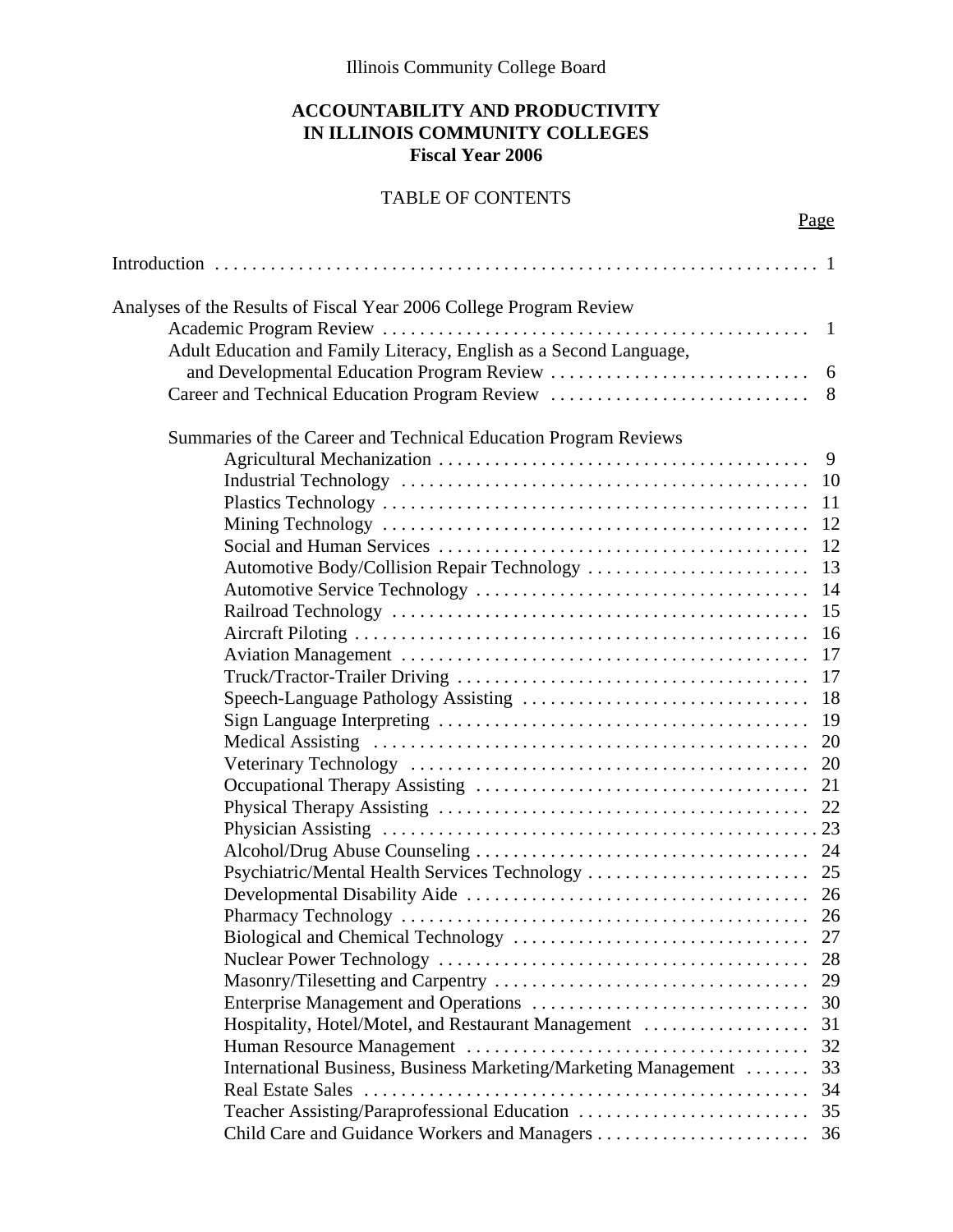# TABLE OF CONTENTS (Continued)

# Page

| Summary of Analyses of Career and Technical Education        |  |
|--------------------------------------------------------------|--|
|                                                              |  |
| Appendix A - Community College Program Review Summary Tables |  |
| Table A-1: List of Programs Reviewed by                      |  |
| Table A-2: Summary of Fiscal Year 2006 Reviews of            |  |
| Table A-3: Occupational Programs Eliminated                  |  |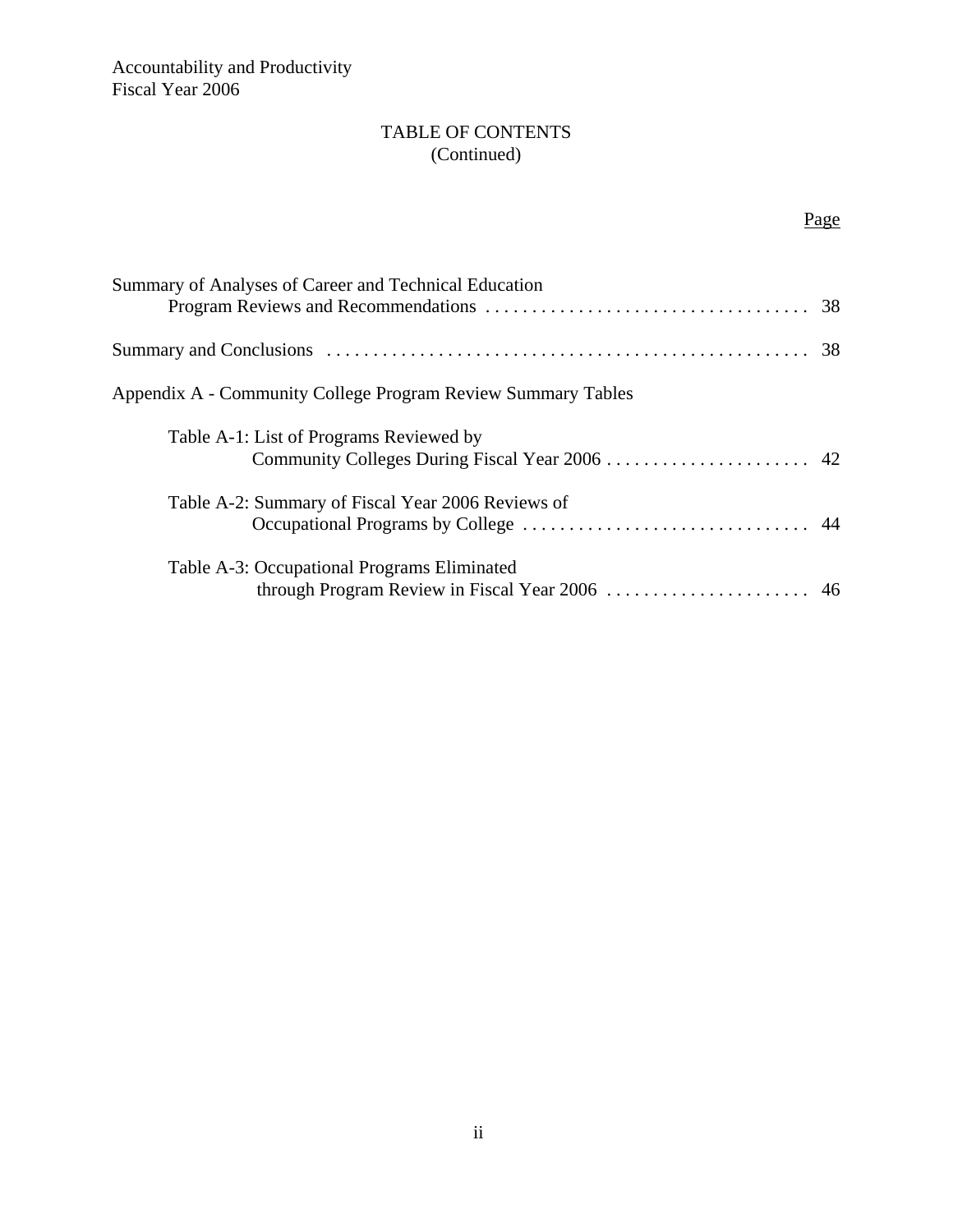#### Illinois Community College Board

# **ACCOUNTABILITY AND PRODUCTIVITY IN ILLINOIS COMMUNITY COLLEGES FISCAL YEAR 2006**

#### **Introduction**

#### **Analyses of the Results of Fiscal Year 2006 College Program Reviews**

In 1983, the Illinois Community College System began a broad-based accountability initiative through regular review of instructional, administrative, and support services programs. Today, the process continues to be a major accountability effort proven to be flexible enough to address the constantly changing policy issues and priorities of the various community college districts. To ensure that programs continue to meet the needs of both students and employers, colleges conduct a review of programs once every five years. The review is based on three criteria: program need, program cost, and program quality.

This report summarizes the results of academic, career and technical, adult education, and developmental education programs that were reviewed during fiscal year 2006. Summaries include both program strengths and the common challenge's colleges face in keeping instruction relevant while maintaining cost-efficiency. Specific quality improvements at the local level are also highlighted. During fiscal year 2006, community colleges reviewed **153 academic, 786 career and technical, and 24 adult and developmental education programs. A table illustrating this information by college can be found in Appendix Table 1.**

#### **Academic Program Review**

Community colleges review academic programs at least once every five years, and each college determines when such reviews occur. **This year 153 academic programs were reviewed and all were recommended for continuation with minor improvements.** 

**Academic Program Review:** Community colleges review academic programs at least once every five years. Typically, each college determines when such reviews occur. However, beginning in fiscal year 2007, all institutions will report on a pre-determined discipline at one time. This change will provide a more comprehensive review with insights on trends systemwide.

Every reporting year, an array of innovative program improvements are described. In fiscal year 2006 reports, certain topics could be found throughout the reviews of various disciplines. These include evaluating learning outcomes and revising syllabi accordingly, striving for greater communication between adjunct and full-time faculty, standardizing syllabi for consistency in teaching, applying technology to improve teaching and learning, and creating "hybrid" courses to make education accessible to more students.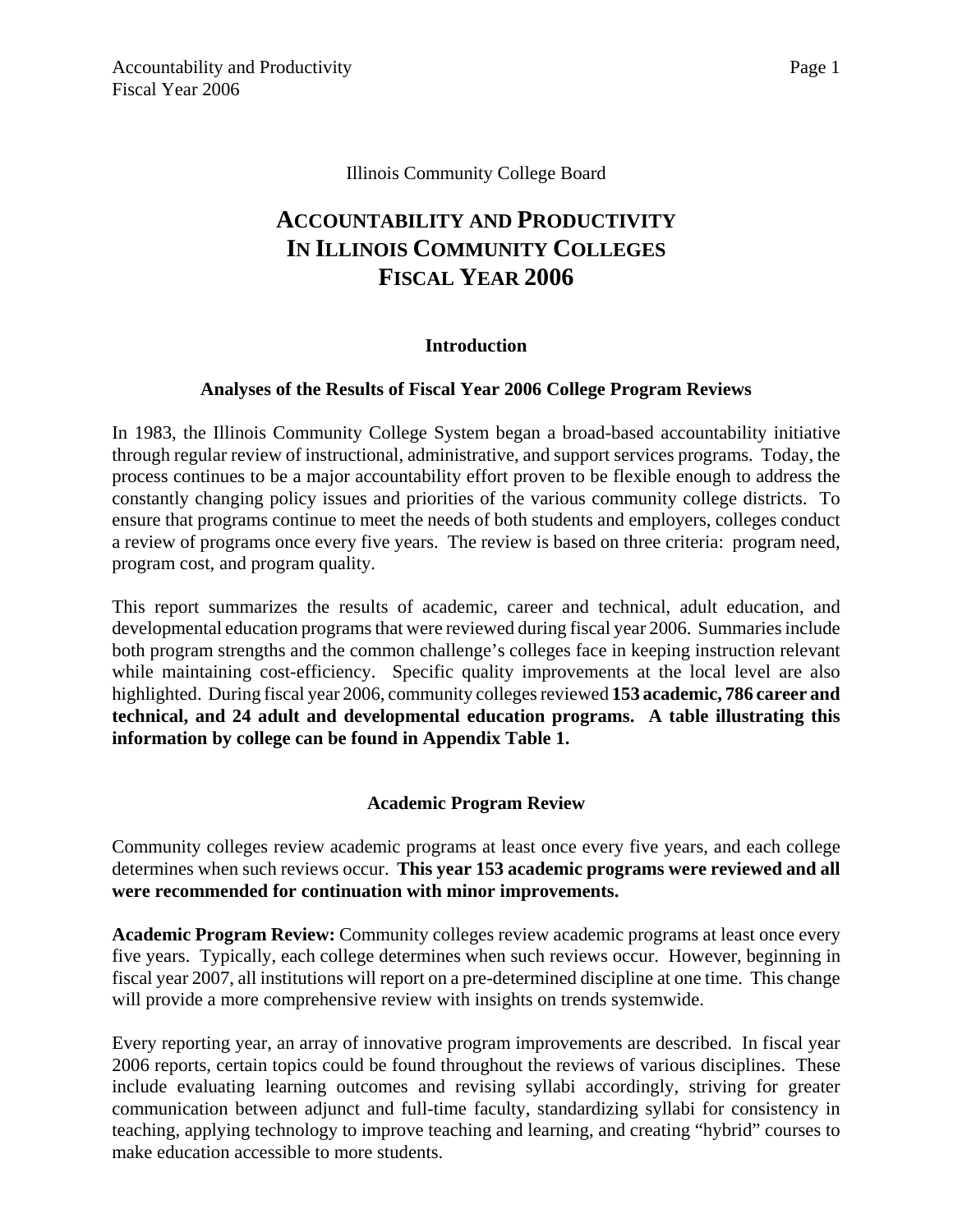Numerous colleges, including **McHenry County College**, utilize a review process that ties together the mission and goals of the discipline, the role and relationship of the discipline relative to the college's mission, the scope of discipline activities, and modifications that have occurred since the program was reviewed five years ago.

**Program Need.** In general, the need for academic coursework is apparent, as it provides the foundation for all degrees, whether occupational or transfer. General education courses develop a breadth of knowledge essential to a greater understanding of the world in which we live–its presence in the universe, its peoples, its environment, and its complexities. Headcount enrollment, credit hours generated and retention data are typical methods of validating program need.

**Program Cost.** Some colleges determine the cost of a program by comparing the revenue with the cost per credit hour. Other institutions may compare their unit cost data of a particular program with the average unit cost data of their peers or the average costs across the state.

Program review reports provide evidence that costs are generally in line with state averages. Variations arise when numerous faculty are adjunct or long-tenured, when costly expenditures such as major technological upgrades occur at one time and with particularly high or low enrollment numbers. Colleges use innovative means to stretch department budgets. Some seek grant funding for technology or to build partnerships. Others make handouts available online or sell packets of course material through the bookstore.

**Program Quality in Communications:** Sixteen colleges elected to review the disciplines of English and Speech Communication. Courses in English composition and speech are the cornerstone of college curricula. A student who experiences difficulty in these courses is likely to be at a great disadvantage in other general education courses. Knowing this, **Richard J. Daley College** reports requiring eligibility for college level English as a prerequisite for all general education courses. **Kankakee Community College** plans to develop materials to be distributed to high schools that demonstrate the type of skills expected of students entering college level English and speech.

Colleges reported sizeable increases in enrollment in regular courses and particularly online courses. Southeastern Illinois College reports that "the development in online learning pedagogy has resulted in a 'boom' for communication online courses." The popularity of "hybrid" courses, which combine instruction that occurs in the classroom and online, is increasing. Numerous colleges report using this method for speech courses.

New technology continues to be added to enhance learning. **College of DuPage** has a "Speech Assistance Area" for individual tutoring and to provide opportunities for students to practice giving their speeches. **College of Lake County** plans to create a similar lab. **Morton College** is constructing a computer classroom specifically designed to enhance writing instruction. Modular furniture will allow students to work individually or in groups for both individual and collaborative writing exercises.

Courses in Mass Communication and Journalism also reside in the Communications discipline. Several colleges reported great success. **Waubonsee Community College** reported that enrollment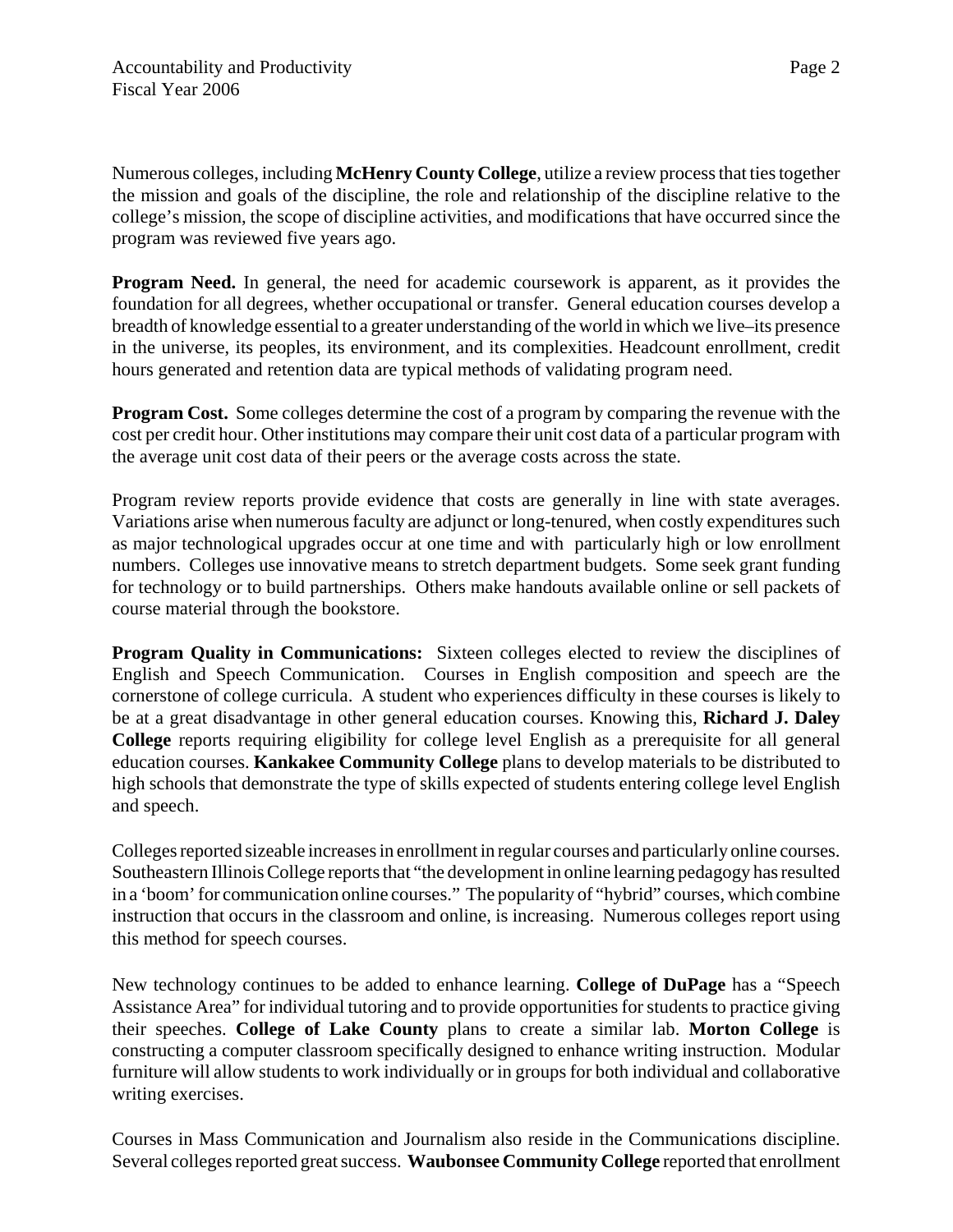in Mass Communication courses increased from 27 in fiscal year 2002 to 270 in fiscal year 2003 and is now at 520 students. The success of the program is attributed to a new full-time faculty member, grant-funded equipment purchases, and collaboration with English composition faculty. **Kankakee Community College** will develop a portfolio evaluation for all sections of English I and II that include samples of graded student work. **Oakton Community College**'s speech department has paired a speech course with a humanities/social sciences course. Such courses allow for an interdisciplinary, team taught approach that promotes students' critical thinking and communication skills.

**Kaskaskia College** credits its successful journalism program with highlighting and publicizing student, faculty, staff, and institutional accomplishments and awards, thereby serving as an excellent marketing tool. At **Illinois Valley Community College**, journalism students are responsible for publication of an award winning college newspaper, the IV Leader.

Courses in communications may be tailored for various career and technical programs. **Illinois Valley Community College** offers a course in oral communication skills for occupational business and industry programs. **College of DuPage** offers Introduction to Business Communication and speech communication for non-native speakers. **College of Lake County's** intercultural communication course is now a requirement in the nursing program.

The quality and innovation of community college teaching and learning was exemplified in reports from the **College of Lake County** and **Lake Land College**. CLC students who successfully complete a Fundamentals of Speech course will meet competencies established by the Illinois Speech and Theater Association (ISTA) and the National Communication Association (NCA)**. Lake Land College** reports that one faculty member won a national teaching award for a program she implemented with a colleague who teaches chemistry. They joined together to offer a murder mystery as part of a Composition II course.

**Program Quality in Social and Behavioral Science:** Students of the social sciences analyze social, political, cultural, historical, and economic institutions and relationships that both link and separate societies throughout the world. They study behavior, both individually and among groups, and develop a sense of global responsibility for humans and the environment. Courses are provided at the introductory level to introduce a discipline and at the intermediate level to prepare students for further study in a related major at the baccalaureate level. Fourteen colleges reported reviewing social science disciplines including sociology, psychology, human geography, economics, political science, history, and anthropology.

**Southeastern Illinois College** spotlighted a new course on Politics in State and Communities. It prepares students to participate in the Model Illinois Government Program (MIG). MIG is a legislative and moot court competition held at the State Capitol. It allows students to hone their skills and compete with over 2,500 students from 19 colleges and universities across the state. Despite **Southeastern Illinois College**'s status as the smallest college at the simulation, it has won top awards the past three years.

Emphasizing "Community" in community colleges is important to the mission of institutions. Faculty, staff, and students engage members of communities in sports, music, theatre, public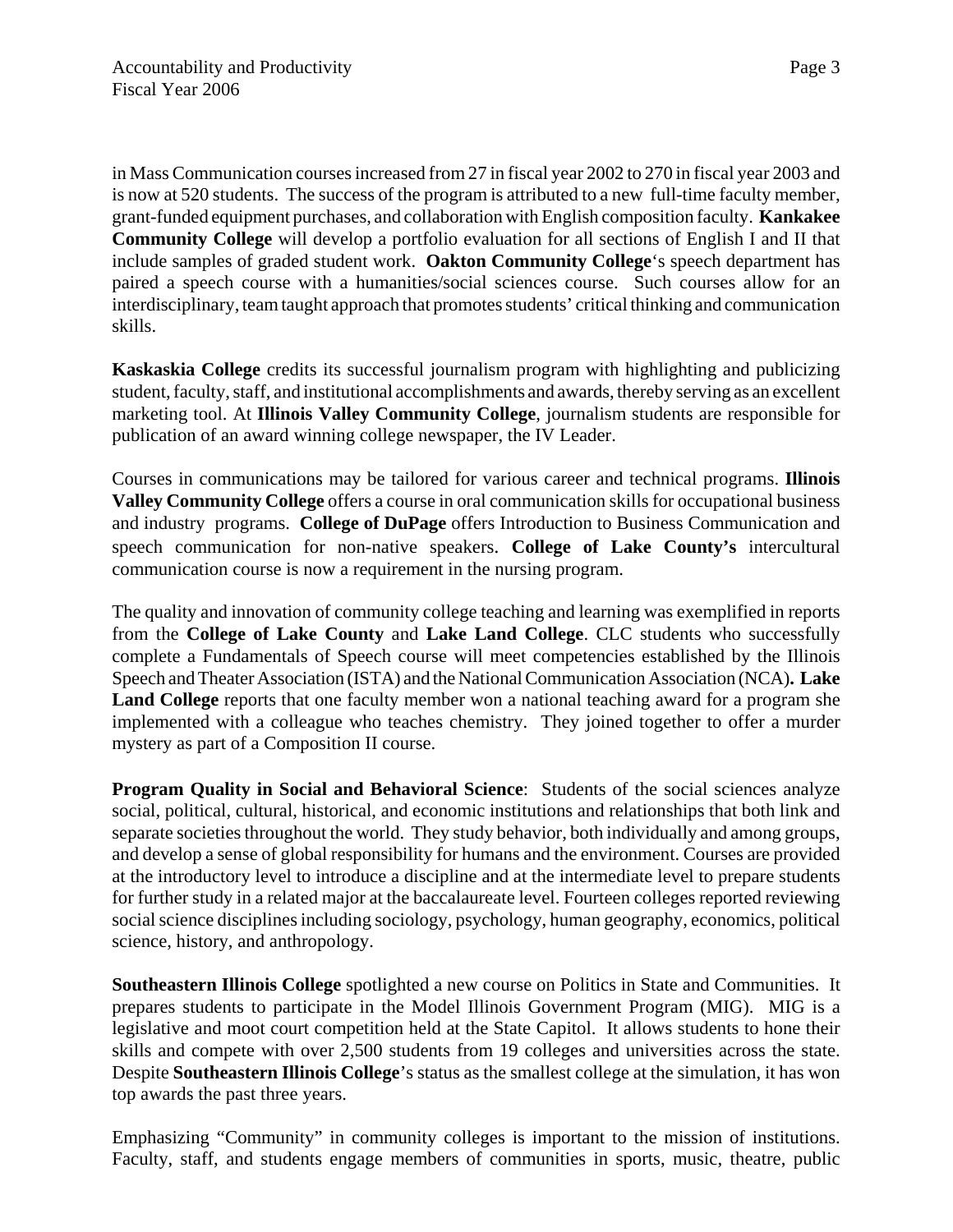speaking presentations, and public service. For an example of the latter, Student Government at **Southeastern Illinois College** raised \$2,000 for local charities and organizations; held a food drive; held a toy drive; raised over \$1,200 for the local Heart Walk; organized a Voter Registration Challenge that featured county clerks from four district counties; and spearheaded and coordinated hurricane relief efforts resulting in over \$1,600 being raised for Mississippi Gulf Coast Community College.

**Program Quality in Physical and Life Science**: Courses in this area fall into the categories of biology, botany, geology, chemistry, physics, earth science, astronomy, physical geography, and zoology. Study in these areas provides an understanding of the scientific principles in physical and life sciences, the methods of scientific inquiry, the formulation and testing of hypotheses, and the ability to draw conclusions. Fourteen colleges reviewed the sciences during fiscal year 2006.

Colleges attribute enrollment increases to a growing need for healthcare workers: nurses, emergency medical technicians, laboratory technicians, lab technicians, and many others. Science courses give students a foundation for pre-med, pre-vet, and pre-pharmacy along with engineering and other careers.

**William Rainey Harper College** reported a dramatic enrollment increase in chemistry where enrollments rose approximately 70 percent between 2001 and 2005. **Lincoln Land Community College** (LLCC) is seeing a growing interest in geography. Plans are to merge physical science with the existing earth sciences program and new course offerings to create a GeoSciences Program. LLCC's Ocean Studies course and Introduction to Weather and Climate are courses developed by the National Oceanographic and Atmospheric Administration (NOAA). This affiliation allows students to use actual NOAA real-time data to study trends in weather, climate, ocean temperatures, etc.

**Heartland Community College** has developed a "greenspace" with native prairie grass, wildlife, wetlands, and trees, to form natural habitat areas that are differentiated by vegetation and precipitation. As the campus greenspace matures, more"field" activities including water and soil studies of the pond and prairie restoration areas will be incorporated in the earth science courses.

Retention data are frequently used to determine the effectiveness of teaching and learning. Faculty want students to succeed. For example, an adjunct chemistry instructor at **Malcolm X College** provided tutoring during office hours. Another adjunct faculty member provided regular additional teaching once a week during the spring 2005 semester to help low-performing students to catch up. **Sauk Valley Community College** reports that student deficiencies in science and math are checked prior to enrolling students in science classes. **William Rainey Harper College** strengthened its general chemistry course by adding another contact and credit hour that includes additional problem solving and discussion time and by requiring completion of intermediate algebra rather than allowing concurrent enrollment of algebra and chemistry.

**Program Quality in Humanities and Fine Arts:** Study in the humanities and fine arts focuses on intellectual and cultural expression approached through historical, hermeneutic, cultural, and aesthetic investigations. Students develop a sense of what it means to be human in relation to the natural world, to others, and to reflect on ideas and confront presuppositions from one's own and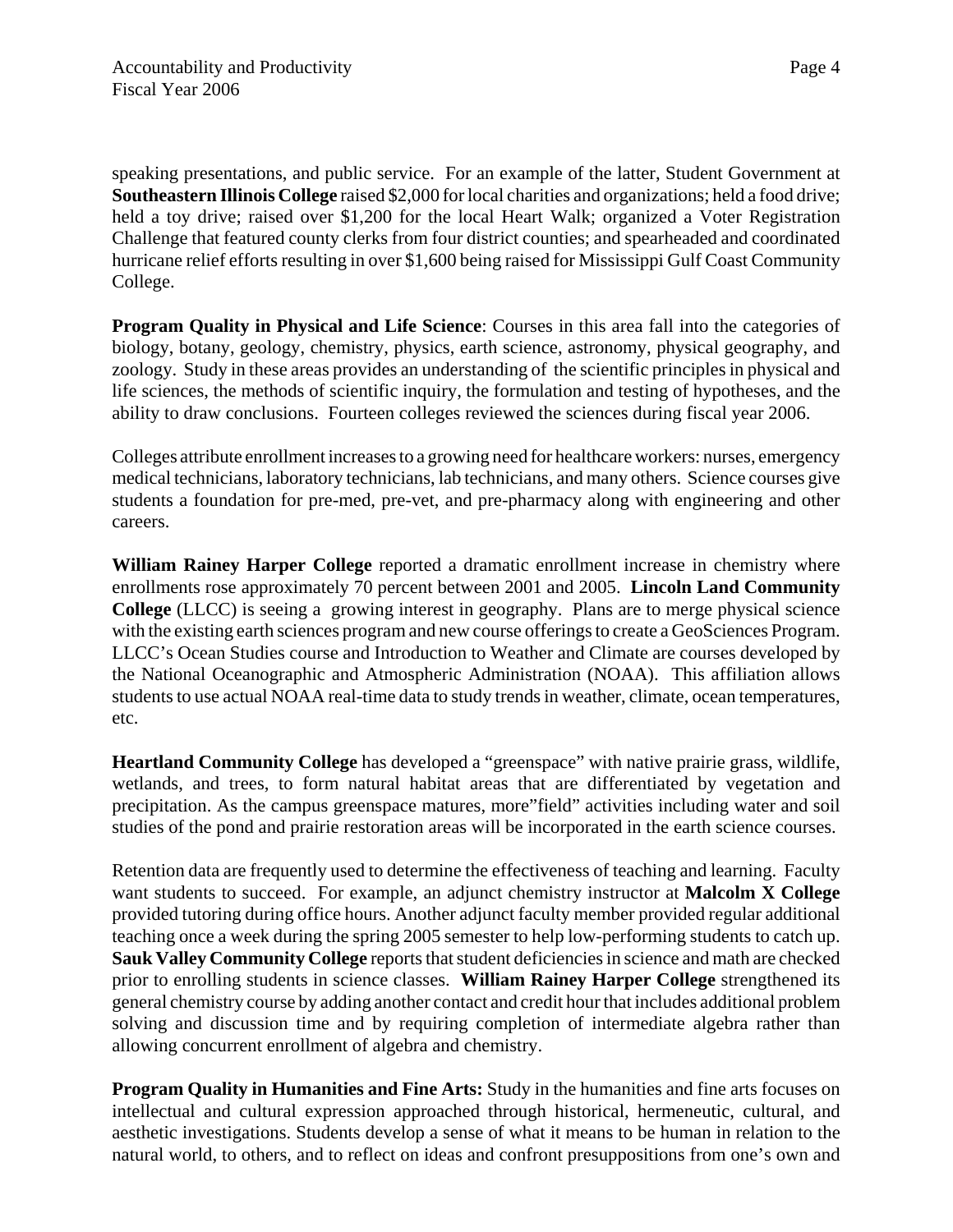other cultures. Included in this broad discipline area are foreign language, literature, religious studies, philosophy, history, music and art. Nineteen colleges reported on these various disciplines.

Colleges offer programs and courses, in part, as a recruiting tool through gallery exhibits, high school outreach programs, juried exhibitions of high school and college art works. Public service activities such as workshops and festivals contribute to an awareness of the college and what it offers. **College of Lake County** believes casting elementary to high school age students in the annual children's show and other productions attract future students**. Southeastern Illinois College** reports "theatre productions and events become powerful agents of public relations for the school in that thousands of different faces, young and old, participate in or attend theatre-sponsored events." One event might bring thousands of people to the college. **South Suburban College** has a high school juried exhibition that is hosted on campus that allows students to see its excellent facilities.

The **College of Lake County** boasts that its instrumental group was the only American ensemble invited to participate in a music festival in Besana, Italy during the summer of 2005. This international experience broadened student learning in innumerable ways and established a precedent for the consideration of additional performance opportunities in rich national or international settings.

Once again, the weaving together of career and technical training with academic coursework is evident. **Waubonsee Community College**'s department of foreign language plans to enter a partnership with the medical interpreting and translation certificate program. It offers Spanish for law enforcement officers and Spanish for Nursing and other specialized professions to help workers carry out their job duties**. Lake Land College** reports that, while transfer is the general goal for art majors, the trend in employment in finding jobs in graphic design, computer animation, education/teaching, gallery and museum curatorial work, and industrial design are prevalent in the arts. **Sauk Valley Community College** is adding a Commercial Music program to stay in sync with regional and national trends in the recording arts and music retail employment.

Typically, costs in offering theatre, art, and music programs are high. In theatre, expenses include capital investments in facilities, sets, lights, directors, technicians, costumes, makeup, sound, and the cost of faculty compared to the small number of students in the program. In art, the costs include buying art supplies, maintaining equipment properly, maintaining up-to-date software for digital arts programs, maintaining and improving gallery exhibitions, and providing enrichment through visiting artists and teachers. In music, costs include investments in facilities, costs of equipment upkeep, sheet music, cost of faculty for private music lessons, equipping practice rooms with pianos and electronic keyboards, and maintaining a music library. Offsetting such costs requires creativity and ingenuity.

**Program Quality in Mathematics:** Mathematics focuses on quantitative reasoning to provide a base for developing a quantitatively literate person who can apply simple mathematical methods to the solution of real-world problems. Mathematics courses are a part of core instruction at each college. Every degree program and many certificate programs require mathematics courses. Six community colleges reported on mathematics.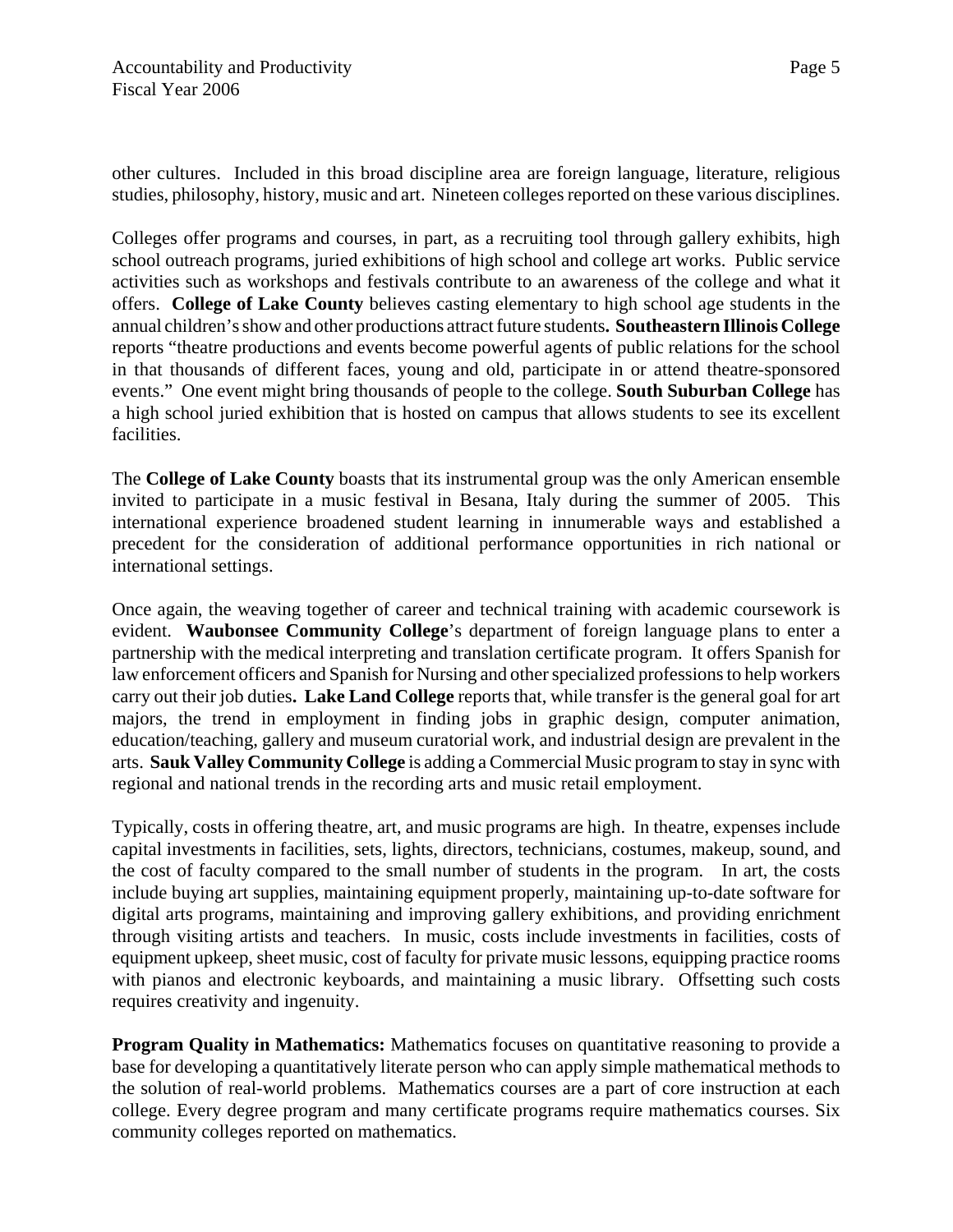Colleges present instruction to transfer and occupational students. For students planning to transfer and major in a math-related area, second year courses may not have a sufficient number of students to warrant offering the course. To offset this, **South Suburban College** has a cooperative agreement with **Prairie State College** to run lower enrollment courses such as Calculus III and Differential Equations. Students from two colleges provide sufficient revenue to cover expenses. **John Wood Community College's mathematics department is assisting the education department** with the math portion of the new Associate of Arts in Teaching Secondary Mathematics degree. The goal of the degree is to improve the transfer process for students interested in teaching math in the middle grades, junior high, or high school. Overall, 18 community colleges have an approved AAT in Secondary Mathematics based on the statewide model.

Students registered in career and technical programs including nursing, agriculture, and business require specific math classes, reports **Triton College**. At this institution developmental education and nondevelopmental education are combined. Typically, multiple sections of the developmental and general education courses offset the costs of lower enrollment upper-level courses.

**South Suburban College** utilizes the ALEKS (Assessment and Learning in Knowledge Spaces) system for self-paced, individualized online math instruction via the world wide web. The college also offers a "One Room Schoolhouse" option. This is a single class that runs for 12 weeks and accommodates pre-algebra, elementary algebra, intermediate algebra, and college algebra students. It works well for students who were seriously misplaced in another course or registered late.

Teaching and learning continues to be at the forefront of community college programs. Accessibility, accountability, and affordability are the cornerstones of the community college education experience.

# **Adult Education and Family Literacy, English as a Second Language, and Developmental Education Program Review**

Colleges are required to review their Adult Education and Family Literacy, English as a Second Language (ESL), and Developmental Education programs at least once every five years, according to a schedule developed by each college. **This year, 24 related programs were examined and all were recommended for continuation with minor improvements.**

# **Adult Education and Family Literacy and English as a Second Language Programs**

Adult Education and Family Literacy programs serve students 16 years of age and older who have less than a high school education and are no longer enrolled, or have never been enrolled, in school. The programs provide education and support services for students wishing to improve their basic skills or to acquire a high school diploma or its equivalent - General Education Development (GED). These programs may also serve students who are determined, through a skills assessment, to lack the basic skills necessary to succeed in employment or further education and training. ESL programs serve non-native English speaking students by providing reading, writing, and math instruction for gaining or improving English language skills. Students may take related instruction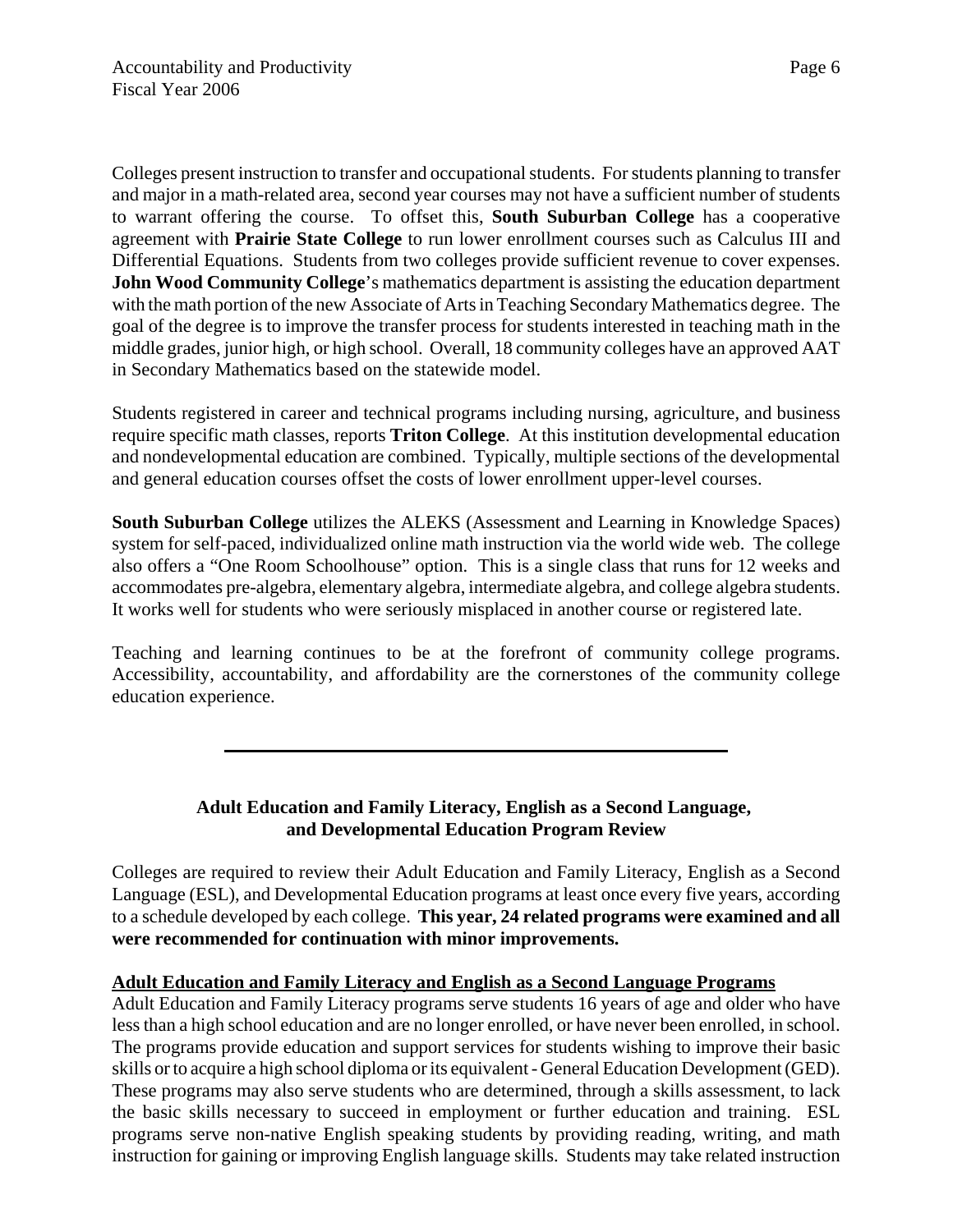through programs offered by community colleges, community-based organizations, or other educational agencies. **During fiscal year 2006, eight colleges reported on programs in these categories.**

**According to the** *2005 Data and Characteristics of the Illinois Community College System,* **16,749 students were enrolled statewide in ABE/ASE programs at community colleges during fiscal year 2004, and 33,242 students were enrolled in ESL programs at community colleges during the same period.** 

**Program Need:** All colleges reporting indicated a need for Adult Education and Family Literacy programs. Enrollments were noted as steady or increasing among all levels of Adult Basic Education (ABE), Adult Secondary Education (ASE) and English as a Second Language (ESL) programs. Census data and other community survey information supports the need for these programs in all of the districts reporting.

**Program Cost:** All colleges reporting indicated their programs were cost-effective. Colleges indicated these programs are cost-effective due to the use of part-time instructors and staff and large enrollments. In cases where program costs exceeded the average, colleges still considered them to be cost-effective in relation to the needs of the populations served.

**Program Quality:** Colleges identified common strengths as experienced and dedicated full- and part-time faculty and volunteer staff, flexible scheduling, multiple instructional sites, and access to student support services. Programming available through *GED On-Line* was also cited as a strength to adult education offerings. Retention rates illustrate the quality and effectiveness of these programs, and several colleges reported retention of their ABE/ASE/ESL students between 60- 80 percent through their final course. Common program weaknesses include the need for accommodating increasing enrollments, either through additional staff and/or additional classroom space, and decreases in grant funding.

In general colleges indicated numerous quality improvements to their adult education and literacy programs since the last review period and/or that are planned in the next year. Several examples include incorporating more scientific-based reading into the curriculum, integrating technology and expanding course offerings. A number of these programs were recognized for their high quality. **Rock Valley College** was awarded the YWCA Organizational Leader Award for Program Excellence, and **College of Lake County**'s ESL program was selected by the Council for the Advancement of Adult Literacy as a best practice.

# **Developmental Education Programs**

Community college developmental education programs are essential to serve students whose skills in English, mathematics, or reading are below college level in order to provide them with the opportunity to be successful in college. Community colleges provide the vast majority of the state's developmental education courses. **During fiscal year 2006, four colleges reviewed their developmental education programs.**

**Program Need:** All colleges reporting indicated steady enrollments in developmental education courses**,** with math and writing being the most common areas for remediation. Colleges report lower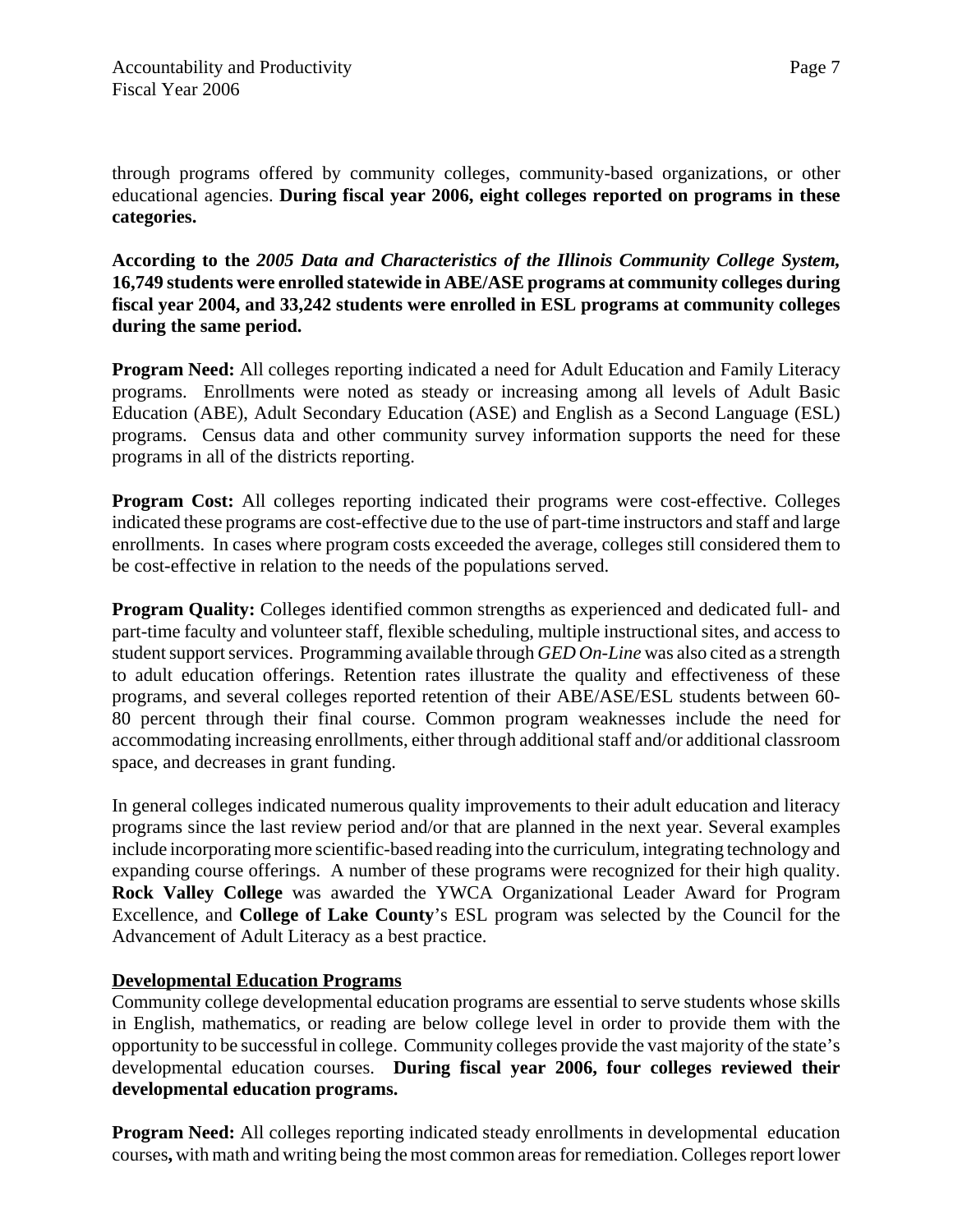retention rates for developmental courses than for college-level courses. Colleges continue to develop new strategies for increasing their retention in these courses and improving student success.

**Program Cost:** All colleges reporting indicated that developmental education programs are costeffective. Colleges attributed lower-than-average program costs to large enrollment and heavy reliance on adjunct faculty. Conversely, colleges attributed higher-than-average program costs to the use of full-time faculty and/or small class sizes, which they felt contributed to the quality and effectiveness of the programs. The colleges still considered these programs to be cost-effective in relation to the size and needs of the population served.

**Program Quality:** Colleges identified common program strengths as highly qualified and dedicated faculty and staff, flexible scheduling at multiple locations, the availability of student services, and the use of technology to provide access and supplemental self-paced tutorials. Weaknesses most commonly identified include lack of full-time faculty and the need for greater collaboration between part-time and full-time faculty to support transition of students to college-level courses. Development of student outcomes and assessment of student learning is a continued focus in developmental education. Specific quality improvements identified by the colleges include **Lincoln Land Community College** using a customized textbook for their Basic Arithmetic I and II course sequence. The college indicates this text incorporates elements of both basic math and pre-algebra, which better prepares students with no algebra experience for the beginning algebra course, a requirement in the math sequence.

# **Career and Technical Education Program Review**

All career and technical education programs are reviewed within a five-year period. Each year, community colleges review specific career and technical education programs and submit their findings to the Illinois Community College Board. **This year, 786 career and technical education programs were reviewed at the colleges.**

Based on the analysis of their program review outcomes, colleges can elect to (1) continue programs with minor improvements, (2) continue programs with significant modifications, (3) discontinue or eliminate programs, or (4) schedule programs for further review. Reasons for modifying programs might include updating a curriculum to better suit the needs of local business, while elimination of programs might be based on low enrollments and high costs. Many colleges choose to address these concerns through further review of their programs. **According to the program review summaries provided by each college, 636 career and technical education programs were continued with minor improvements, 30 programs were significantly modified, 73 programs were identified for elimination, and 47 programs were scheduled for further review during the coming year. A table illustrating this information can be found in Appendix Table 2, and a list of curricula identified for elimination can be found in Appendix Table 3.**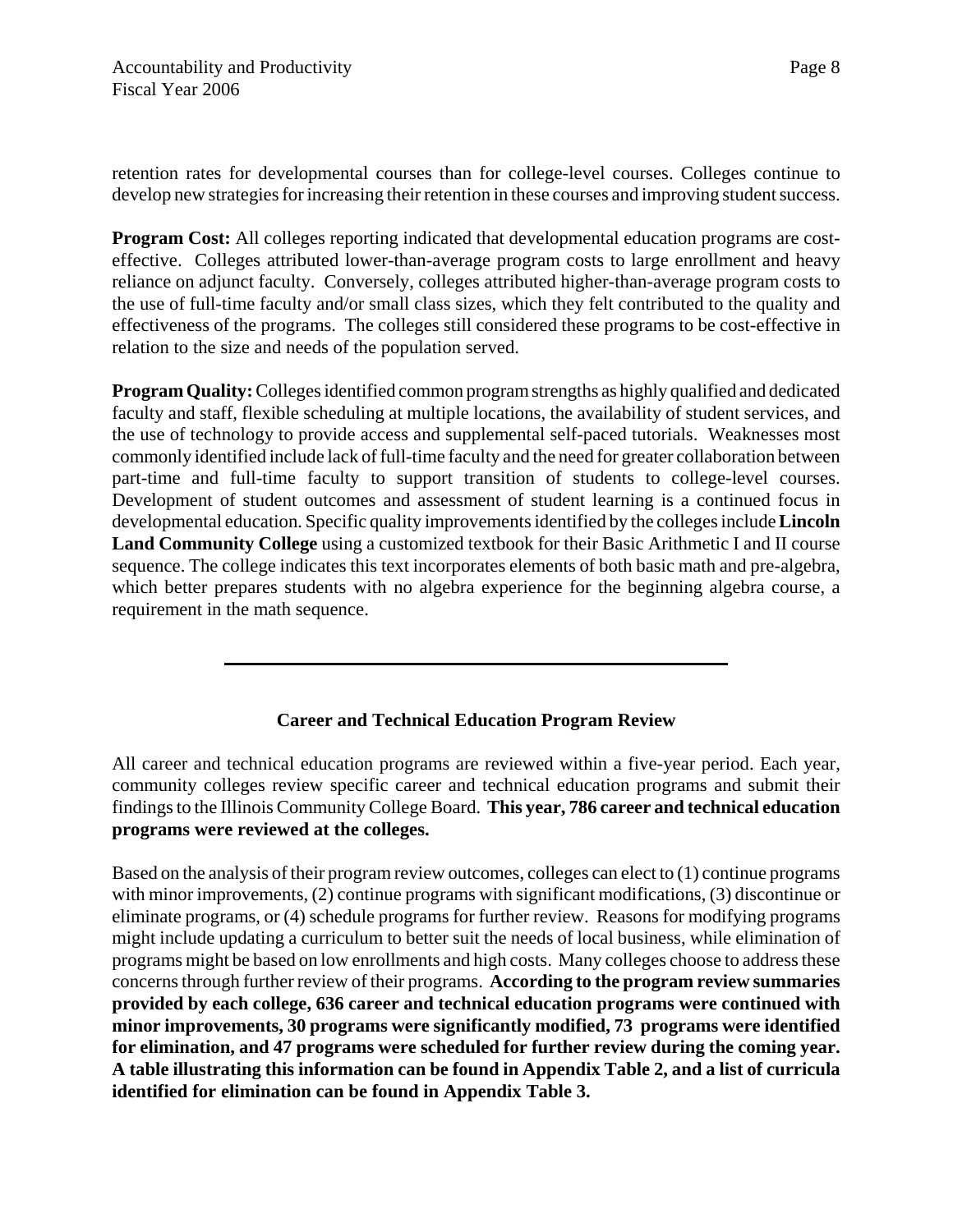# **Summaries of the Career and Technical Education Program Reviews Conducted during Fiscal Year 2006**

**Please note:** For all of the following career and technical education program summaries, the number of colleges offering training may not match the number of colleges that reported on the program status chart. This is because some programs are currently inactive, are too new to conduct a meaningful review, colleges reported in the summary may offer more than one program in that specific program area, or colleges may have notified ICCB of circumstances that warrant postponing the review.

In program summaries where information from the Follow-Up Study of Career and Technical Education Program Graduates is "N/A" (Not Available), there were either too few respondents to the Follow-Up Survey for inclusion in the report or the specific program category is an Illinoisspecific classification. This means that Follow-Up Survey data is not broken down by specific program category, but has been combined with its related national program category for which data is available.

Furthermore, for program areas where college reports were not submitted or information was insufficient, no statewide summary for that program area has been provided.

# *Agricultural Mechanization*

*Programs that prepare individuals to select, sell and service agriculture or agribusiness equipment, including diesel machinery, technical equipment, and specialized software.*

| <b>Number of Colleges Offering Training</b>                 |        |
|-------------------------------------------------------------|--------|
| 2005 Follow-up respondents employed or continuing education | $97\%$ |
| 2005 Follow-up respondents working full-time                | 86%    |
| 2005 Follow-up respondents working in related jobs          | 50%    |

#### **Results of this year's program review:**

Eight colleges offer programs in Agriculture Mechanics and Power Technology. Seven colleges indicated plans to continue their programs with minor improvements and one college reported plans to discontinue its program.

**Program Need:** Statewide data on "farm equipment mechanics" illustrates an employment growth of about 3 percent through 2012, according to the Illinois Department of Employment Security. While this is lower projected growth than the average for all occupations, it indicates a positive rise in the demand for workers trained in agricultural mechanization and power technology. Locally, need varies. The majority of colleges indicated that while small, their enrollments remained steady. Districts in areas with large agriculture industry employers reported the most activity in these programs.

**Program Cost:** Most colleges reported a higher than average unit cost for their agricultural mechanization programs. This is in large part due to the program's expensive equipment and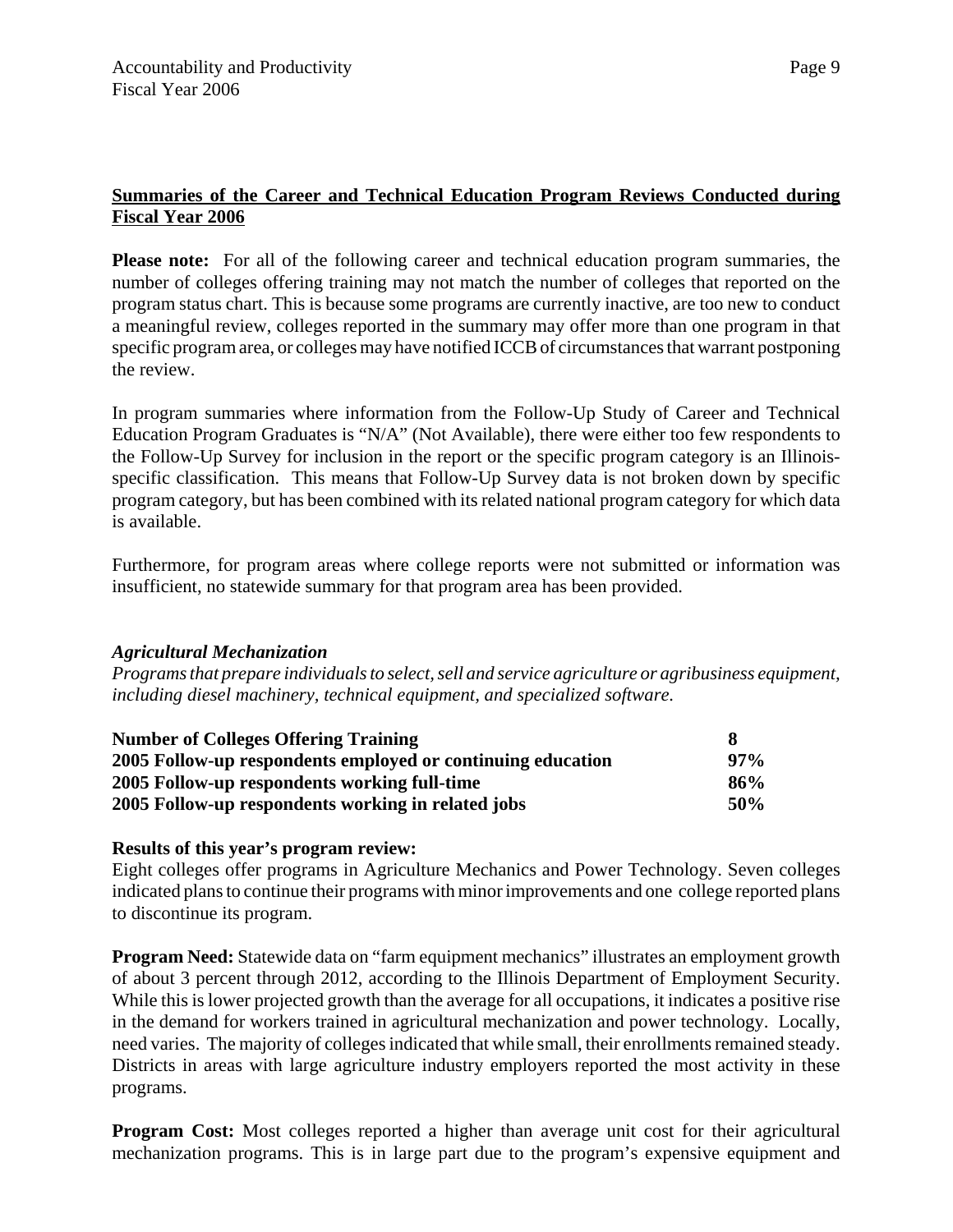laboratory needs. Colleges utilize donations from local employers to keep unit costs down. Lower enrollments also contribute to higher costs. Despite this, however, most colleges report their programs to be cost-effective.

**Program Quality:** Several common strengths of agricultural mechanization programs as reported by the colleges include qualified faculty who keep updated on industry needs and standards, continued high placement rates with local employers, updated curricula and increasing opportunities for dual credit with local high schools. A few weaknesses reported by the colleges include the high cost of equipment and technology, the need for more flexible course scheduling and the lack of marketing and recruitment.

**Lake Land College** reported the recent purchase of a MX240 tractor for classroom and laboratory instruction, and **Kishwaukee College** plans to begin offering bilingual evening courses for its students.

# *Industrial Technology*

*Programs that prepare individuals for assisting in the development of materials and processes used in industrial manufacturing systems, including automated manufacturing systems and manufacturing engineering technologies.*

| <b>Number of Colleges Offering Training</b>                 | 15   |
|-------------------------------------------------------------|------|
| 2005 Follow-up respondents employed or continuing education | 93%  |
| 2005 Follow-up respondents working full-time                | 82%  |
| 2005 Follow-up respondents working in related jobs          | 100% |

#### **Results of This Year's Program Review**:

Fifteen colleges offer programs in Industrial Technology. Of those, six reported plans to continue their programs with minor improvements, three planned to significantly modify their programs, two scheduled their programs for further review and four colleges reported discontinuing their offerings.

**Program Need:** According to the Illinois Department of Employment Security (IDES), employment projections predict a slower than average growth at 7.14 percent for Industrial Engineering Technicians through the year 2012.

Out of all the colleges reporting, only about half reported that they would be continuing their programs with minor improvements. Even though statewide data show a slower than average growth in this industry, these colleges refer to the fact that there is still an industry need for qualified workers, and their programs will continue to provide the qualified workforce in their regions. The other half of the colleges reported a mix, with some reporting that their programs would be significantly modified, discontinued, or scheduled for further review in the coming year. The most common reason for these reports was low student enrollments. Some programs reported not having one student complete the program since the last program review cycle in 2001. In some areas, there is a very high student interest in courses, but students leave the program prior to completion because they have received the skills necessary to be hired by industries in their area.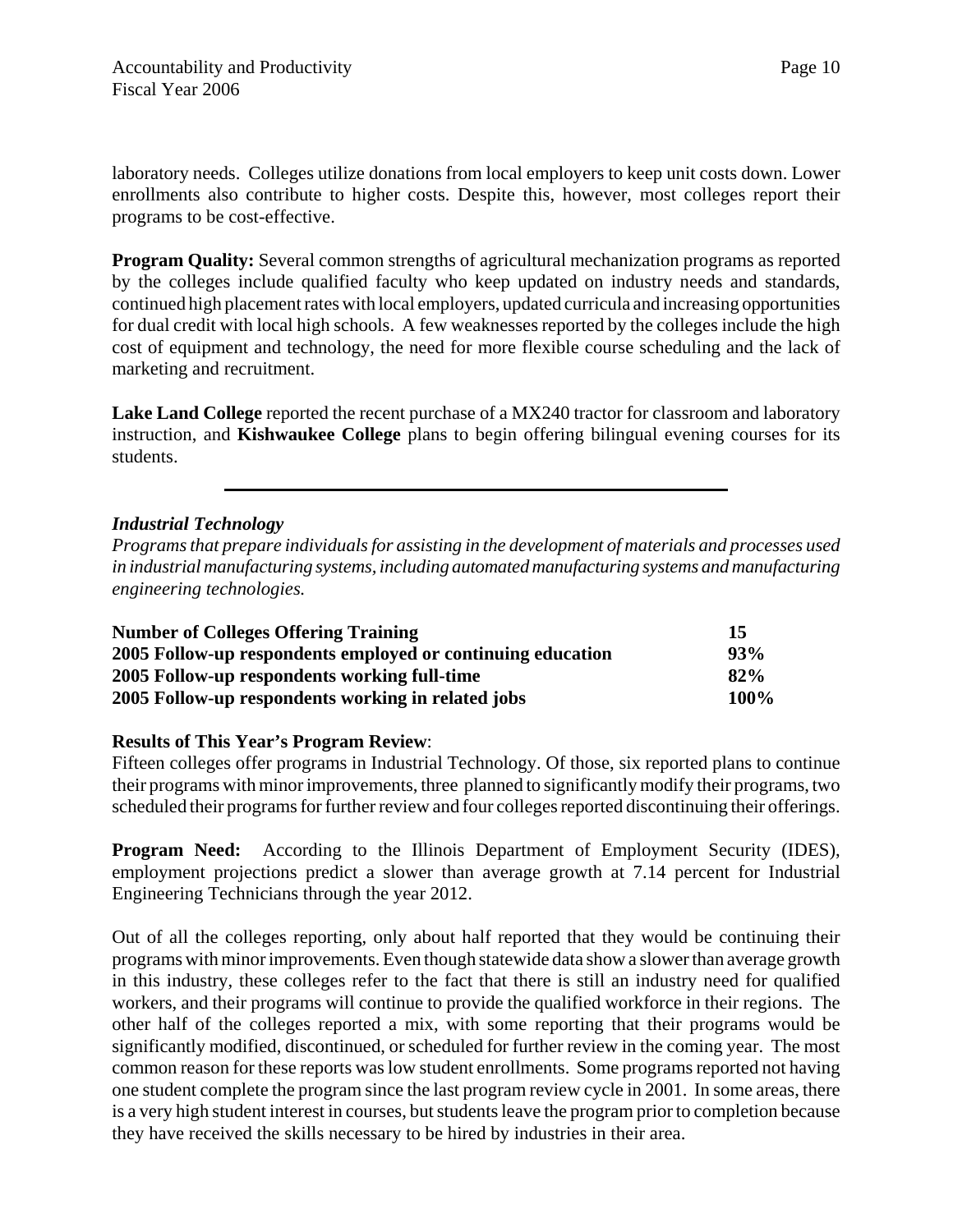**Program Cost:** College reports vary regarding cost-effectiveness. Obviously, colleges with low enrollments have higher operating costs for their programs and vice versa. Also, colleges that have recently upgraded equipment report higher costs. Overall, these programs are inherently more expensive to operate due to the high costs of necessary equipment.

**Program Quality:** Common strengths reported by the colleges included quality of faculty instruction, active advisory councils and partnerships with local manufacturers, up to date equipment and shop areas, training opportunities for instructors, and the ability to modify programs to best reflect the needs of industry in the region. **Joliet Junior College** has a partnership with NCOPE (National Commission of Orthotic and Prosthetic Education) in developing a full associate's degree for a Joliet Junior College Orthotics and Prosthetics (O&P) Technician. Weaknesses include the high cost of updating necessary equipment, need to recruit and retain more students, and reduced partnerships with local industry.

Specific quality improvements include **Prairie State College's** recent agreement with Bradley University that allows completers of their Manufacturing Technology AAS degree to enter Bradley as juniors and be eligible for financial aid. At **Lewis and Clark Community College**, all students in the engineering technology curriculum are provided a classroom work station with all necessary software such as AutoCad, Revit, Mastercam, Inventor, and ESRI ArcMap. Faculty also work hard to staff the rooms when classes are not being held to provide students ample time to work on projects using these work stations.

# *Plastics Technology*

*Programs that prepare individuals for assisting in the development of materials and processes used in plastics manufacturing systems, including plastics molding, extrusion, and finishing.*

| <b>Number of Colleges Offering Training</b><br>2005 Follow-up respondents employed or continuing education<br>2005 Follow-up respondents working full-time |     |
|------------------------------------------------------------------------------------------------------------------------------------------------------------|-----|
|                                                                                                                                                            | N/A |
|                                                                                                                                                            | N/A |
| 2005 Follow-up respondents working in related jobs                                                                                                         | N/A |

# **Results of This Year's Program Review**:

Since the last program review cycle, both colleges that offered programs in Plastics Technology have discontinued their curricula based on low or no enrollments and little or no interest from their communities.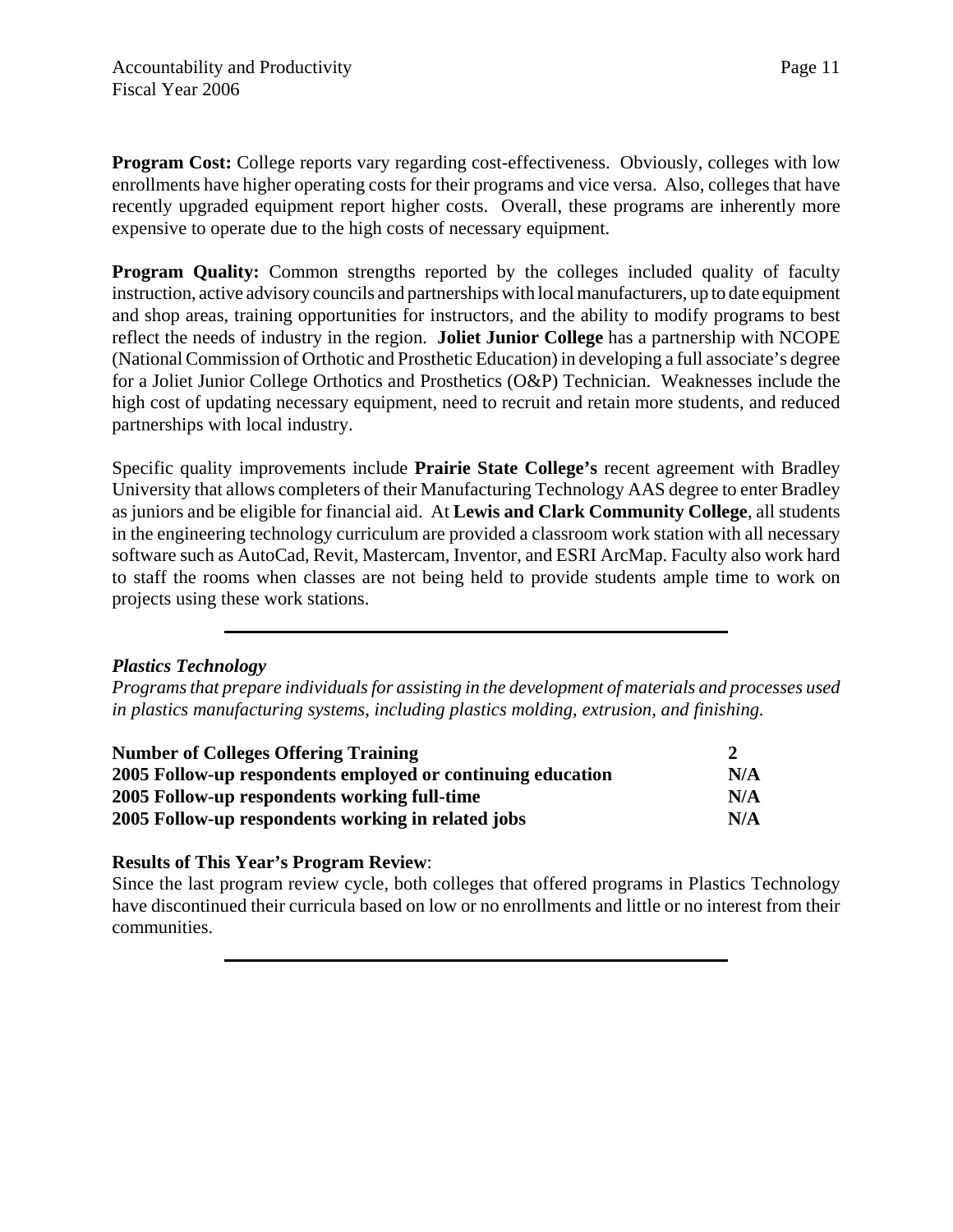# *Mining Technology*

*Programs that prepare individuals for assisting in mining processes such as the operations of mines, mining services, extraction and production, inspection and safety monitoring.*

| <b>Number of Colleges Offering Training</b>                 |     |
|-------------------------------------------------------------|-----|
| 2005 Follow-up respondents employed or continuing education | N/A |
| 2005 Follow-up respondents working full-time                | N/A |
| 2005 Follow-up respondents working in related jobs          | N/A |

# **Results of This Year's Program Review**:

Currently there are two colleges that offer programs in Mining Technology. One reported plans to continue its programs while the other indicated plans to discontinue its program.

**Program Need:** According to the Illinois Department of Employment Security (IDES), employment projections predict a decline in the area of Mining, with a projected growth of -6.34 percent for Mine Cutting/Channeling Machine Operators and -10.11 percent for Mining Machine Operators. Two colleges reported on three programs, with one reporting that the program would be placed on inactive status, one being significantly modified and one being continued with minor improvements. While the statewide need for these programs is showing a strong decline, there appears to be a strong resurgence regionally in the community college districts of southern Illinois.

**Program Cost:** Colleges report that this is a cost-effective program, pointing to a unit program cost that is well below the state average for all career and technical programs.

**Program Quality:** Common strengths reported by the colleges included quality of faculty instruction, quality advisory councils, up to date equipment, training opportunities for instructors, and flexibility of programs that reflect the needs of industry in the region. Specifically, **Wabash Valley College** appears to have an extremely strong program with State-wide approval and several important working relationships with union and non-union mines, Illinois Department of Natural Resources - Office of Mines and Minerals, and other mine related industries within Illinois. Weaknesses include the need for purchasing more equipment/computers coinciding with the loss of an Advanced Tech Grant and the hiring of additional qualified instructional staff during the growth of the program.

Specific quality improvements include a feasibility study being conducted by **Rend Lake College** to determine the viability of activating its program due to the resurgence of the mining industry within Southern Illinois. As a result of the yearly review of the program, **Wabash Valley College** reports designing new courses/combining existing courses to better serve students and reflect industry needs.

#### *Social and Human Services*

*A broad description of programs that prepare individuals for assisting in the counseling, rehabilitation, and administration of social or human services, including the areas of welfare and family services, substance/alcohol abuse intervention and counseling, disability services, mental health services, gerontology, and adult and juvenile corrections services.*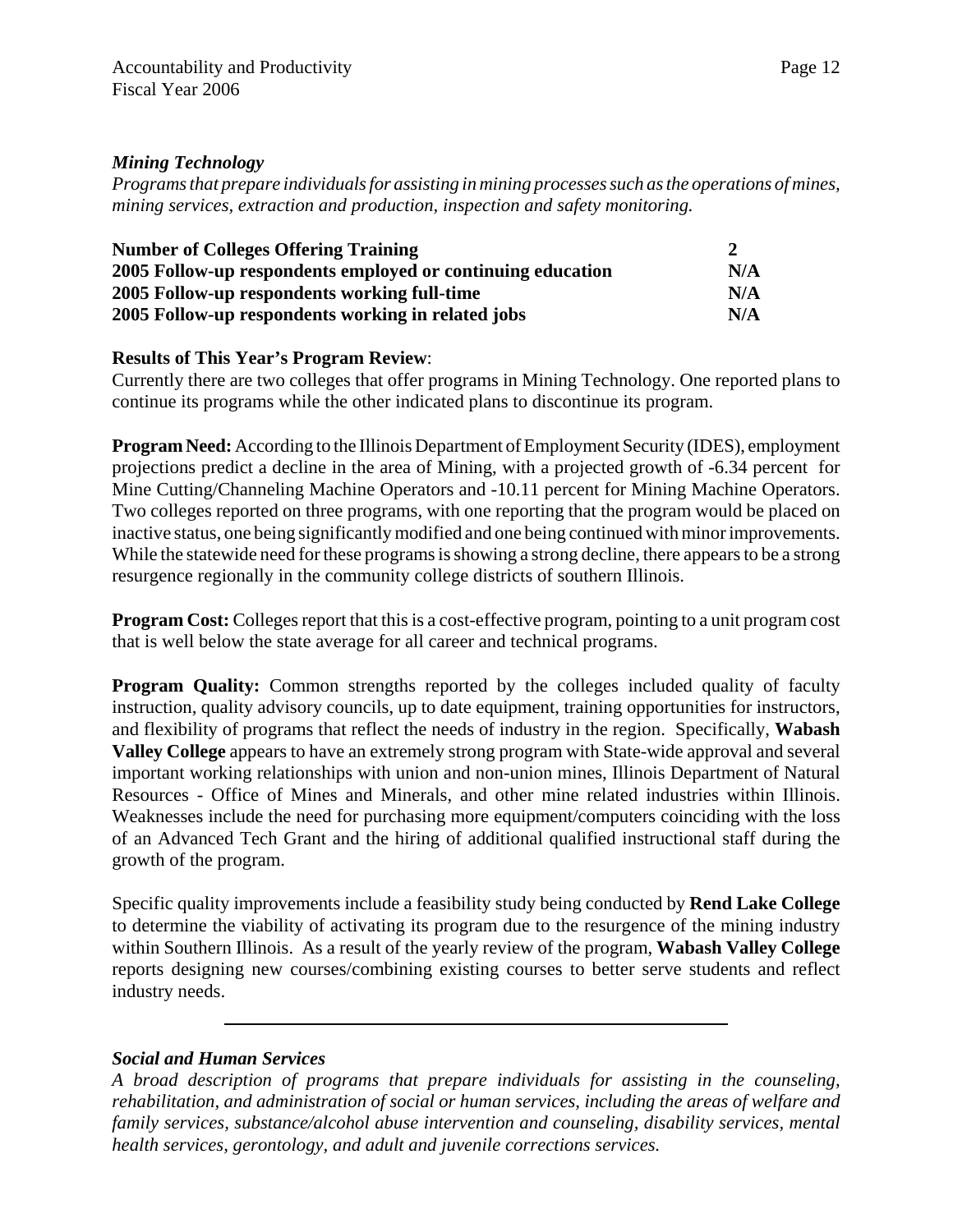| <b>Number of Colleges Offering Training</b>                 | 15  |
|-------------------------------------------------------------|-----|
| 2005 Follow-up respondents employed or continuing education | 84% |
| 2005 Follow-up respondents working full-time                | 49% |
| 2005 Follow-up respondents working in related jobs          | 94% |

Fifteen (15) community colleges offer programs in Social and Human Services. Twelve (12) colleges reported plans to continue their programs with minor improvements, two (2) colleges reported plans to inactivate (or have already inactivated) their programs and one (1) college scheduled its program for further review.

**Program Need:** Statewide and local labor market information indicates a much faster than average growth in the demand for "social and human service assistants". According to the Illinois Department of Employment Security, employment in this occupation is expected to increase by 40.19 percent through 2012. This is nearly five times the average increase in employment for all occupations statewide. Locally the majority of colleges reported steady increases in enrollments. Completions remain steady, particularly at the certificate levels and job placements for the majority of colleges remain high. One college withdrew its program since the last review cycle because it was geared towards a very specific audience and interest from that employment market dropped off in recent years.

**Program Cost:** Overall, colleges indicated that their programs in social and human services are cost-effective. Many colleges reported lower than their college average for unit costs. Attributing factors are primarily that these programs typically share faculty or utilize adjunct faculty, and don't require any special classrooms or equipment.

**Program Quality:** Common strengths of community college social and human services programs include highly qualified and knowledgeable faculty with excellent connections to the social service field, up-to-date curriculum that meets the needs of local social and human service agencies, program accreditation and outstanding service-learning opportunities with area organizations. Several weaknesses of these programs as identified by the colleges include lack of early advisement for students, lack of 2+2 agreements with nearby baccalaureate institutions, lack of knowledge amongst social and human service employers regarding advanced education.

Quality improvements cited by the colleges include **Illinois Valley Community College** promoting ongoing professional development for social and human services faculty by encouraging attendance at the annual National Organization for Human Services (NOHS) national and regional conferences. **Elgin Community College** added smart classroom access for social and human services program students. **College of Lake County** reported their continued program accreditation through the Illinois Alcohol and Other Drug Abuse Professional Certification Association (IAODAPCA).

#### *Automotive Body/Collision Repair Technology*

*Programs that prepare individuals for repairing; reconstructing; painting; and finishing of automobile bodies, fenders, and external features.*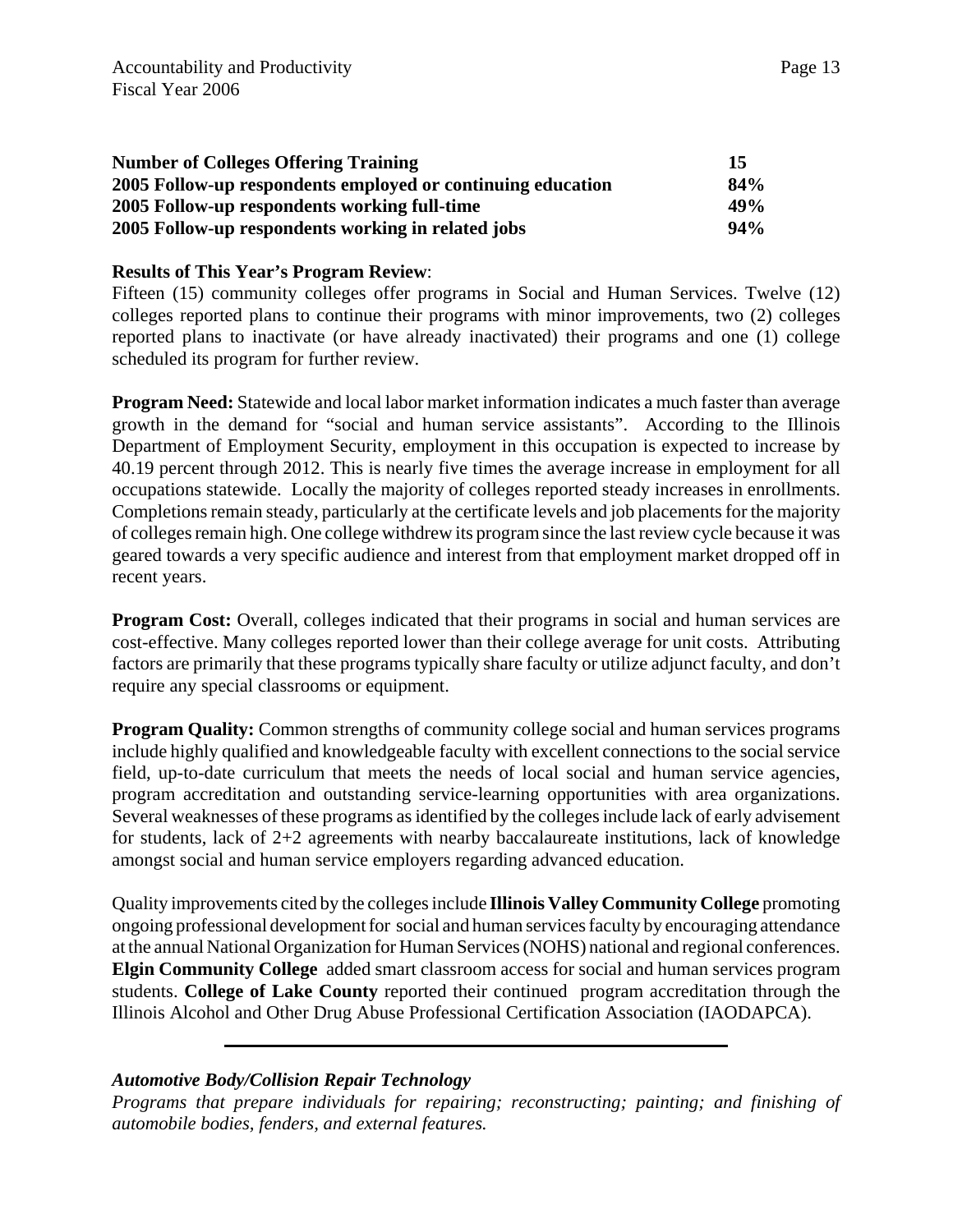| <b>Number of Colleges Offering Training</b>                 |        |
|-------------------------------------------------------------|--------|
| 2005 Follow-up respondents employed or continuing education | $94\%$ |
| 2005 Follow-up respondents working full-time                | $67\%$ |
| 2005 Follow-up respondents working in related jobs          | 57%    |

Twelve colleges offer programs in Automotive Body/Collision Repair Technology. Eleven colleges indicated plans to continue their programs with minor improvements and one college reported scheduling its program for further review.

**Program Need**: According to the Illinois Department of Employment Security, workforce need for "automotive body & related repairers" is expected to rise by 8.85 percent by the year 2012. This represents an increase of 835 positions in Illinois due to sector growth and employment replacements. Colleges report that program enrollments and completions have grown at a steady rate over the review period. Labor demand is strong, and many students are able to enter the workforce before they complete the program.

**Program Cost**: As a whole, colleges reported that programs in Automotive Body Repair are costeffective. In many areas, adjunct faculty members are utilized to keep costs down. However, as with most other Automotive programs, costs associated with updating facilities and laboratories does tend to increase overall unit cost, as does the cost of paints and hazardous materials handling. Various colleges reported efforts to control expenditures whenever possible. For example, **Kishwaukee College** instituted a policy of purchasing supplies in large quantities and as a result has been able to keep expenses relatively constant over the past three years.

**Program Quality:** Dedicated faculty, updated facilities and active student groups are among the items cited as indicators of program quality by the colleges. Programs are often NATEF certified and instructors are likely to be ASE certified. However, several colleges pointed out that, due to steadily increasing costs, there is a constant need to aggressively recruit students. Also, some colleges reported a shortage of available, late-model automobiles to utilize for in-class instruction. To help control costs, colleges have created valuable partnerships with business and industry. In addition, several colleges have formed partnerships with secondary schools. **Kishwaukee College** has an agreement to offer dual credit opportunities for high school students. **Highland Community College** reports using a competency-based system that affords optimum utility of the instructor's experience.

# *Automotive Service Technology*

*Programs that prepare individuals for repairing, servicing, and maintaining all types of automobiles, trucks, and vans.*

| <b>Number of Colleges Offering Training</b>                 | 33     |
|-------------------------------------------------------------|--------|
| 2005 Follow-up respondents employed or continuing education | $90\%$ |
| 2005 Follow-up respondents working full-time                | 66%    |
| 2005 Follow-up respondents working in related jobs          | 77%    |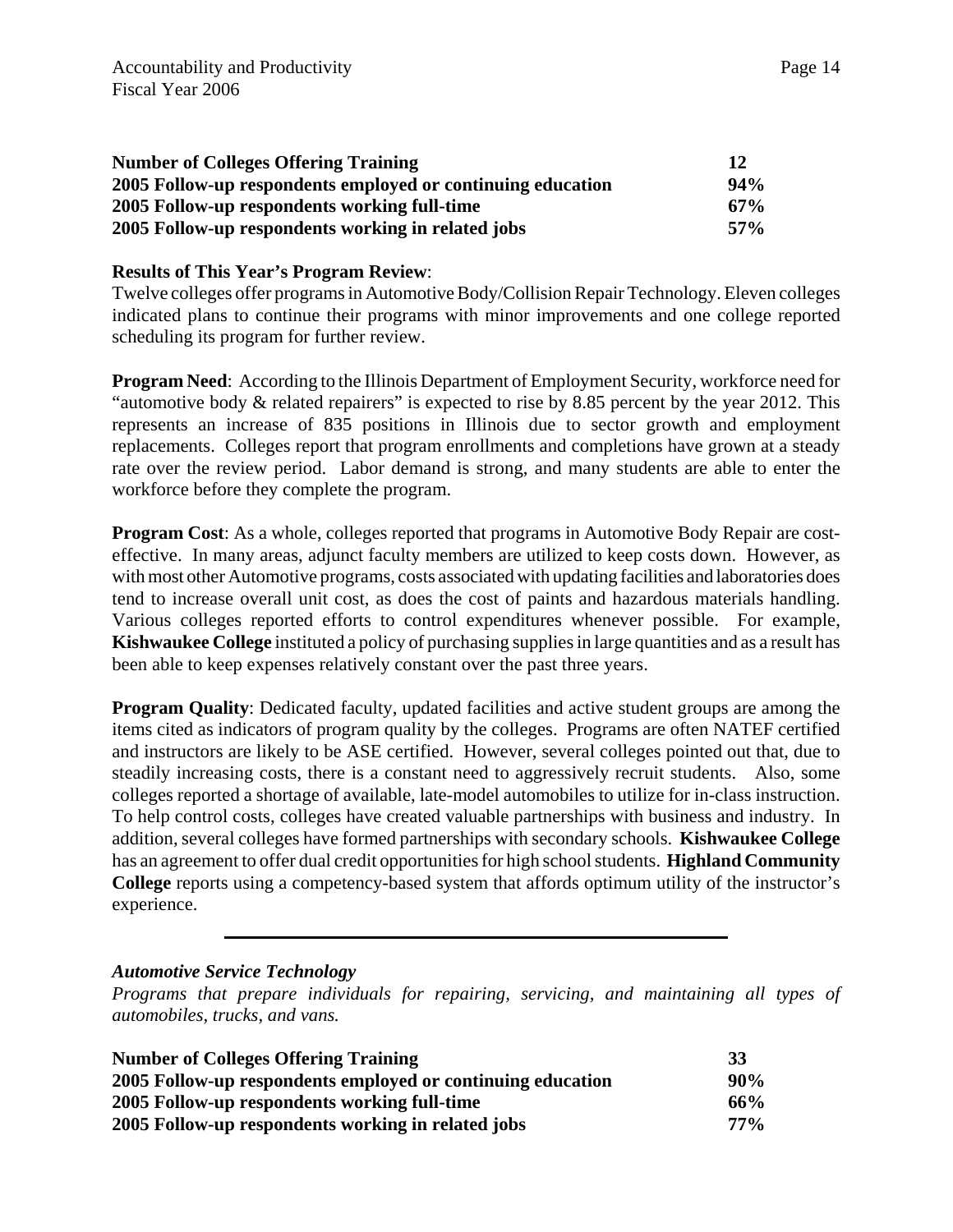Thirty-three colleges currently offer programs in Automotive Technology. Thirty-two colleges reported plans to continue their programs with minor improvements while one college indicated scheduling its programs for further review.

**Program Need**: According to the Illinois Department of Employment Security, workforce need for "automotive service technicians and mechanics" is expected to rise by 8.25 percent by the year 2012. This represents an increase of 2,760 positions in Illinois due to sector growth and employment replacements. It was noted by several colleges that this growth can be at least partially attributed to the infusion of new technologies into the field - including those required to support new automotive propulsion systems. As these new technologies come on line, additional workers are needed and current workers require retraining to stay competitive. Most colleges specifically mentioned that their automotive mechanics program graduates enjoyed a high job placement rate.

**Program Cost**: Costs for automotive mechanics programs often run higher than the average for other CTE programs throughout the system. This is due to the necessity for continual equipment upgrades and the need to keep individual class sizes manageable. For example, during the review period **College of DuPage** was required to replace a \$65,000 transdynamometer. In order to offset these high costs, colleges have been effective in partnering with regional industry partners. **Triton College** receives substantial support, in the form of cash grants and equipment donations, from Toyota and GM. Given the high quality of the program content and the increasing demand for program completers, colleges reported that these costs, while high, were considered reasonable.

**Program Quality:** Community college programs in automotive service technology offer students high quality, hands-on instruction and favorable employment options. Most colleges consider National Automotive Technician Education Foundation (NATEF) certification to be a primary strength of these programs, along with National Institute for Automotive Service Excellence (ASE) certified faculty members, well-equipped labs and strong industry partnerships. **Moraine Valley Community College** students have the opportunity to participate in the Daimler-Chrysler "CAP" (College Automotive Program), one of just 32 sites in the nation. **McHenry County College** has succeeded in placing program graduates in technical training programs for Mercedes-Benz, Audi and Volkswagen. Instructors at **Lincoln Land Community College** are members of the Automotive Instructors Association, and **Lake Land College**'s Kevin Miller was named the 2006 National Automotive Technician Education Foundation and National Institute for Automotive Service Excellence Instructor of the Year..

# *Railroad Technology*

*Programs that prepare individuals for service as railroad operations employees on passenger or freight carrying locomotives.*

| <b>Number of Colleges Offering Training</b>                 |             |
|-------------------------------------------------------------|-------------|
| 2005 Follow-up respondents employed or continuing education | <b>100%</b> |
| 2005 Follow-up respondents working full-time                | <b>100%</b> |
| 2005 Follow-up respondents working in related jobs          | N/A         |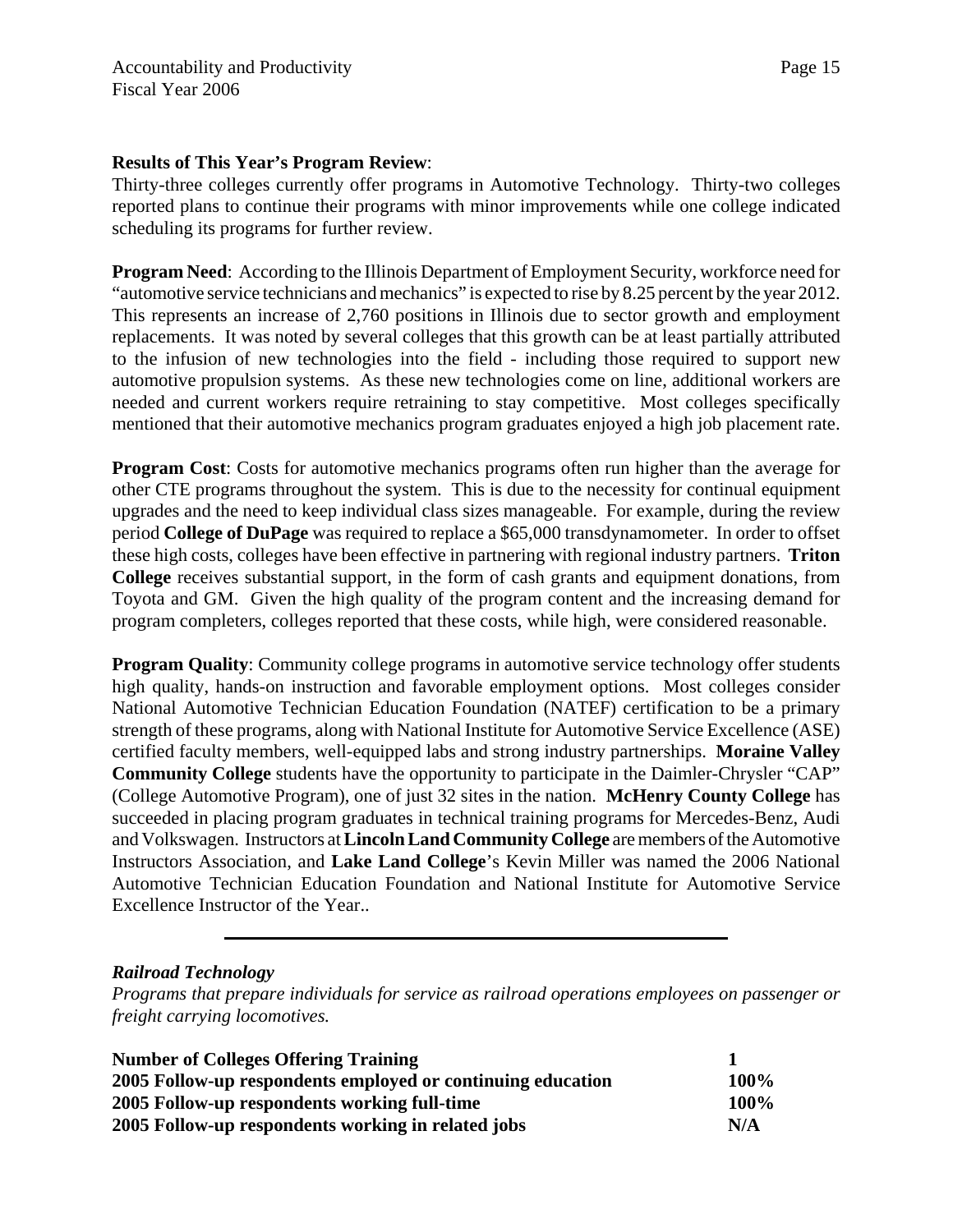One college currently offers a program in Railroad Technology. **Richard J. Daley College** reported plans to continue its program with minor improvements.

**Program Need:** According to statewide labor market information provided by the Illinois Department of Employment Security, employment of "railroad transportation workers" is expected to show very little growth through 2012. This is also true locally; however, Daley College indicates this program is offered primarily for new employees of area rail transportation companies. Enrollments in recent years have been low, but completions remain steady.

**Program Cost:** No unit cost data was available for this program.

**Program Quality: Daley College** reported several strengths of its railroad technology program, including a "very satisfied" rating for students completing the program, job placement rates for students are at 100 percent, and the curriculum is well designed and kept up-to-date.

# *Aircraft Piloting*

*Programs that prepare individuals for flying and navigating commercial passenger and cargo, agricultural, public service, corporate and rescue aircraft.*

| <b>Number of Colleges Offering Training</b>                 |     |
|-------------------------------------------------------------|-----|
| 2005 Follow-up respondents employed or continuing education | N/A |
| 2005 Follow-up respondents working full-time                | N/A |
| 2005 Follow-up respondents working in related jobs          | N/A |

# **Results of This Year's Program Review**:

Two colleges reported on their programs in Aviation Piloting. One college reported plans to continue its private pilot and related commercial piloting programs, while the other reported plans to discontinue its program.

**Program Need:** Statewide labor market information indicates an increase in the employment of "aircraft pilots" through 2012, according to the Illinois Department of Employment Security. Locally, however, need for this program varies. In the southwestern region of the state, demand for pilots remains strong, while in the southern Chicago suburban area demand for pilots has declined sharply. Expansion of the Regional Jet system has led to the increased need for more pilots in rural parts of the state.

**Program Cost:** Unit cost figures for these programs also vary. One college indicated its programs being comparable in costs to other career and technical programs at the institution, while the other college indicated no enrollments and high hangar/airplane rental fees resulting in much higher than average unit costs for the program.

**Program Quality: Southwestern Illinois College** plans to revise its programmatic offerings in this area. The college currently offers two certificate programs in aviation piloting that lead to an A.A.S.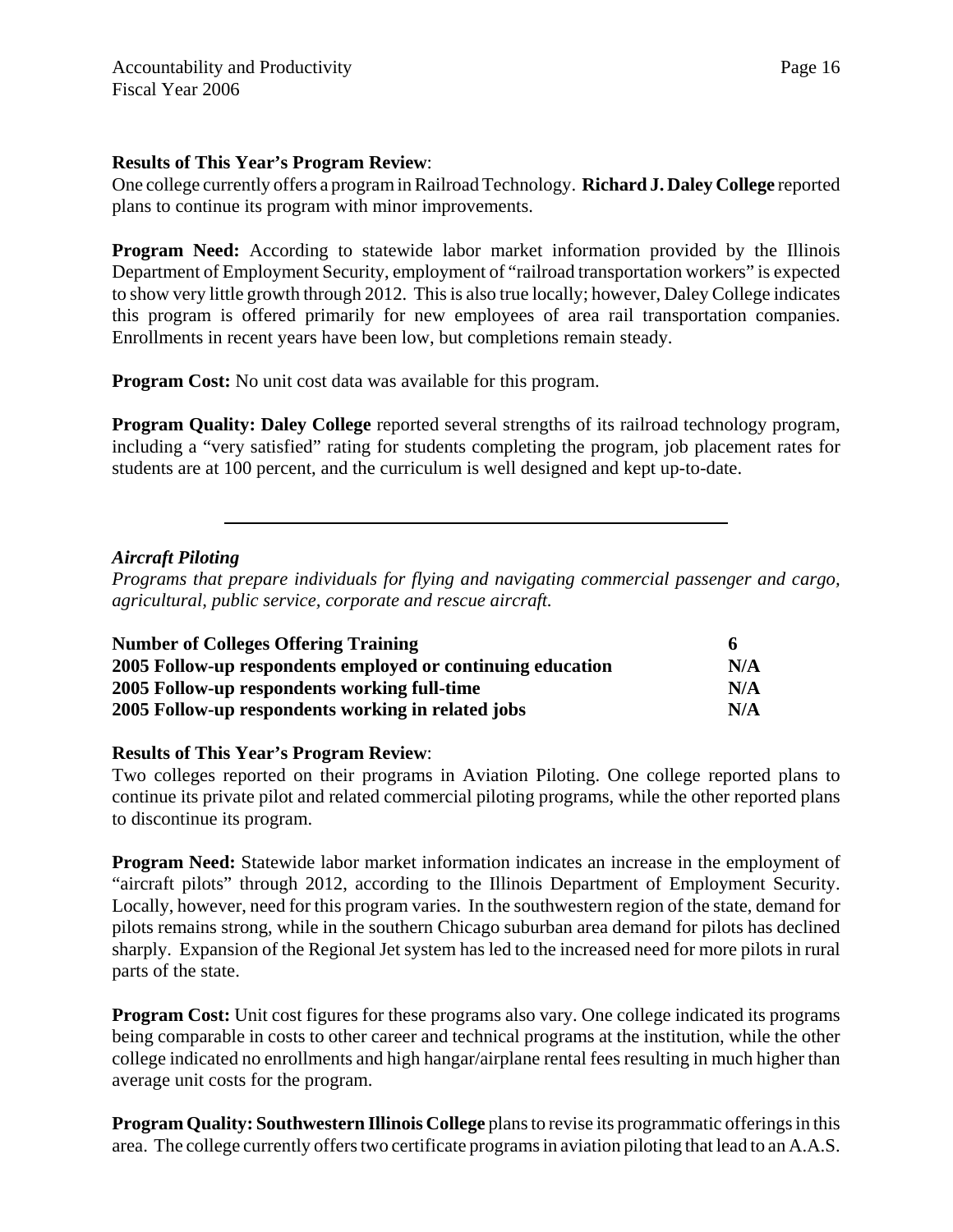degree in aviation flight technology. Based on the program review, four related certificate programs were placed on hold to reevaluate during the coming year. These programs are targeted towards individuals interested in specific flight-rating certificates. Enrollments in these programs has dropped off over the last five years and the college plans to investigate inactivating the programs temporarily or withdrawing them altogether. SWIC identified several strengths in its current program offerings including a highly qualified and knowledgeable program coordinator; a 98 percent success rate for students taking the FAA pilot exams and an Advanced Aviation Training Device (AATD) flight simulator was purchased in 2004.

# *Aviation Management*

*Programs that prepare individuals for management of aviation industry operations and services, such as airports, ground support, and flight line operations; passenger and cargo operations; flight safety and security; and aviation industry regulation.*

| <b>Number of Colleges Offering Training</b><br>2005 Follow-up respondents employed or continuing education<br>2005 Follow-up respondents working full-time |     |
|------------------------------------------------------------------------------------------------------------------------------------------------------------|-----|
|                                                                                                                                                            | N/A |
|                                                                                                                                                            | N/A |
| 2005 Follow-up respondents working in related jobs                                                                                                         | N/A |

# **Results of This Year's Program Review**:

One college currently offers a program in Aviation Management. **Lincoln Land Community College** reported plans to continue its program with minor improvements.

**Program Need:** Statewide labor market information indicates an increase in the need for "transportation managers", according to the Illinois Department of Employment Security. However, based on information provided by the college, local demands for this program remains low. Enrollments, while small, have remained steady over the past five years, as have completions.

**Program Cost:** The college indicates this program is cost-effective. Unit cost figures are below the college average for all programs and below the statewide average for this program area.

**Program Quality: Lincoln Land Community College** reports that most of the students in this program plan to transfer to Southern Illinois University at Carbondale for the Bachelor's of Science degree program. Strengths of the program include highly qualified and knowledgeable faculty. One weakness identified was the low enrollments which often result in course cancellations.

# *Truck/Tractor-Trailer Driving*

*Programs that prepare individuals for driving long-haul and local delivery trucks and includes instruction in loading and unloading cargo, reporting accidents or delays, verifying load shipments, keeping records and receipts, and safe operation both on and off the road.*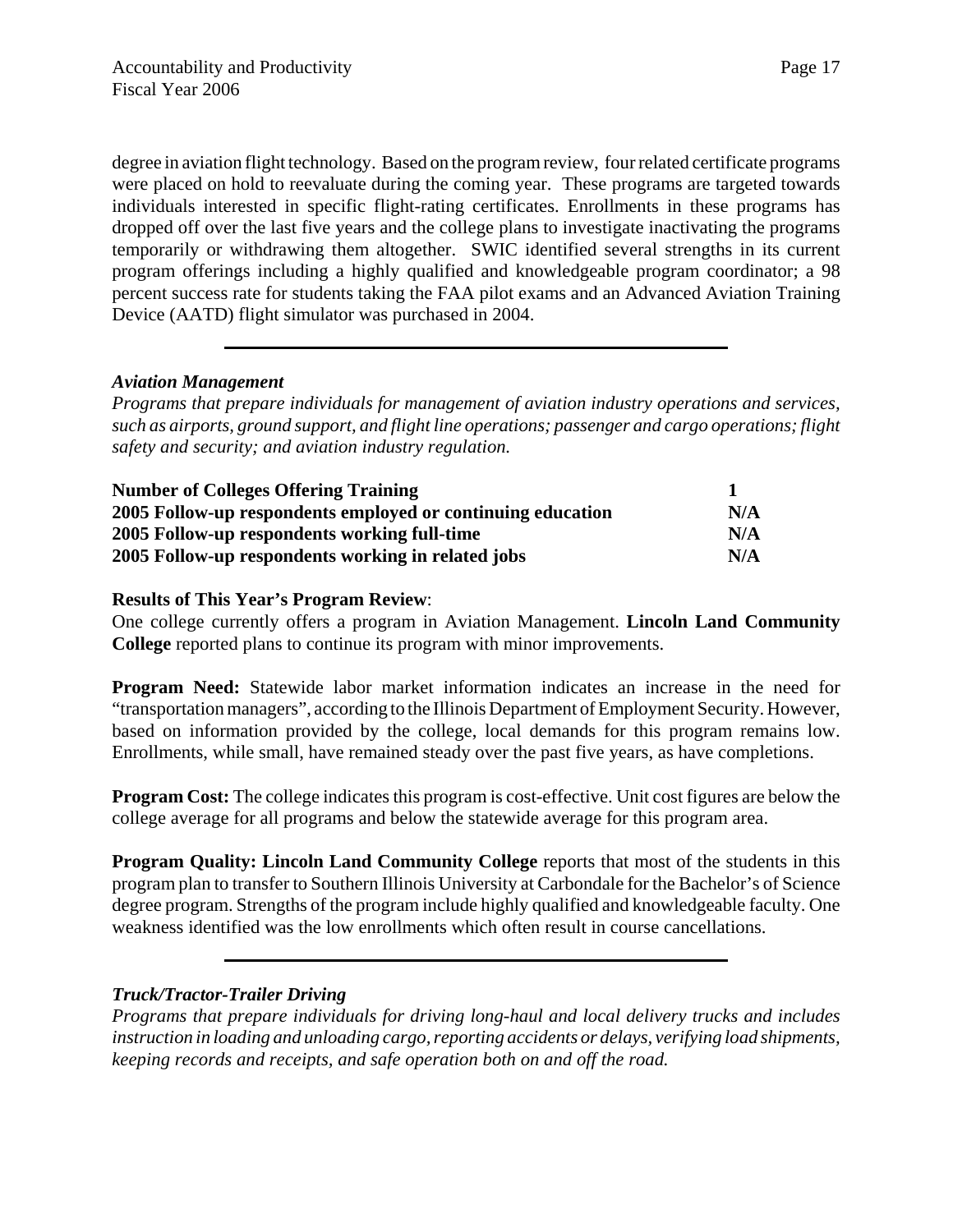| <b>Number of Colleges Offering Training</b>                 | 16  |
|-------------------------------------------------------------|-----|
| 2005 Follow-up respondents employed or continuing education | 87% |
| 2005 Follow-up respondents working full-time                | 80% |
| 2005 Follow-up respondents working in related jobs          | 64% |

Sixteen colleges currently offer programs in Truck Driving. Fourteen colleges reported plans to continue their programs with minor improvements, one college eliminated its program and one college scheduled its program for further review.

**Program Need:** According to the Illinois Department of Employment Security, employment demand for "heavy and light truck drivers" is expected to increase faster than the average employment for all occupations statewide through the year 2012. Based on information provided in their program review summaries this is also true for employment of truck drivers at the local level. Colleges report enrollment trends remaining steady or increasing over the last five years. Completions in this program remain high, due in part to flexible formatting offered by the colleges. Placements also remain high as colleges report many students securing employment prior to their completion of the program.

**Program Cost:** Generally, colleges report their truck driver training programs as being costeffective. Most colleges indicate operating this program in several formats, which allows for a continuous flow of students. Factors that contribute to higher unit costs are equipment rental, fuel and contractual services.

**Program Quality:** Many colleges reported modeling their truck driver training programs directly after the Secretary of State's program for Commercial Driver's License (CDL) attainment. This not only adds credibility to their programs but also prepares students for taking their licensure examination. Common strengths of the colleges' truck driver training programs include highly qualified faculty, up-to-date equipment, and good connections with local employers. Several common weaknesses of their programs include high cost of fuel and lack of financial aid opportunities for many students.

#### *Speech-Language Pathology Assisting*

*Programs that prepare individuals to provide therapeutic care to people with physical or behavioral disorders that affect their speaking or speech comprehension.*

| <b>Number of Colleges Offering Training</b>                 |     |
|-------------------------------------------------------------|-----|
| 2005 Follow-up respondents employed or continuing education | N/A |
| 2005 Follow-up respondents working full-time                | N/A |
| 2005 Follow-up respondents working in related jobs          | N/A |

#### **Results of This Year's Program Review**:

Currently one college offers a program in speech-language pathology assisting. **College of DuPage** reported plans to continue its program with minor improvements.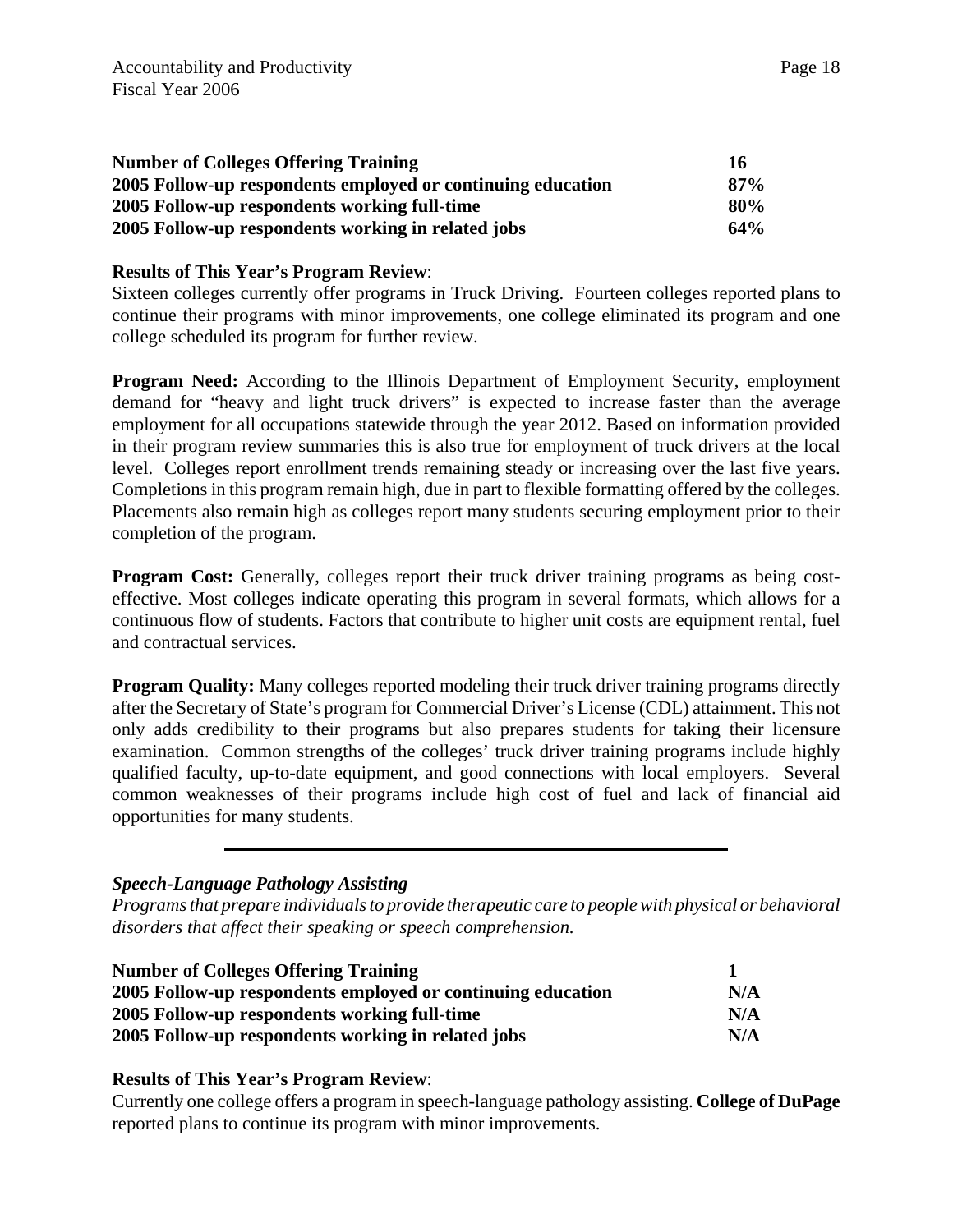**Program Need: College of DuPage** reports an increase in enrollments of 105 percent since the last review period. Demand for all assistant-level allied health professionals continues to increase statewide and locally, according to the Illinois Department of Employment Security. Furthermore, the recent addition of licensure in Illinois has had an affect on interest in the program and the need for qualified graduates.

**Program Cost:** The college considers this program to be cost-effective, particularly compared to other health science career programs. Small class size and the use of adjunct faculty contribute to lower than average unit cost figures.

**Program Quality:** The college reported its program strengths as qualified and dedicated faculty and weaknesses as the lack of marketing for the program, as well as the need for an active advisory committee. The program coordinator will be charged with developing a marketing plan for this program and establishing an advisory committee.

# *Sign Language Interpreting*

*Programs that prepare individuals to interpret oral speech for the hearing impaired using American Sign Language or other deaf languages.*

| <b>Number of Colleges Offering Training</b><br>2005 Follow-up respondents employed or continuing education | 96% |
|------------------------------------------------------------------------------------------------------------|-----|
|                                                                                                            |     |
| 2005 Follow-up respondents working in related jobs                                                         | N/A |

# **Results of This Year's Program Review**:

Six colleges currently offer programs in Sign Language Interpreting. All colleges reported plans to continue their programs with minor improvements.

**Program Need:** Statewide the employment of "translators and interpreters" is expected to increase just slightly more than the average employment for all occupations through 2012, according to the Illinois Department of Employment Security. Locally, need for these programs are also evident. Enrollment trends vary widely from fluctuating to steady to notable increases. All colleges indicate there is a labor market interest and need for these training programs. Completions remain steady and placement high for graduates.

**Program Cost:** Five colleges reported their programs at below average unit cost. One college indicated that while its expenditures outweighed its revenues the program was still very much in demand by the community and was well within the college's mission. Utilizing technology was among the factors contributing to lower unit costs.

**Program Quality:** Common strengths of interpreter training programs identified by the colleges were a highly qualified and knowledgeable faculty, supportive and active advisory committees, strong ties to the local hearing-impaired community, low faculty to student ratio, updated laboratories and curriculum. Several weaknesses reported include the lack of necessary instructional space to accommodate increasing enrollments, and the need for qualified adjunct faculty.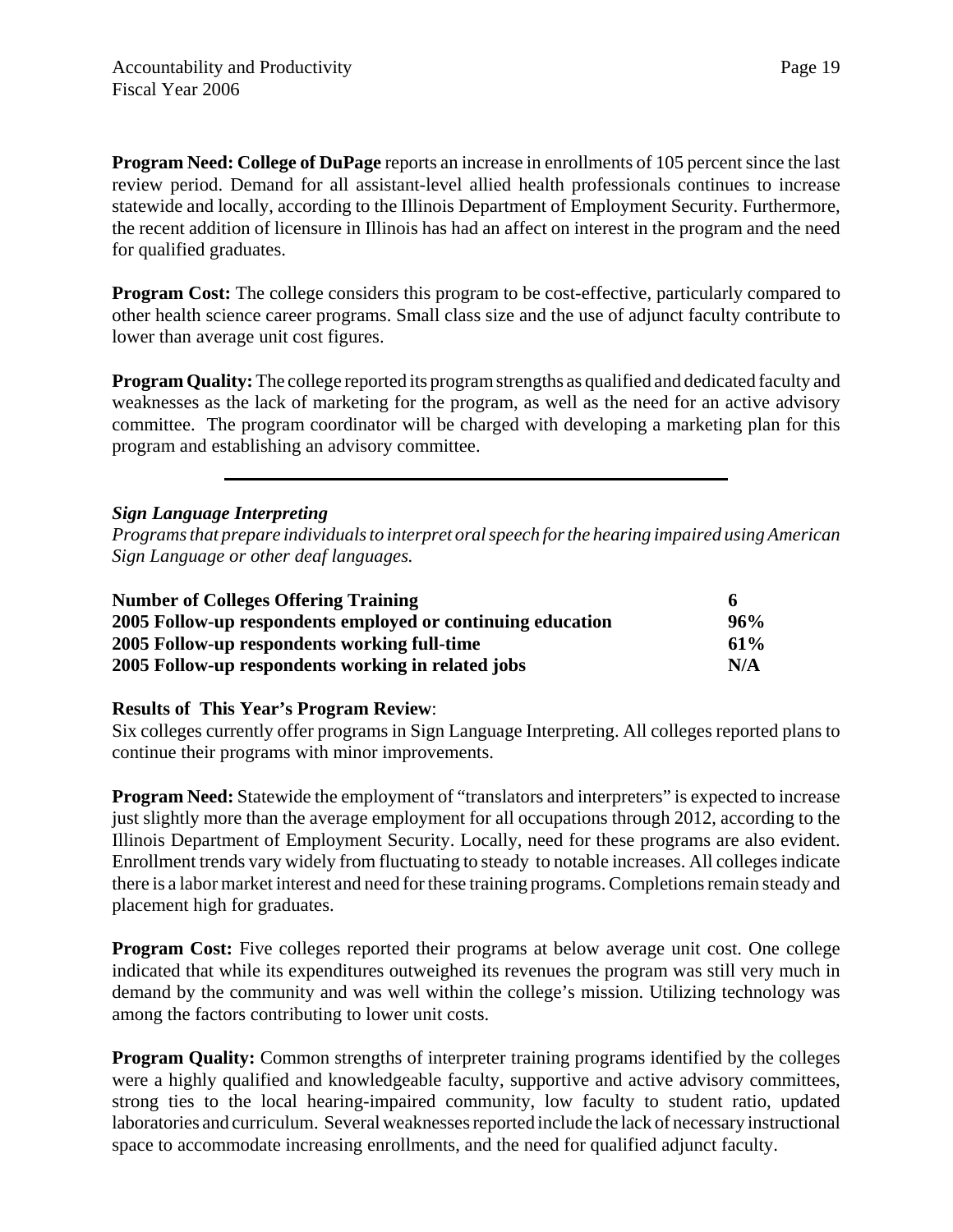**John A. Logan College** introduced an advanced online interpreting program this year for practicing interpreters and recent program graduates.

# *Medical Assisting*

*Programs that prepare individuals for performing either administrative or clinical tasks associated with the support of activities of physicians, physicians' assistants, and nurses in private and group settings and hospitals.*

| <b>Number of Colleges Offering Training</b>                 |     |
|-------------------------------------------------------------|-----|
| 2005 Follow-up respondents employed or continuing education | 84% |
| 2005 Follow-up respondents working full-time                | 62% |
| 2005 Follow-up respondents working in related jobs          | 86% |

#### **Results of This Year's Program Review**:

Five colleges reported on their programs in Medical Assisting. All colleges indicated plans to continue their programs with minor improvements.

**Program Need:** According to the Illinois Department of Employment Security, the employment of "medical assistants" is expected to increase four times faster than the average employment for all occupations in Illinois through 2012. Based on information provided by the colleges, this is also the trend locally. Demand for educated medical assistants remains strong in local job markets, and colleges continue to see increasing enrollments, steady completions and high placement for graduates.

**Program Cost:** Cost-effectiveness varies by colleges for their medical assistant programs. Three colleges reported their programs highly cost-effective with revenues generated well exceeding programmatic expenditures. Two other colleges, however, reported their programs were not considered cost-effective, primarily due to high faculty costs and accreditation fees. Both colleges have been experiencing growth in enrollments and plan to continue their programs indefinitely.

**Program Quality:** Common strengths of medical assistant programs as reported by the colleges include motivated and qualified faculty, updated laboratory facilities, excellent partnerships with area businesses who contribute supplies, and flexible scheduling for students. A few weaknesses cited by the colleges included the need to update equipment and a lack of marketing.

Several colleges reported on their accreditation status with the American Association of Medical Assistants. **South Suburban College** achieved its initial accreditation in March 2006, while **Moraine Valley Community College** recently completed its initial application and site visit for program accreditation.

#### *Veterinary Technology*

*Programs that prepare individuals to support veterinarians by providing assistance during animal examinations, administering of treatment, monitoring, keeping animal and health-related records, and by performing a variety of practice-related duties.*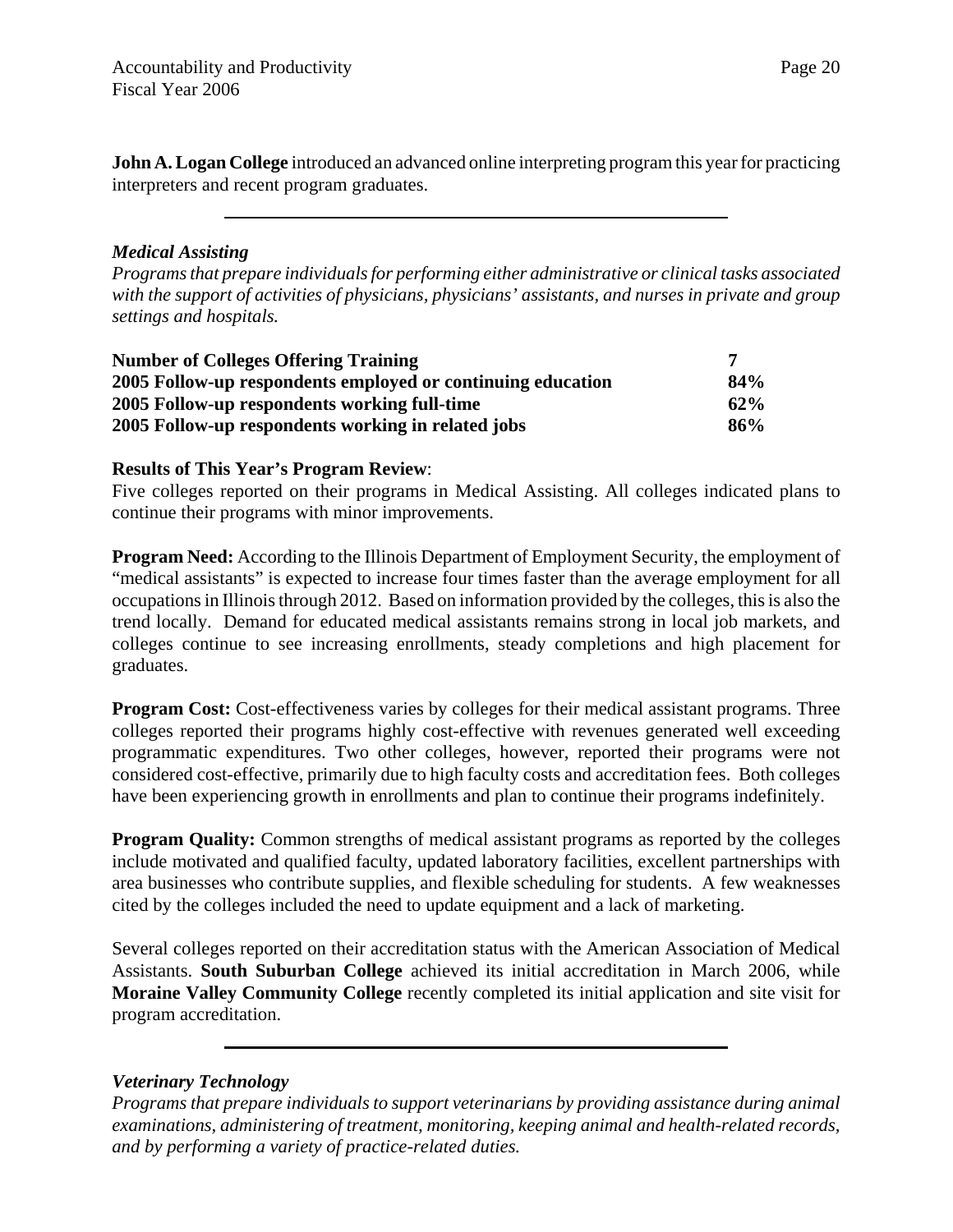| <b>Number of Colleges Offering Training</b>                 |        |
|-------------------------------------------------------------|--------|
| 2005 Follow-up respondents employed or continuing education | $94\%$ |
| 2005 Follow-up respondents working full-time                | 85%    |
| 2005 Follow-up respondents working in related jobs          | $67\%$ |

Two colleges currently offer programs in Veterinary Technology. Both reported plans to continue their programs with minor improvements.

**Program Need:** Employment of "veterinary technicians/technologists" is expected to increase nearly three times faster than the average employment for all occupations in the state through 2012, according to the Illinois Department of Employment Security. Labor market information for these districts also indicates an expected increase in demand for trained veterinary technicians. Locally, colleges reported that enrollments in this program have increased steadily since the last review period. Completions remain steady and have shown a slight increase in the last two years.

**Program Cost:** Colleges report that while their veterinary tech programs average higher unit costs than for all career and technical programs, they remain cost-effective. Factors that contribute to higher unit costs include faculty salaries for long-time staff, and recent upgrades to equipment.

**Program Quality:** Several strengths identified by the colleges for veterinary technology programs include a highly qualified and knowledgeable faculty, a diverse and supportive advisory committee, good working relationships with local and state veterinary associations, and a low faculty to student ratio. Weaknesses include not enough instructional space to accommodate the demand for students/ graduates, the need for on-campus large animal facilities and the need to improve retention.

**Joliet Junior College** reported on many improvements to its veterinary technology curriculum and facilities since the last review period. They maintain a 100 percent pass rate on the Certified Veterinary Technologist national examination and their Veterinary Medical Technology Facility recently achieved its registration with the U.S. Department of Agriculture as an animal facility in May 2005. **Parkland College** also reported several quality improvements to their veterinary technology program, including the addition of new rotations in dermatology, orthopedics, soft tissue, rehabilitation, dental, and oncology for their students' clinical experiences at the University of Illinois-College of Veterinary Medicine.

# *Occupational Therapy Assisting*

*Programs that prepare individuals to support occupational therapists by providing assistance in the development of educational, vocational, and recreational programs geared towards the patient's specific rehabilitative needs, assisting during the administering of treatment, monitoring, keeping patient health records and reporting back the patient's progress.*

| <b>Number of Colleges Offering Training</b>                 | 11      |
|-------------------------------------------------------------|---------|
| 2005 Follow-up respondents employed or continuing education | 96%     |
| 2005 Follow-up respondents working full-time                | 82%     |
| 2005 Follow-up respondents working in related jobs          | $100\%$ |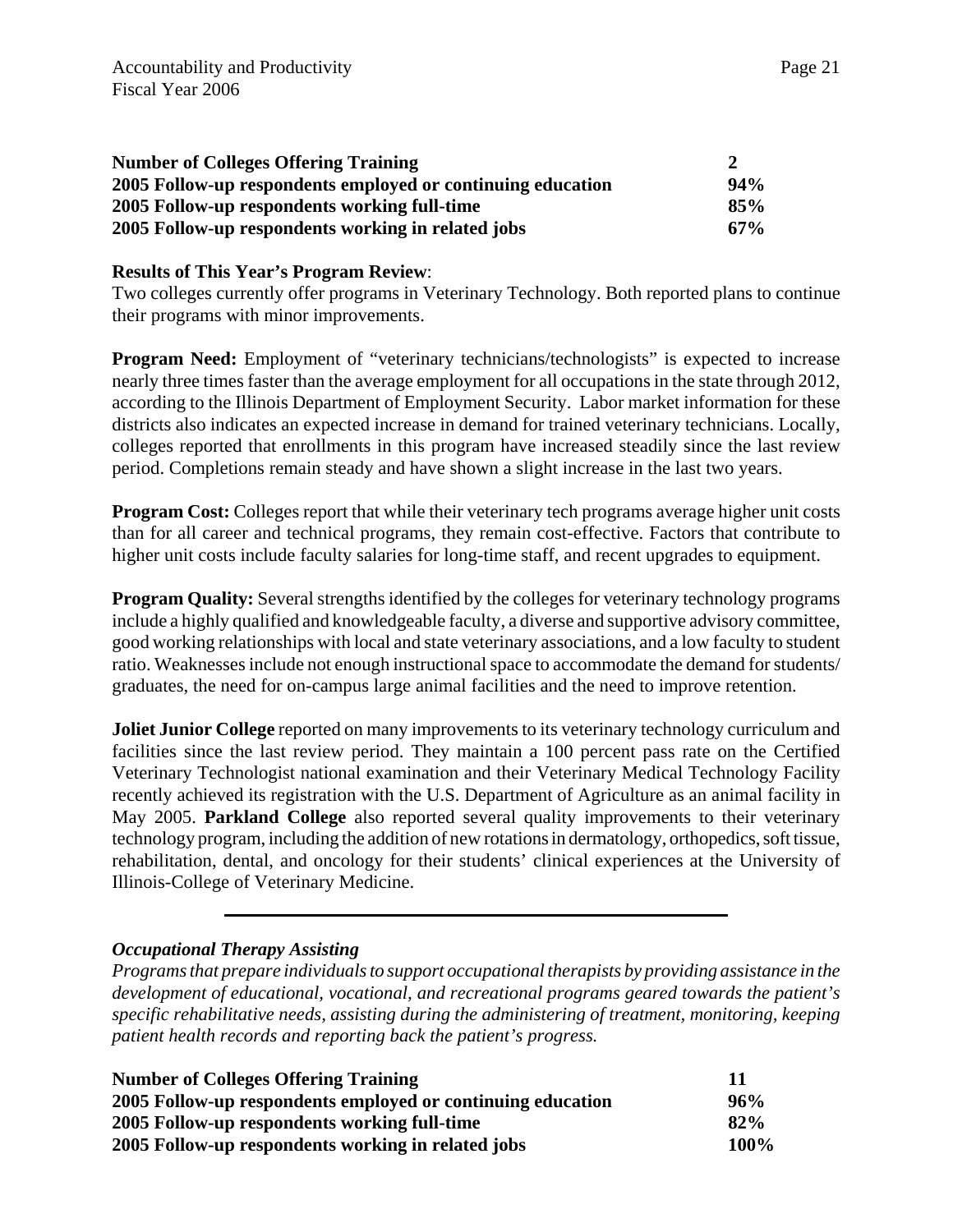Eleven colleges currently offer programs in Occupational Therapy Assisting. Nine colleges reported plans to continue their programs with minor improvements and two colleges indicated plans to discontinue their programs due to low or no enrollments since the last review period.

**Program Need:** According to the Illinois Department of Employment Security, employment of "occupational therapy assistants and aides" is expected to increase much faster than the average employment for all occupations statewide through 2012. Locally, need varies with two colleges in the northern region eliminating their programs. However, those colleges who reported plans to continue their programs indicated that enrollments were steady or increasing since the last review period; completions and placements remain high as well.

**Program Cost:** Most colleges indicate their programs in occupational therapy assisting are costeffective. Sharing resources, such as classrooms and laboratory space, as well as utilizing adjunct faculty helps keep unit cost figures lower than the average for all career and technical programs. Several colleges noted recent revisions to their curriculum and the update of facilities and some equipment contributed to higher unit costs for their programs.

**Program Quality:** Colleges reported several common quality indicators of their occupational therapy assisting programs including highly qualified and knowledgeable faculty, low faculty to student ratio, updated facilities and curriculum, program accreditation and an active and supportive advisory committee. A few common weaknesses reported by the colleges include a lack of clinical sites to accommodate their enrollments, and budgetary constraints that often limit students entering into the program and limit making curricular revisions/upgrades to equipment and supplies.

**Lincoln Land Community College** continues to boast a 100 percent pass rate on the NBCOT national certification exam since their first graduating class in 1999. And, **John A. Logan College** reported recently earning full accreditation from the Accreditation Council for Occupational Therapy Education (ACOTE).

# *Physical Therapy Assisting*

*Programs that prepare individuals to support physical therapists by providing assistance in the development of exercise, massage, and other patient treatments geared towards the patient's specific rehabilitative needs, assisting during the administering of treatment, monitoring, keeping patient health records, and reporting back the patient's progress.*

| <b>Number of Colleges Offering Training</b>                 |        |
|-------------------------------------------------------------|--------|
| 2005 Follow-up respondents employed or continuing education | 93%    |
| 2005 Follow-up respondents working full-time                | 76%    |
| 2005 Follow-up respondents working in related jobs          | $67\%$ |

#### **Results of This Year's Program Review**:

Eight colleges currently offer programs in Physical Therapy Assisting. All colleges reporting indicated plans to continue their programs with minor improvements.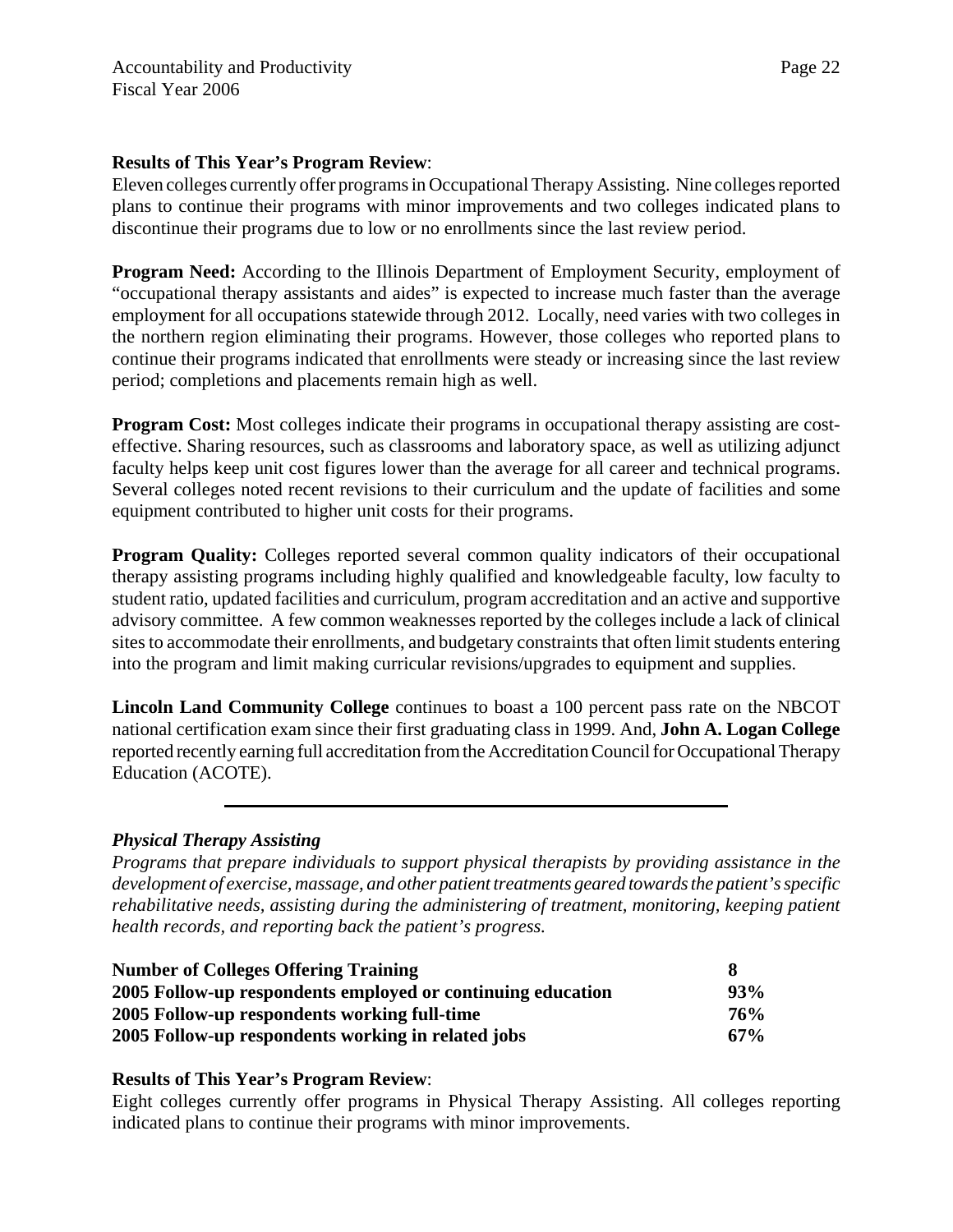**Program Need:** Demand for "physical therapy assistants" is projected to increase nearly three times faster than the demand for all occupations statewide through the year 2012, according to the Illinois Department of Employment Security. Furthermore, local demand has also been on the rise over the last five years. Enrollments at all of the colleges reporting have continued to increase steadily since the last review period. Most colleges report that retention is high in this program and completion data are supportive. Locally the need for physical therapy services vary among regions of the state, however more and more health services are utilizing PTAs, thus fueling the demand for more trained individuals.

**Program Cost:** Generally colleges reported this program being cost-effective. The programs in operation currently have been up and running for several years, so new and expensive start-up costs for equipment and supplies have not been an issue. Most indicate sharing resources, such as classrooms and laboratory space, with other allied health programs. For most colleges reporting, unit costs average slightly below the statewide figure for all career and technical programs.

**Program Quality:** All colleges reporting indicated following the guidelines established by the American Physical Therapy Association (APTA) for physical therapy assisting curriculum. Common strengths of their programs as identified by the colleges include a highly knowledgeable and qualified faculty, state of the art facilities and equipment, active advisory committee members and low faculty to student ratios. Several common weaknesses identified include lack of adequate lab space and a lack of clinical sites within a reasonable traveling distance for students.

**Oakton Community College** reported several major revisions to its physical therapy assistant program since the last review cycle, including revising the clinical rotation schedule to allow students to spend more time with patients, and the addition of coursework in aging and neuroanatomy.

# *Physician Assisting*

*Programs that prepare individuals to manage the treatment of patients in consultation with a physician, including patient interviewing and history-taking, counseling, administering of medication, prescribing routine drugs, preparing medical reports, and providing medical referrals to medical specialists.*

| <b>Number of Colleges Offering Training</b>                 |      |
|-------------------------------------------------------------|------|
| 2005 Follow-up respondents employed or continuing education | 83%  |
| 2005 Follow-up respondents working full-time                | 83%  |
| 2005 Follow-up respondents working in related jobs          | 100% |

# **Results of This Year's Program Review**:

Currently one college, **Malcolm X College,** offers a program in Physician Assisting. The college plans to continue its program with minor improvements.

**Program Need:** The Illinois Department of Employment Security indicates that the employment of "physician assistants" is expected to increase over three times the rate of employment for all occupations in Illinois through 2012. Physician Assistants are generally in high demand in a variety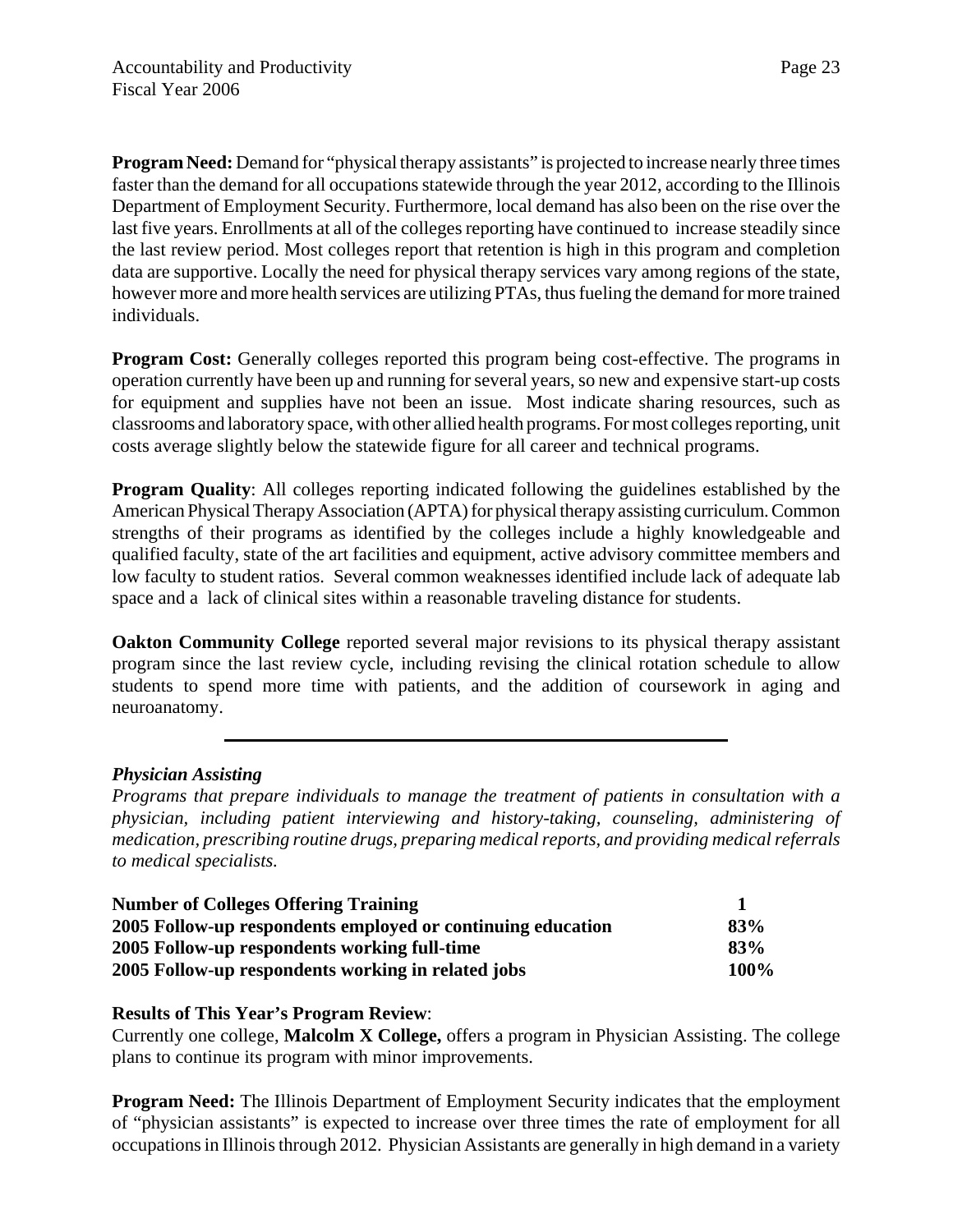of allied health settings because while they are required to consult with a directing physician, PA's can perform duties beyond those of nursing staff, from examining and treating patients to ordering and interpreting lab tests to prescribing medication. Locally, **Malcolm X College** continues to see steady enrollment and completion in the program. Furthermore, follow-up study data indicate that over 90 percent of graduates are working full-time in related employment.

**Program Cost: Malcolm X College** indicated that the program is cost-effective. Unit costs have remained about the same over the last five years. Without other programs in the community college system it is impossible to make a statewide unit cost comparison. The college has received grant funding from several local sources and adjusts student fees as necessary to cover equipment update needs.

**Program Quality: Malcolm X College** indicates entry into the program is competitive and the curriculum itself is very intense. The college partners with John H. Stroger Hospital of Cook County which provides ample advisory committee support as well as program faculty and clinical opportunities for students. Since the last review period the college partnered with St. Francis University in Lorreto, PA to provide articulation opportunities for students interested in pursuing education beyond their associate degree. The college maintains accreditation through the American Academy of Physician Assistants.

Several weaknesses identified by the college include a lack of marketing for the program and the need for additional lab and desk space for first-year students.

# *Alcohol/Drug Abuse Counseling*

*Programs that prepare individuals for counseling people with drug addictions and their family members, including diagnosis of addictions; patient education; therapeutic intervention and outreach; record-keeping of counseling sessions and progress reports; and serving as a liaison with community health, social services, law enforcement, and legal service agencies.*

| <b>Number of Colleges Offering Training</b><br>2005 Follow-up respondents employed or continuing education<br>2005 Follow-up respondents working full-time | 15  |
|------------------------------------------------------------------------------------------------------------------------------------------------------------|-----|
|                                                                                                                                                            | 84% |
|                                                                                                                                                            | 57% |
| 2005 Follow-up respondents working in related jobs                                                                                                         | 65% |

# **Results of This Year's Program Review**:

Six colleges reported on their programs in Drug and Alcohol Counseling. All colleges indicated plans to continue their programs with minor improvements.

**Program Need:** All colleges reporting indicated a strong need for this program within their districts. Enrollments have been increasing, completions remain steady and job placement rates have been strong over the last five years. Statewide, employment of "substance abuse counselors" is expected to increase by 17.48 percent, much faster than the expected growth for all occupations through 2012, according to the Illinois Department of Employment Security.

**Program Cost:** All colleges indicated their programs were cost-effective. Because programs in this area often share resources such as faculty and classrooms with other programs, they are inexpensive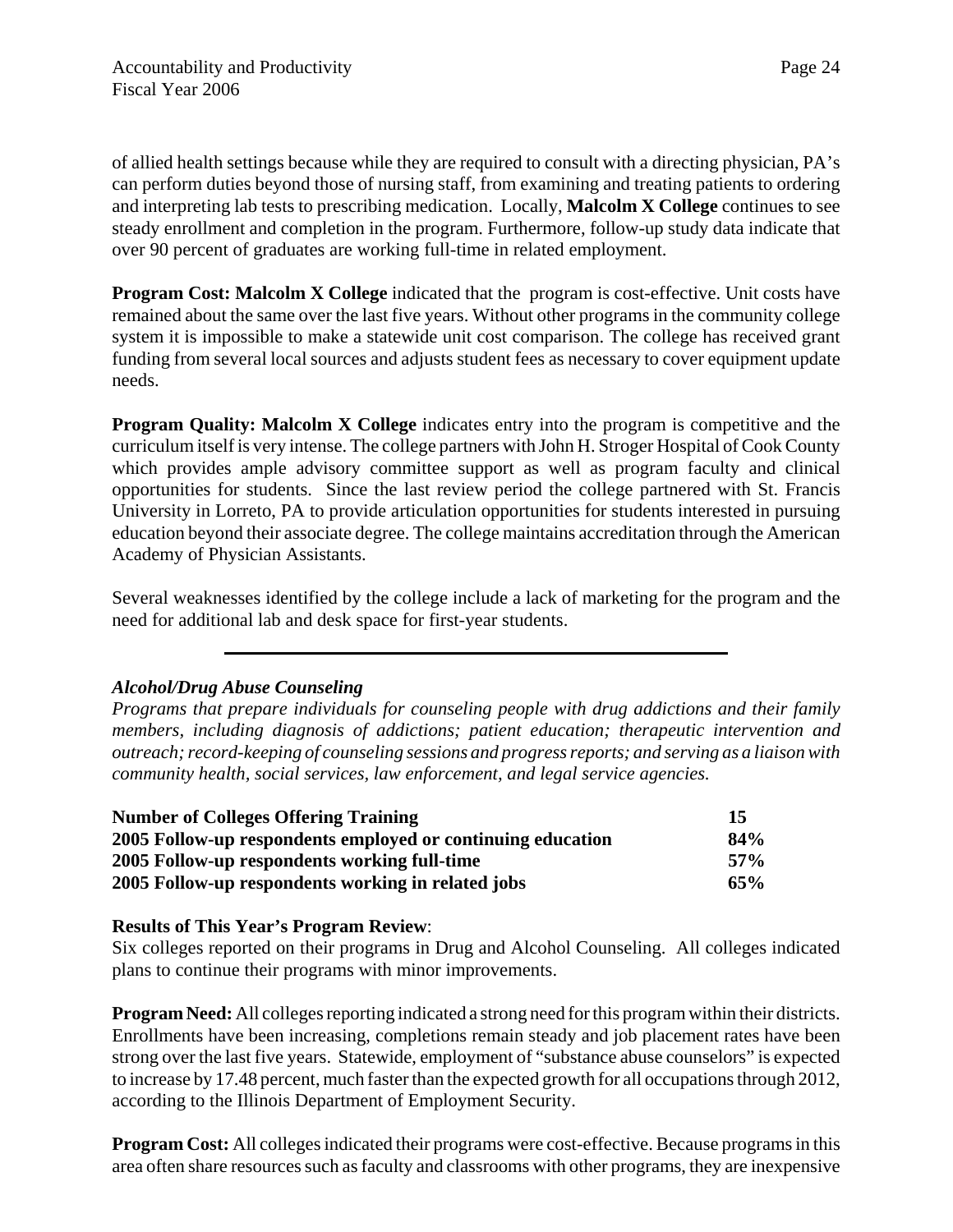to operate. High enrollments also contribute to the cost-effectiveness of the programs. Most colleges reported unit cost for their programs the same as the statewide average.

**Program Quality:** Common strengths of drug and alcohol counseling programs as identified by the colleges include knowledgeable and experienced faculty and community support. Weaknesses identified by the colleges were lack of marketing efforts by the college and low entry-level salaries for graduates. Quality improvements to these programs since the last review period include expansion of internship opportunities, flexible scheduling options and increased involvement by community service providers in curriculum revision and course development. **Moraine Valley Community College** indicates its program has maintained its accreditation through the Illinois Alcohol and Other Drug Professional Certification Association. The college participates in bi-annual meetings of this board and hosts annual meetings with representatives of the IAODPCA to provide current information to students on certification issues.

# *Psychiatric/Mental Health Services Technology*

*Programs that prepare individuals for assisting in the counseling and treatment of people with psychological disorders covering a wide range of mental health issues, including substance abuse, suicide, eating disorders, stress management, and self-esteem.*

| <b>Number of Colleges Offering Training</b><br>2005 Follow-up respondents employed or continuing education |     |
|------------------------------------------------------------------------------------------------------------|-----|
|                                                                                                            | 67% |
| 2005 Follow-up respondents working full-time                                                               | 67% |
| 2005 Follow-up respondents working in related jobs                                                         | 50% |

#### **Results of This Year's Program Review**:

Eight colleges reported plans to continue their programs in Psychiatric Rehabilitation and three colleges discontinued their programs.

**Program Need:** The majority of the colleges reporting indicated a strong need for their programs locally. Enrollments at these institutions were increasing or at least have remained steady since the last review period. Completions were also reported as constant and placements have been good as well. Several of these colleges indicated that their high placement rates were due to the connection students were making with local employers during their internship experiences. Other colleges reported discontinuing their programs due to decreased enrollments and lack of jobs available within the district. Statewide, the employment of "psychiatric aides and mental health counselors" is not expected to show much growth through 2012 according to the Illinois Department of Employment Security.

**Program Cost:** Colleges that reported plans to continue their programs indicated cost-effectiveness due to strong enrollments, sharing resources and utilizing adjunct faculty. These colleges also indicated unit cost about the same as the state average for this program area.

**Program Quality:** Strengths of psychiatric and mental health technology programs as reported by the colleges include knowledgeable and credentialed faculty, small class size, flexible scheduling options, expansion of internship opportunities due to strong community support. Weaknesses of these programs include lack of marketing, need for curricular revisions, and an overall decrease in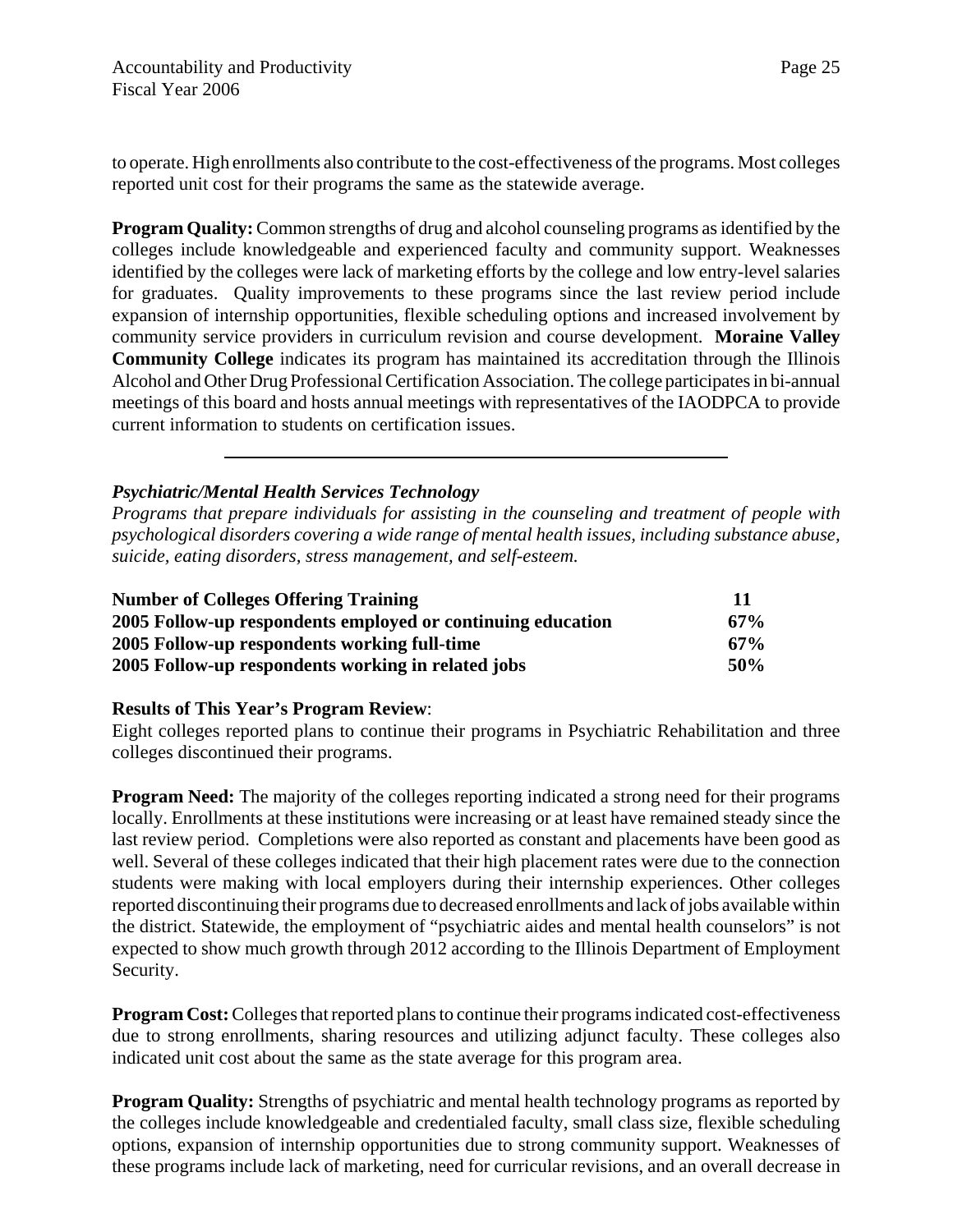enrollment. Quality improvements highlighted by the colleges include **Wilbur Wright College's** attainment of a waiver to Rule 32 allowing their graduates to have Mental Health Professional Status (MHP) through the Department of Human Services with two years of work experience rather than the previously required five years experience. **South Suburban College** plans to make curricular changes that will allow for better articulation of this program with baccalaureate institutions.

# *Developmental Disability Aide*

*Programs that prepare individuals for assisting therapists, nurses, lab technicians and other allied health personnel develop realistic goals, in life and work, for persons with disabilities.*

| <b>Number of Colleges Offering Training</b><br>2005 Follow-up respondents employed or continuing education |        |
|------------------------------------------------------------------------------------------------------------|--------|
|                                                                                                            | 100%   |
| 2005 Follow-up respondents working full-time                                                               | $67\%$ |
| 2005 Follow-up respondents working in related jobs                                                         | 100%   |

# **Results of This Year's Program Review**:

Only one community college is offering a program for Development Disability Aides this fiscal year. **McHenry County College** reported plans to discontinue its program in this area due to lack of enrollments and labor market need within the district.

# *Pharmacy Technology*

*Programs that prepare individuals to support pharmacists by providing assistance during patient consultation, counter dispensing operations, prescription preparation, keeping patient medical records information, and other clerical or clinical duties as assigned.*

| <b>Number of Colleges Offering Training</b>                 |            |
|-------------------------------------------------------------|------------|
| 2005 Follow-up respondents employed or continuing education | 84%        |
| 2005 Follow-up respondents working full-time                | <b>59%</b> |
| 2005 Follow-up respondents working in related jobs          | <b>58%</b> |

# **Results of This Year's Program Review**:

Nine (9) colleges currently offer programs in Pharmacy Technology. Eight (8) colleges reported plans to continue their programs with minor improvements, and one (1) college placed its program on inactive status due to low enrollments.

**Program Need:** Employment of "pharmacy technicians" is expected to increase at a rate much faster than the employment for all occupations statewide through 2012, according to the Illinois Department of Employment Security. Locally, all but one of the colleges reporting indicated a strong demand for their training programs. Increases in enrollments and completions of pharmacy technology programs have increased steadily over the past five years. Placements continue to remain high as many students secure employment while still completing their coursework. Several colleges indicated including a work-based learning opportunity in their certificate curriculum which often lead to employment following the student's completion of the program.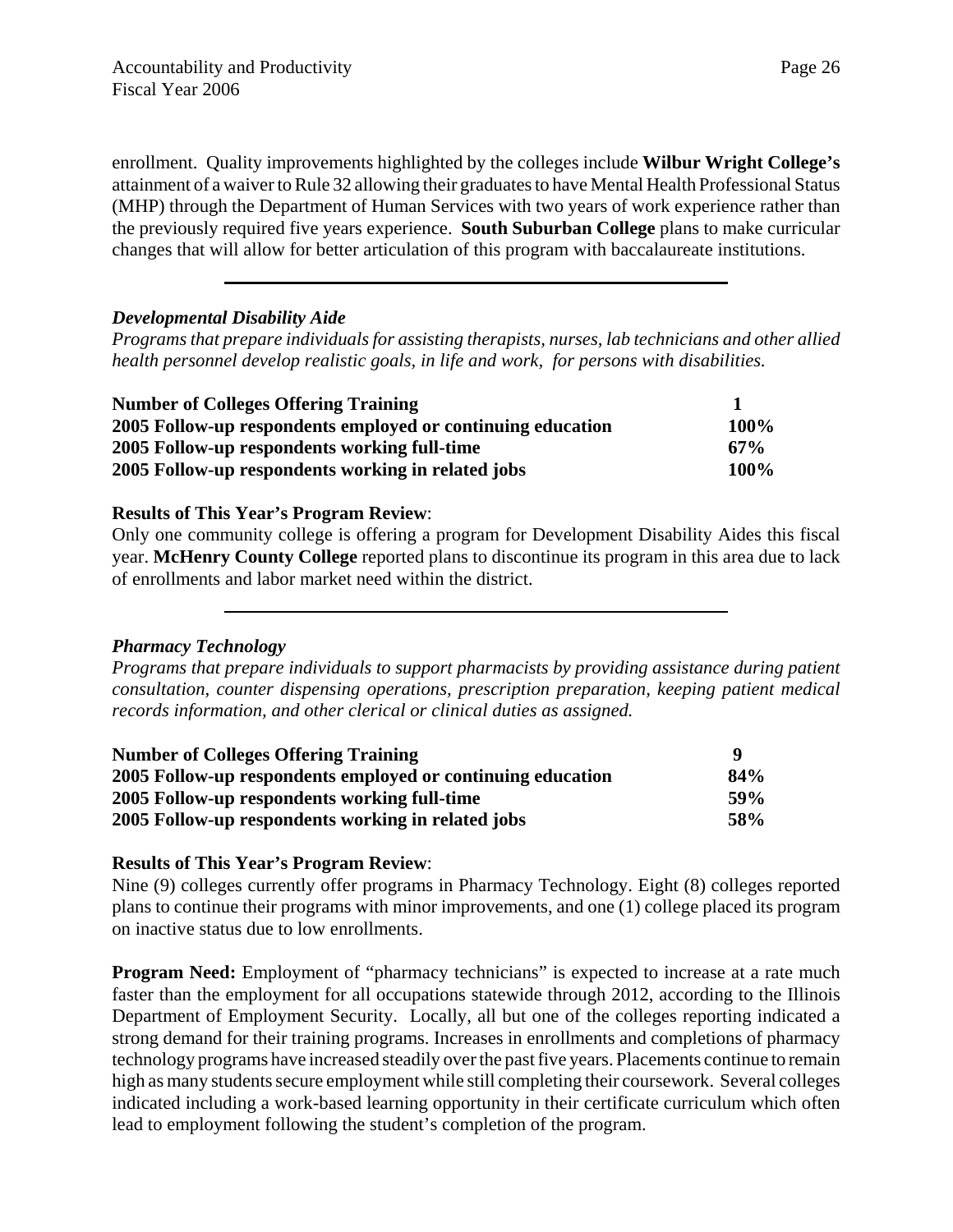**Program Cost:** Generally colleges reported this program being cost-effective. Factors contributing to a lower than average unit cost compared to other related health programs include utilizing only one full-time faculty/program coordinator and several adjunct faculty, utilizing low-cost alternatives to real medications, and accepting donated lab supplies from local business. Several colleges reported the cost of sterile lab equipment and supplies increased unit cost, but overall the programs continue to remain cost-effective.

**Program Quality:** Colleges reported many quality indicators for their pharmacy technology programs, including highly skilled and knowledgeable faculty/coordinators, excellent partnerships and affiliations with local and major pharmaceutical retailers, and curriculum modeled after the Pharmacy Technician Certification Board (PTCB) guidelines for licensure. One weakness identified by the colleges was a lack of time to include required work-based learning in flexible format scheduling. **South Suburban College** reports that its pharmacy technician program achieved American Society of Health Systems Pharmacists (ASHP) accreditation.

# *Biological and Chemical Technology*

*Programs that prepare individuals to support biologists, chemists, and related scientists in laboratory experiments, testing, manufacturing, and industrial settings and educational studies*.

| <b>Number of Colleges Offering Training</b>                 |      |
|-------------------------------------------------------------|------|
| 2005 Follow-up respondents employed or continuing education | 100% |
| 2005 Follow-up respondents working full-time                | 75%  |
| 2005 Follow-up respondents working in related jobs          | N/A  |

# **Results of This Year's Program Review**:

Combined there are three colleges that offer programs in Biological and/or Chemical Technology. Two colleges reported plans to continue their programs in Biological and Chemical Technology with minor improvements and one college reported discontinuing its programs in chemical process technology.

**Program Need:** Colleges reporting plans to continue their programs in this area indicated that while enrollments were small, they remained steady and slightly increased over the last five years. Completion rates were high, given the very small number of students in each program, as were placement rates. This was primarily due to their local connection with employers and placing students in related internships. Locally, colleges reported the labor market demand for workers with skills in bio-technology to be very high. Similarly, the Illinois Department of Employment Security projects employment demand for "biological technicians" to grow at a rate over twice that of the statewide average for all occupations through 2012. In contrast, the need for "chemical technicians" is expected to slightly decrease over the next six year period in Illinois. Locally, colleges have experienced this decrease in demand which, in turn, has lead to programs in this field being eliminated.

**Program Cost:** Colleges report that, although these programs require significant amounts of laboratory time and equipment to operate, most are able to share materials and space with other related science programs, thus keeping unit cost low.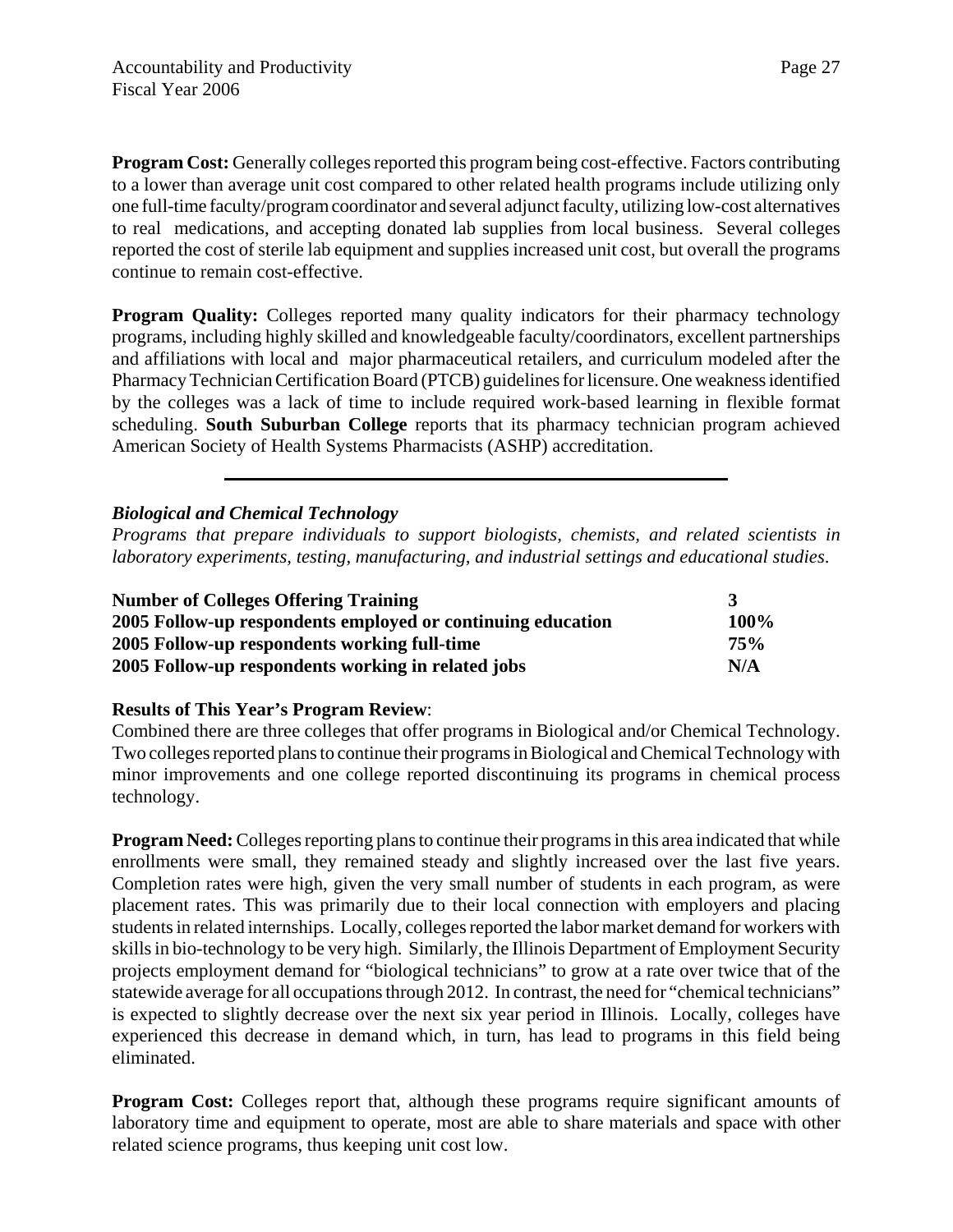**Program Quality:** Strengths of biological and chemical technology programs included knowledgeable faculty, strong advisory committees, use of up-to-date technology and equipment in the labs, and low cost in comparison with related programs offered at neighboring baccalaureate institutions. Areas of weakness include lack of local job market, need for curricular revisions, and the need for updated technology. These are also the primary reasons why one college reported discontinuing its programs in chemical process technology. Quality improvements cited by the colleges over the last five years included **Harry S Truman College**'s development of two new courses in bioinformatics and instrumentation, and the redesign of the curriculum to better articulate with the bioengineering program at the University of Illinois at Chicago.

#### *Nuclear Power Technology*

*Programs that prepare individuals to support operating engineers and/or related scientists that operate nuclear reactors, including the handling, processing, and disposal of nuclear materials.*

| <b>Number of Colleges Offering Training</b>                 |     |
|-------------------------------------------------------------|-----|
| 2005 Follow-up respondents employed or continuing education | N/A |
| 2005 Follow-up respondents working full-time                | N/A |
| 2005 Follow-up respondents working in related jobs          | N/A |

#### **Results of This Year's Program Review**:

One community college offers a program in Nuclear Technology. **Joliet Junior College** reported plans to continue its program with minor improvements.

**Program Need:** Statewide and local labor market information indicates a decrease in the need for nuclear technology workers, however based on information provided by the college, local demand for this program remains strong. Enrollments, while small, have remained steady over the past five years, as have completions.

**Program Cost:** The college indicates this program is cost-effective. Unit cost figures are below the college average for all programs and below the statewide average for all career and technical programs.

**Program Quality:** Graduates of **Joliet Junior College's** nuclear technology programs have achieved a 100 percent pass rate on the Nuclear Regulatory Commission Operator License exam. Additional strengths identified by the college include knowledgeable and experienced faculty, small class sizes, and an active advisory committee. JJC continues to meet or exceed the security measures mandated by the U.S. Nuclear Regulatory Commission for nuclear plants. Areas of improvement include retention of students and marketing the program. JJC plans to continue working with Exelon Corporation to recruit students and promote local job opportunities.

#### *Masonry/Tilesetting and Carpentry*

*Programs that prepare individuals for careers as masons/tilesetters or carpenters. Duties of a mason include laying and setting brick, concrete block, hard tile, and marble in industrial, commercial, and residential construction. Carpenters lay out, build, and repair wooden structures and fixtures in industrial, commercial, and residential construction.*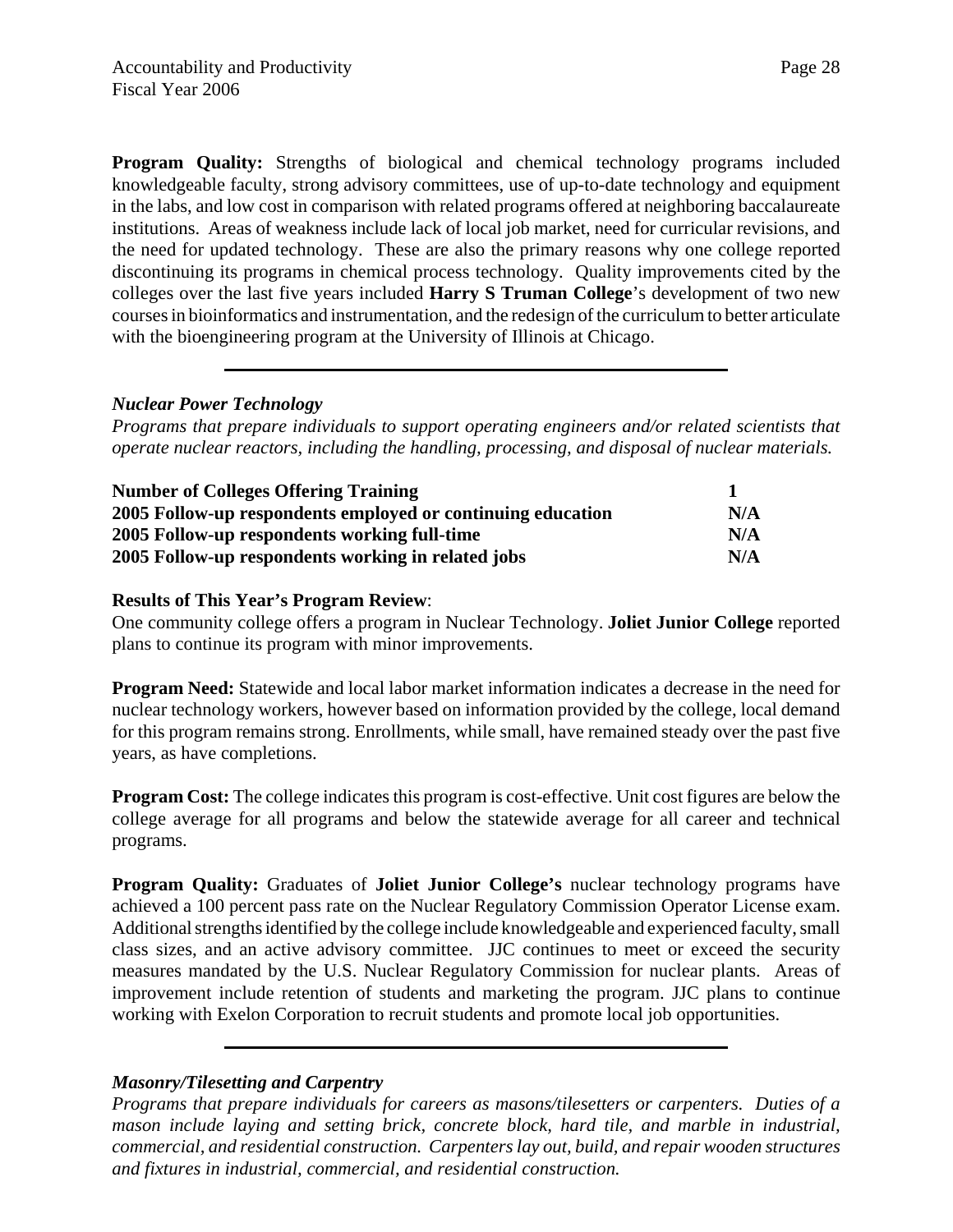| <b>Number of Colleges Offering Training</b>                 |             |
|-------------------------------------------------------------|-------------|
| 2005 Follow-up respondents employed or continuing education | <b>100%</b> |
| 2005 Follow-up respondents working full-time                | 83%         |
| 2005 Follow-up respondents working in related jobs          | N/A         |

**Results of this Year's Program Review:** Combined there are ten colleges offering programs in Carpentry and/or Masonry. Of those colleges, eight indicated plans to continue their programs, one plans to discontinue its program, and one scheduled its program for further review in the coming year.

**Program Need:** According to the Illinois Department of Employment Security (IDES), employment projections predict a higher than average growth at 12.25 percent for Brickmasons/Blockmasons/ Stonemasons and a higher than average growth at 11.53 percent for Carpenters through the year 2012. Of the two masonry programs that were reviewed, one will be discontinued because there were no certificate completers since the last program review in 2001 due to a regional bricklayer training center located just outside the district that serves potential students. The other masonry program will be continued with minor improvements. In carpentry, one college reported that the program was very new and was scheduled for further review in the coming year. The remaining colleges reported that the program would be continued with minor improvements.

**Program Cost:** Reports of the cost-effectiveness of the programs were mixed. Both carpentry and masonry rely heavily on materials and on-site training needs that can be very expensive. Some colleges have had better results with strategies to keep the program's instructional costs lower. Adjunct instructors for these programs also helps to keep costs low.

**Program Quality:** Common strengths reported by the colleges included quality of instruction, quality of facilities and equipment, an excellent curriculum, community cooperation and a strong advisory committee. Common weaknesses included low completion numbers, insufficient funding, students solely using the local union for their training, outdated equipment, and a need for increased marketing

Specific quality improvements include **Lewis & Clark Community College**'s (LCCC) increased involvement with the local labor apprentice and training program. These regular collaborative discussions between the two entities have resulted in discussions regarding the expansion of the LCCC program to an AAS degree in fiscal year 2007. **Southeastern Illinois College** has been successful in securing outside funding from a USDA grant to start the program, as well as additional funding through an Illinois Housing Development Authority grant to build a house to meet certain accessability standards. The house was built by students through a partnership with SIC's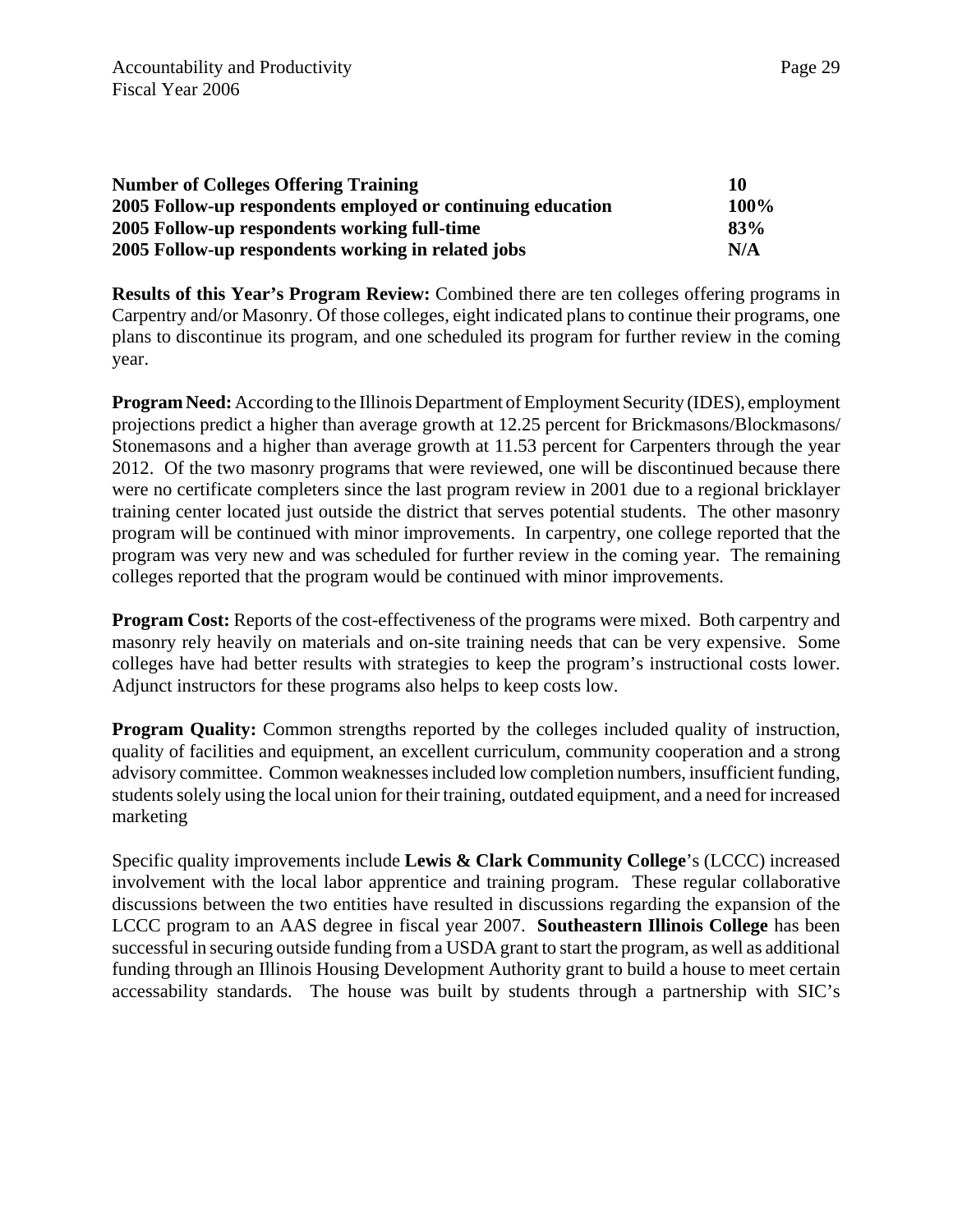Foundation and has provided a wealth of hands-on training opportunities. The house serves as an investment project for the Foundation and will be sold by sealed bid after completion.

# *Enterprise Management and Operations*

*Programs that prepare individuals to perform development, marketing, and management functions associated with owning and operating a business.*

| <b>Number of Colleges Offering Training</b>                 | 15     |
|-------------------------------------------------------------|--------|
| 2005 Follow-up respondents employed or continuing education | $77\%$ |
| 2005 Follow-up respondents working full-time                | 64%    |
| 2005 Follow-up respondents working in related jobs          | 100%   |

# **Results of This Year's Program Review**:

Currently there are 15 colleges offering programs in Enterprise Management. Eleven colleges indicated plans to continue their programs with minor improvements, one plans to significantly modify its offerings, one indicated scheduling its program for further review, and two colleges discontinued their programs.

**Program Need:** According to the Illinois Department of Employment Security (IDES), statewide employment in the area of Enterprise Management and Operations is expected to increase through the year 2012. Specifically, employment projections predict a higher than average growth at 12.18 percent for Chief Executives and at 12.43 percent for General and Operations Managers. Projected growth for Administrative Services Managers is even higher at 14.17 percent. Two colleges reported that their programs were discontinued or are being discontinued in the next year, one noted that the program would be significantly modified and two others reported that the programs were scheduled for further review in the coming year. All of the colleges reported that there was a continued need for the programs and they plan to continue them with minor improvements. A common theme for most programs is that while enrollments were solid, there were few completers. This seemed to suggest that students who are taking courses are only interested in receiving the information from classes and there may not be an incentive to finish an entire program.

**Program Cost:** All colleges reported that the program was cost-effective, citing instructional costs that are below or near the state average unit costs or their peers. Many of the colleges employ actual business owners as adjunct instructors for these programs, or at least have a good mix of full-time and adjunct instructors which helps to keep costs low. Also, most courses are lecture only, with no unique software, materials or lab settings. Some colleges reported an inability to separate the unit cost specific to this program, as it existed as a portion of the entire business program.

**Program Quality:** Common strengths reported by the colleges included low costs, steady or growing enrollments, faculty/student ratio, quality of instruction, and flexibility of content delivery. Common weaknesses included low completion numbers, a lack of online options, a need for increased marketing efforts, and a need for full-time faculty. **Triton College** reported that there was strong competition from low-cost providers. Almost all Chambers of Commerce and the Small Business Association offer courses and seminars related to starting a small business. Also, SCORE (Service Corps of Retired Executives), a not-for-profit organization, offers low-cost courses throughout the state.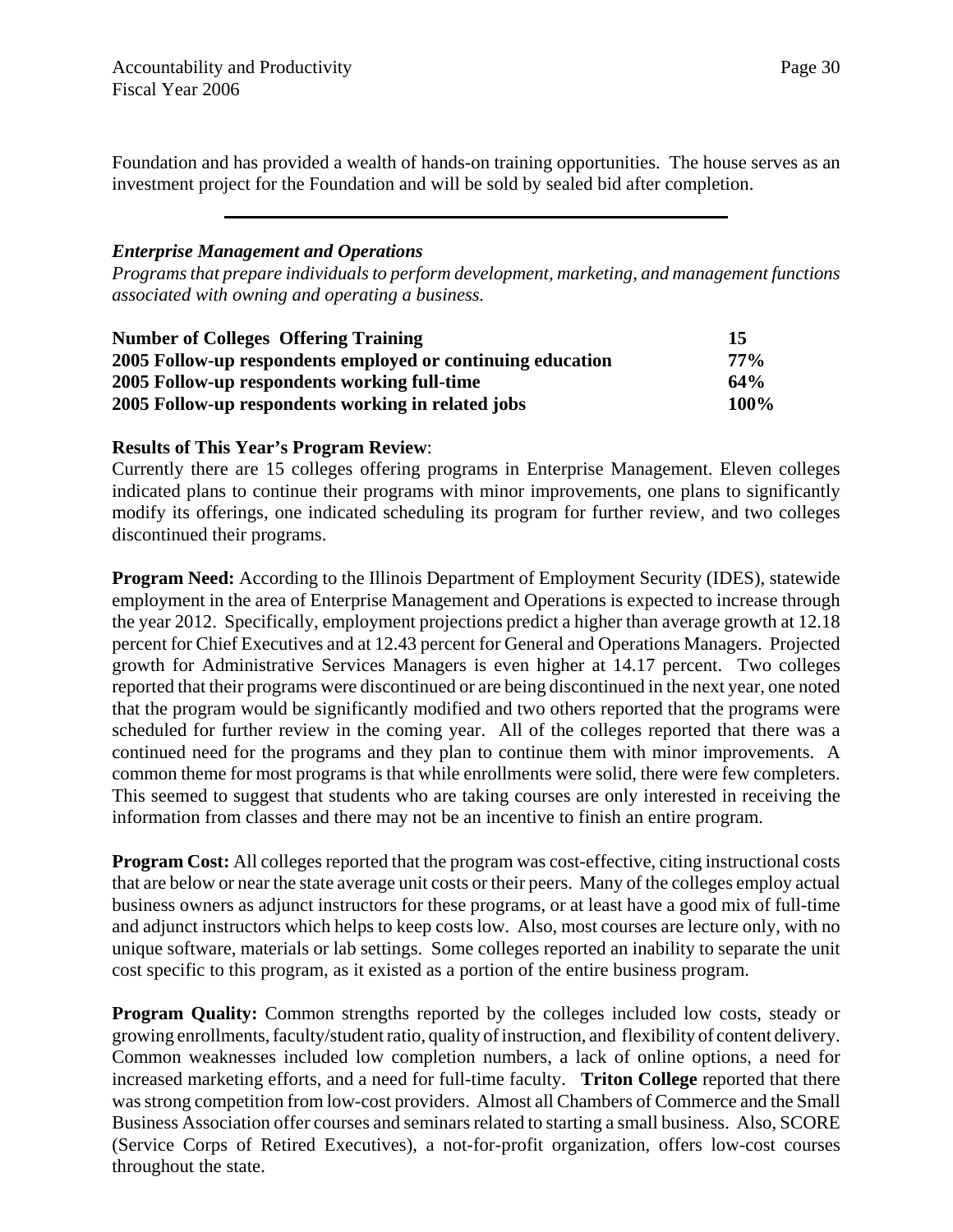Specific quality improvements include **Kaskaskia College**'s planned development of an Entrepreneurial Success Center to assist development of new small businesses, as well as a website to share knowledge and information about small business management.

# *Hospitality, Hotel/Motel and Restaurant Management*

*Programs that prepare individuals to manage operations and facilities that cater to the traveling public, including hotel and lodging facilities, food services, travel and tourism operations, and recreation facilities. Includes purchasing, storage and control of inventory, facilities design and service planning, hospitality regulations, facilities and event promotion, and financial management.*

| <b>Number of Colleges Offering Training</b>                 |     |
|-------------------------------------------------------------|-----|
| 2005 Follow-up respondents employed or continuing education | 91% |
| 2005 Follow-up respondents working full-time                | 73% |
| 2005 Follow-up respondents working in related jobs          | 80% |

#### **Results of This Year's Program Review**:

Currently there are 12 colleges offering programs in Hospitality and/or Hotel/Motel and Restaurant Management. Nine colleges reported plans to continue their programs with minor improvements, one plans to significantly modify its program, one scheduled its program for further review and one discontinued its program.

**Program Need:** According to the Illinois Department of Employment Security (IDES), employment projections predict an almost exact average growth at 9.76 percent for Food Service Managers and Lodging Managers through the year 2012. Colleges report different programs that include travel agent, hotel management, meeting planner, restaurant management, and travel and tourism. Across this spectrum, two were significantly modified, one was discontinued, two were scheduled for further review in the coming year, and the remainder were continued with minor improvements. Assessments of need varied widely as did the reasons attributed to reported successes or difficulties of the respective programs. However, it did appear that colleges reporting the greatest need were those located in suburban Chicago areas.

**Program Cost:** In congruence to the varied reported statements of need for these programs, the levels of cost-effectiveness reported by the colleges were also mixed. A slight majority of the colleges did report that their programs were cost-effective when compared with the rest of the college as well as the average state instructional unit cost. The main reason for the differences between colleges appeared to whether instruction was done primarily by adjunct or full-time faculty.

**Program Quality:** Common strengths reported by the colleges included quality instruction by faculty with real world experience, flexibility and variety of program offerings, support of local business partners, work based learning that occurs in actual on-the-job situations in many cases, and high internship/job placement rates. Weaknesses include the need for increased recruitment and marketing efforts, stronger advisory committees, better lab settings, enhanced computer simulations and other materials, better relationships with potential employers, online course options when applicable.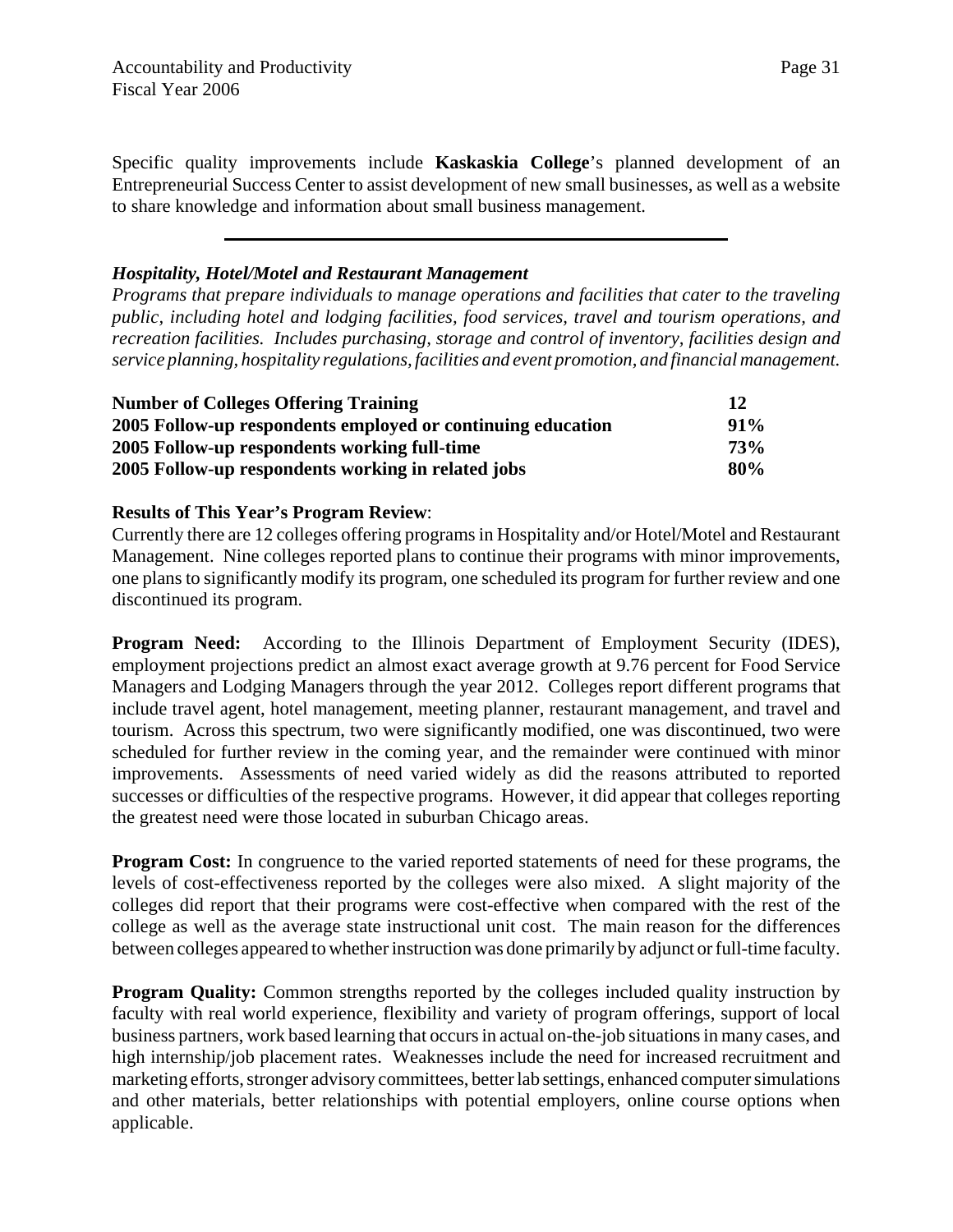Page 32

Specific quality improvements include an overall need for increased and more effective marketing efforts to recruit students and provide updated lab settings that will directly reflect students' future job environments. **Moraine Valley Community College**'s (MVCC) meeting planner program has worked with professional associations such as the Professional Convention Management Association (PCMA) and the Meeting Professionals International (MPI) in an effort to increase the exposure of the program at MVCC. This is in addition to hosting outreach seminars and preparing news releases in an effort to leverage marketing opportunities in the region. **Triton College** has initiated a Guest Lecture/Chef Series with area professionals providing insight to the industry and also started "Gourmet to Go", where students prepare ready to cook meals for sale to students and faculty.

# *Human Resource Management*

*Programs that prepare individuals for planning and administering personnel policies that attract and retain employees in an organization, including recruiting, interviewing and hiring job applicants, counseling employees, planning wage and salary scales, developing job descriptions and classifications, and benefits management.*

| <b>Number of Colleges Offering Training</b>                 |     |
|-------------------------------------------------------------|-----|
| 2005 Follow-up respondents employed or continuing education | 95% |
| 2005 Follow-up respondents working full-time                | 86% |
| 2005 Follow-up respondents working in related jobs          | 60% |

#### **Results of This Year's Program Review**:

Currently there are six colleges offering programs in Human Resource Management. Five colleges indicated continuing their programs with minor improvements, and one college scheduled its program for further review during the coming year.

**Program Need:** According to the Illinois Department of Employment Security (IDES), employment projections predict a slightly higher than average growth at 13.26 percent for Human Resource Managers through the year 2012. Almost all of the reporting colleges recommend that the programs continue with minor improvements, with one citing a lack of success in obtaining students and graduates as reason to schedule the program for further review in the coming year. The other colleges report either steady or growing enrollments.

**Program Cost:** The levels of cost-effectiveness reported by the colleges were mixed. The main reason for the differences between colleges appeared to be due to whether instruction was done primarily by adjunct or full-time faculty.

**Program Quality:** Common strengths reported by the colleges included quality of faculty instruction, specifically pointing to faculty who have extensive professional work experience in the business world. Another strength reported by colleges was making alterations in class scheduling in order too more effectively manage unit costs while still maintaining the quality of learning by the students. In addition, colleges reported that follow-up surveys of their program graduates indicated high levels of success in finding employment and satisfaction with the preparation they received in the program. Weaknesses include the need to increase recruitment of students into the program, a need to investigate implementation of online options for the program, and specific regional problems for career opportunities due to a loss of major manufacturers in the district.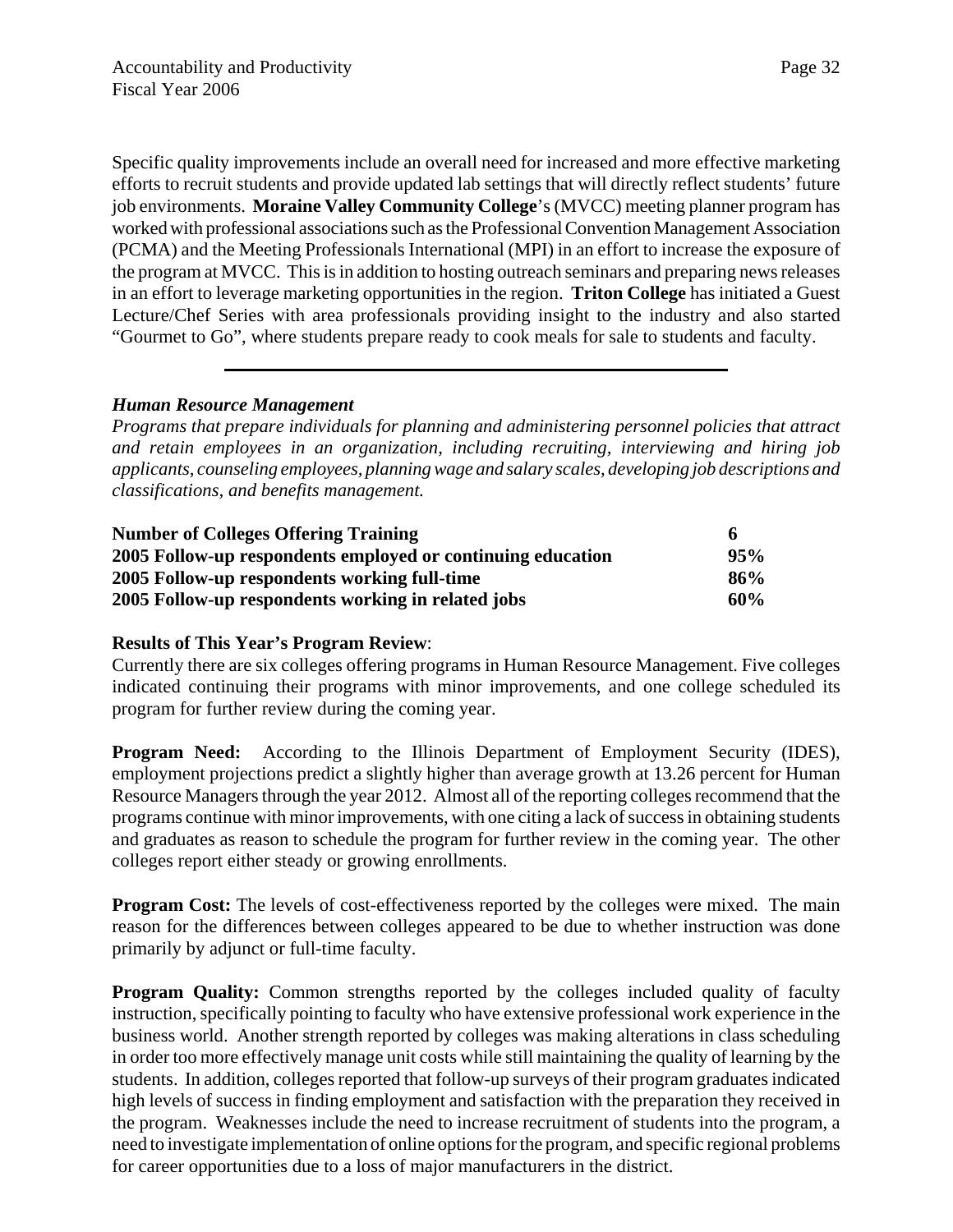Specific quality improvements mentioned by several colleges include review of all aspects of the program including curriculum, marketing, and scheduling by advisory committee members in an effort to increase enrollment and retention in the program. **Triton College** will be adding training and development certificates or other short term certificates in an effort to increase completers within the program.

# *International Business*, *Business Marketing/Marketing Management*

*Programs that prepare individuals for a broad base of business leadership positions. These generally include management opportunities with international business firms and/or import and export sales, as well as positions that oversee the development of product audiences and moving products from producers to consumers. Skills include market research and demand analysis, consumer interest surveying, cost-benefit analysis, foreign operations, international marketing, and public relations*.

| <b>Number of Colleges Offering Training</b>                 |                 |
|-------------------------------------------------------------|-----------------|
| 2005 Follow-up respondents employed or continuing education | 80%             |
| 2005 Follow-up respondents working full-time                | 80 <sup>%</sup> |
| 2005 Follow-up respondents working in related jobs          | 100%            |

**Results of This Year's Program Review**: Combined there are seven colleges offering programs in International Business and Marketing Management. Of those, four reported plans to continue their programs with minor improvements and one indicated plans to discontinue its program in International Business.

**Program Need:** According to the Illinois Department of Employment Security (IDES), employment projections predict a much higher than average growth at 20.07 percent for Advertising, Marketing, Public Relations and Sales Managers through the year 2012. Two of the colleges reporting in this program title are international business programs, two are marketing management programs and three are e-commerce certificates. Almost all of the reporting colleges recommend that the programs continue with minor improvements. One college cited steadily decreasing enrollment as reason to eliminate its international business program. Both of the marketing management programs have been recently re-classified and were unable to provide much supportive data, but felt strongly that there was a need for the program. In the case of e-commerce, it is a relatively new program that also lacks a wealth of supportive data, but does show healthy enrollment figures thus far.

**Program Cost:** A majority of colleges reported that the programs are cost-effective. Colleges refer to instructional costs that are below or near the state average unit costs. The sole college reporting significantly higher than average unit cost for its program notes that the program is still in the early phases and is maintained by one full-time faculty member. It is expected that as enrollments rise, the unit costs will decrease significantly.

**Program Quality:** Common strengths reported by the colleges included quality of faculty instruction, use of current software and technology, and flexibility of course offerings. Weaknesses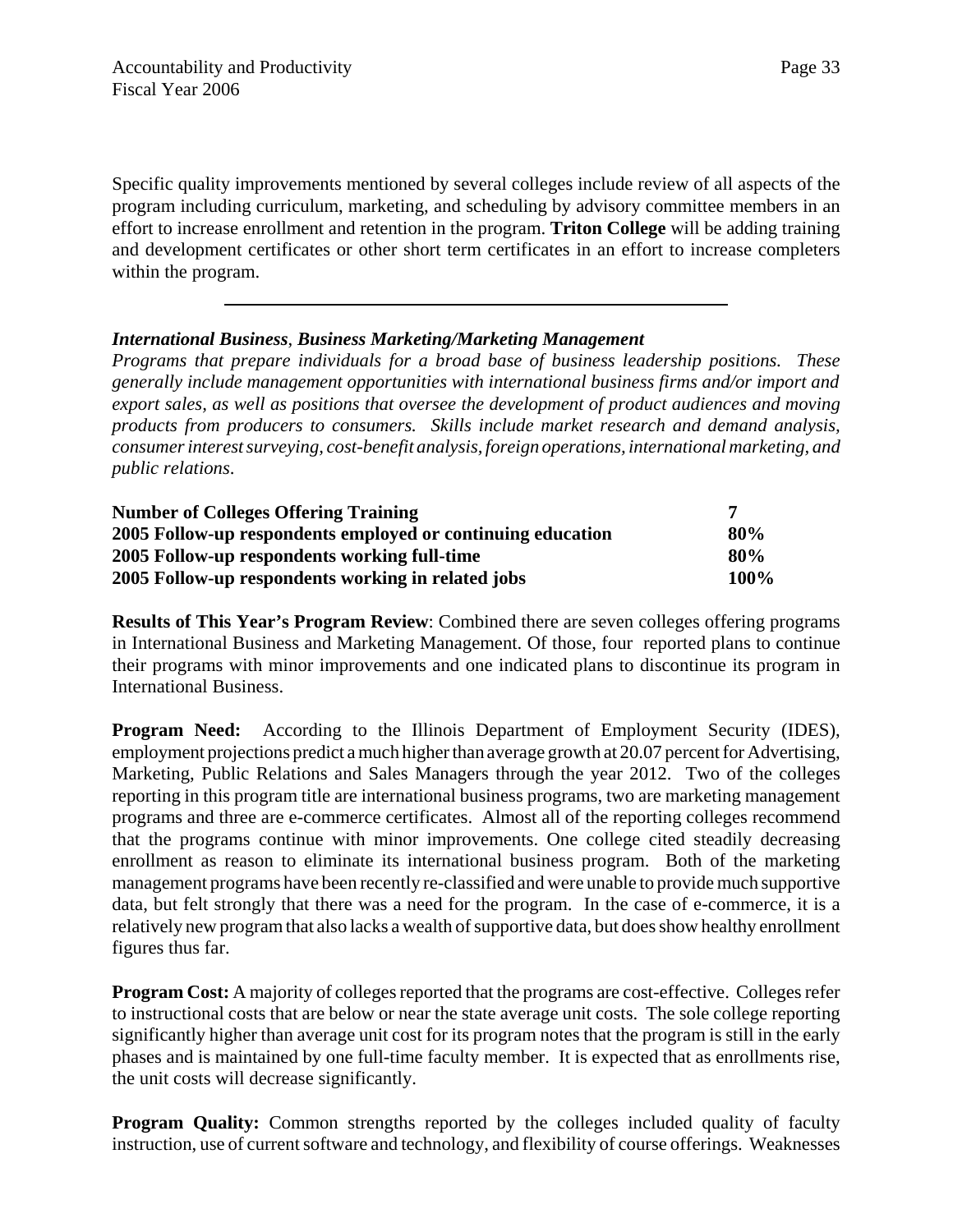include the need to increase retention and assessment efforts, lack of applied learning situations, and informed target marketing efforts.

Specific quality improvements include **Illinois Central College**'s (ICC) review of all the Ecommerce certificate course syllabi and realignment of course content to match the curriculum outlined by the World Organization of Webmasters. ICC also proposes offering one of the Ecommerce introductory courses as a dual credit course, to support the recruitment of high school graduates into the program. **McHenry County College** has received a multitude of free publicity about its international business program through local newspaper articles highlighting the McHenry International Networking Group and interviews about The Business Simulation and visiting faculty exchange partners. **McHenry**'s entire certificate is also available for online completion.

# *Real Estate Sales*

*Programs that prepare individuals to develop, buy, sell, appraise, and manage real property, including land use development, real estate law, marketing procedures, and brokerage*.

| <b>Number of Colleges Offering Training</b>                 |     |
|-------------------------------------------------------------|-----|
| 2005 Follow-up respondents employed or continuing education | 88% |
| 2005 Follow-up respondents working full-time                | 69% |
| 2005 Follow-up respondents working in related jobs          | 52% |

# **Results of This Year's Program Review**:

Currently there are 15 colleges offering training in Real Estate Sales. Twelve colleges indicated plans to continue their programs with minor improvements, one college indicated it would significantly modify the program and two colleges indicated plans to discontinue their programs.

**Program Need:** According to the Illinois Department of Employment Security (IDES), employment projections predict a higher than average growth at 12.18 percent for Real Estate Brokers and at 11.53 percent for Real Estate Sales Agents through the year 2012. In all but two cases, colleges reported that there was a continued need for the real estate programs and would continue them with minor improvements. These colleges point to a continued steady increase in enrollments. The other two colleges indicated that their programs had been listed as inactive and anticipate withdrawing them in the near future.

**Program Cost:** All colleges reported that the program is very cost-effective. Colleges refer to instructional costs that are below or near the state average unit costs. Many of the colleges employ real estate professionals as adjunct instructors for these programs, keeping the costs lower than would be for full-time instructors. Also, most courses are lecture only, keeping a low overhead for materials.

**Program Quality:** Common strengths reported by the colleges included the limited costs, high enrollments, quality of instruction by practicing real estate professionals, and a flexible schedule of classes in a variety of styles. A major weakness reported by a vast majority of colleges was the low number of program completers. Colleges refer to the fact that students need only complete one course in order to be eligible to take the state licensure exam for sales and, thus gain employment.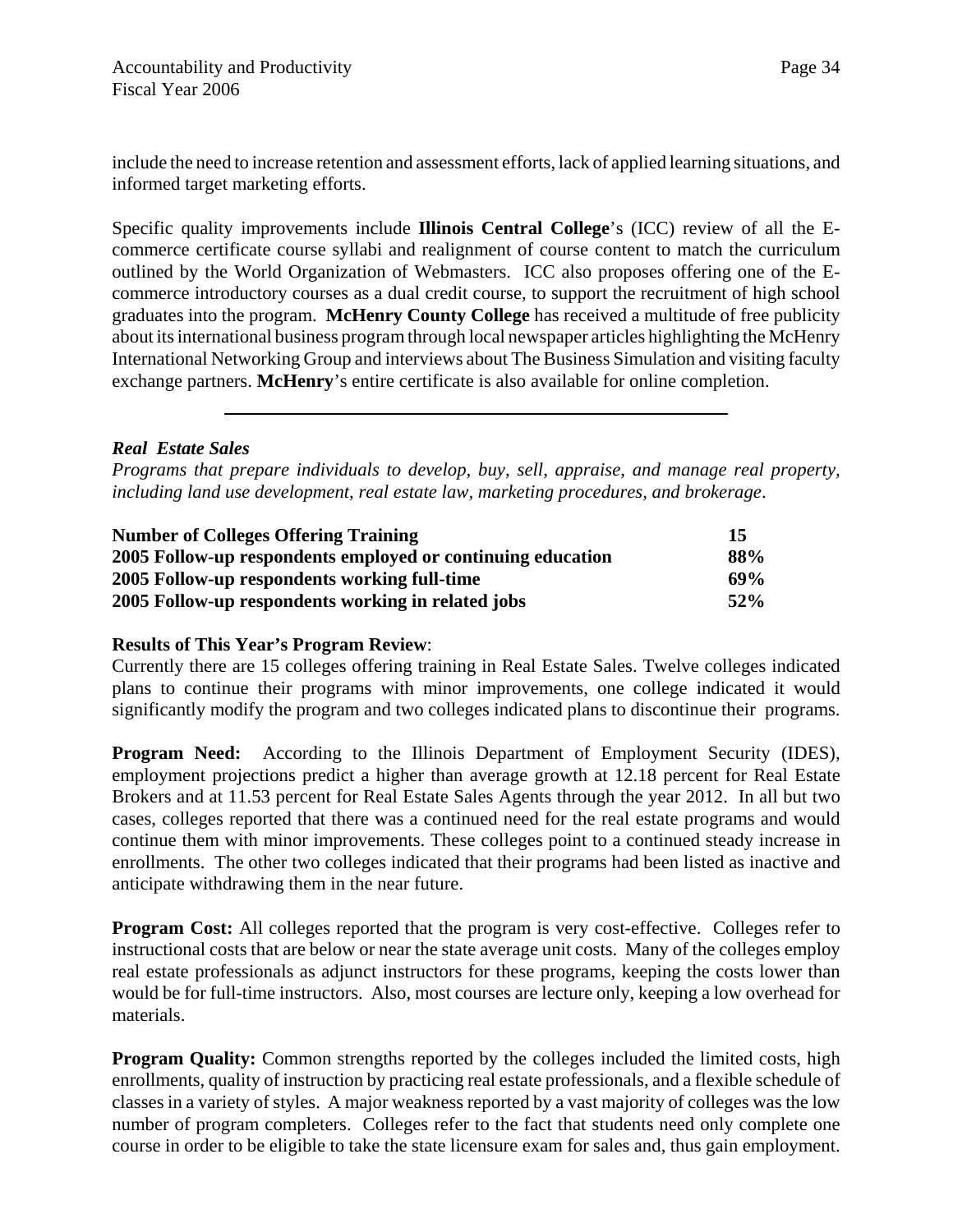Other commonly reported weaknesses were no full-time faculty and the need for a better procedure to track students moving through the program and into employment.

Specific quality improvements include **Waubonsee Community College**'s development of online courses providing even more flexible scheduling for students. **Kishwaukee College** reported having an active advisory committee composed of Real Estate professionals that provide input on curriculum and related Real Estate issues.

# *Teacher Assisting/Paraprofessional Education*

*Programs that prepare individuals to assist elementary and secondary teachers in the classroom by supervising children, providing clerical support activities, and by assisting in instructional activities outlined by the teacher.*

| <b>Number of Colleges Offering Training</b>                 |     |
|-------------------------------------------------------------|-----|
| 2005 Follow-up respondents employed or continuing education | 86% |
| 2005 Follow-up respondents working full-time                | 49% |
| 2005 Follow-up respondents working in related jobs          | 89% |

# **Results of This Year's Program Review**:

Twenty-eight colleges offer programs in teacher assisting/paraprofessional education. Twenty-five colleges reported plans to continue their programs with minor improvements and three colleges indicated plans to discontinue their programs.

**Program Need:** Since the last review of teacher assisting programs the Illinois State Board of Education and the Illinois Community College Board developed statewide model curricula for students interested in pursuing this program of study. Furthermore the model curricula, including an Associate of Applied Science Degree (A.A.S.) and a certificate program, would prepare graduates to meet requirements of the Federal No Child Left Behind (NCLB) legislation. At the start of fiscal year 2007, there were 26 colleges offering the "Paraprofessional Educator" A.A.S. statewide model curriculum. Fifteen of those colleges also offer the related certificate program.

Labor market need for "teacher assistants" is well-defined at the state and local levels. The Illinois Department of Employment Security projects an increase of 15.81 percent in the employment of teacher assistants through 2012. This growth is faster than the average growth expected for all occupations statewide during the same time frame. Locally, colleges indicate similar data trends. All of the colleges planning to continue their programs indicated labor market demand for teacher assistants in their districts. However, activity within the newly developed paraprofessional education programs varies across the state.

The majority of colleges reporting indicated steady to increasing enrollments, but three colleges indicated plans to discontinue their programs based on low to no enrollments within the last three years. Completion data indicate many students are enrolling in courses, but not completing their program(s). Colleges report that recently revised requirements by the Illinois State Board of Education for qualifying as a teacher assistant under NCLB have adversely affected completion trends in these programs. Current requirements are to have 60 hours of college credit, an associate's degree or higher or pass a state assessment exam. Colleges indicate there is little incentive for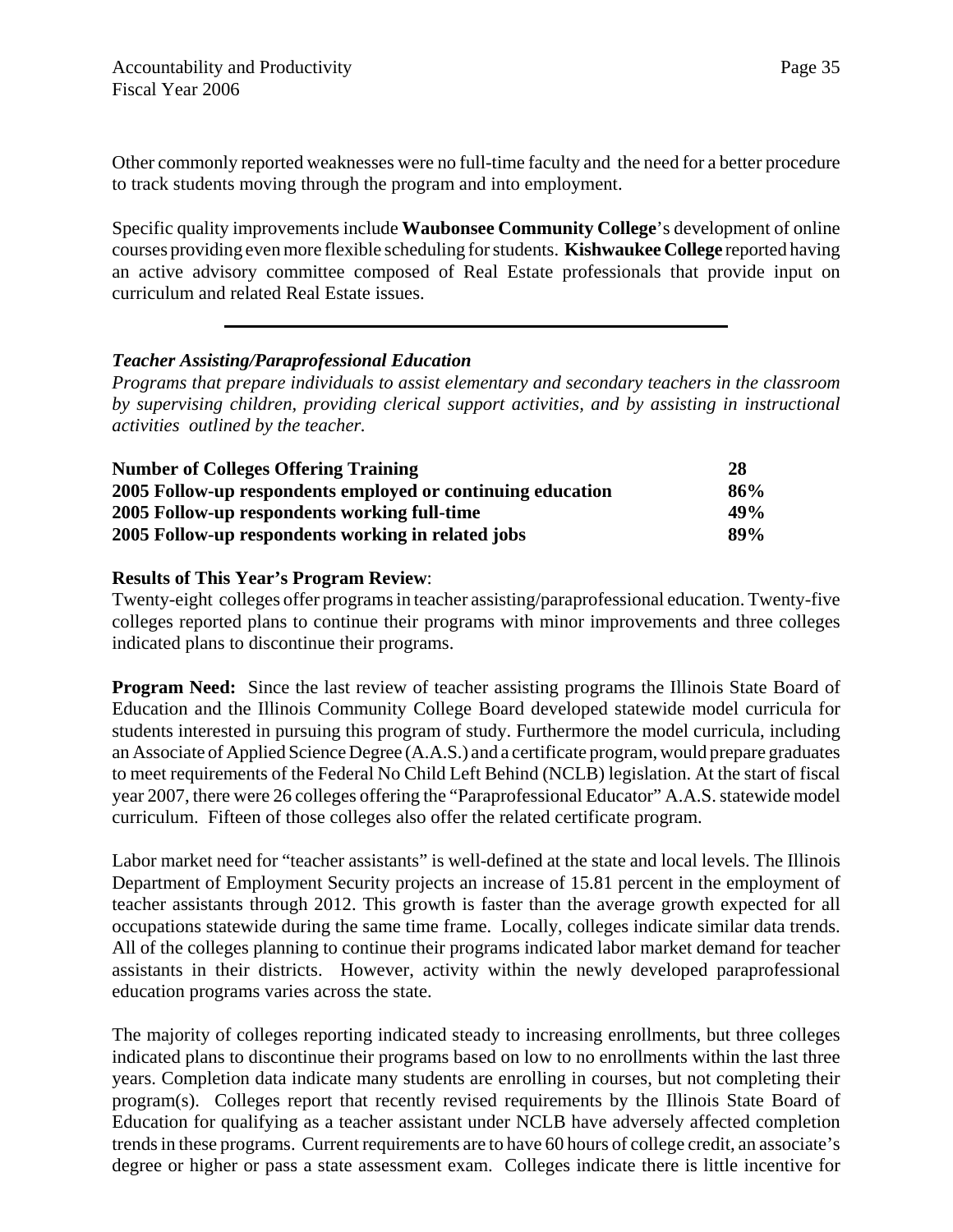students to complete the full program(s) once they have passed the Illinois ParaProfessional Assessment test.

**Program Cost:** Generally, colleges indicate that their programs in teacher assisting /paraprofessional education are cost-effective. Most reported lower than average unit costs primarily due to coursework being required in other programs, utilizing existing faculty, and little expense for instructional materials. Despite several college's reporting slightly higher than average unit cost when compared to the college's average, they feel this program is highly valued in their communities and well worth its cost.

**Program Quality:** Strengths identified by the colleges for this program include highly qualified and knowledgeable full- and part-time faculty, a statewide model curriculum that allows for better articulation at the baccalaureate level if appropriate, and a curriculum that meets the requirements for state credentialing. One weakness, although not of the curricula itself, relates to the availability of alternative certification methods for achieving the required qualified credential.

Several colleges indicated their programs were too new to report on any significant improvements or innovations, however, others provided information on numerous noteworthy features in their programs. Such improvements included expanded marketing of the program(s) to high school students, enhancing classrooms with SMART classroom technology, continuing to develop new and refine existing program assessment methods, increasing offerings in languages other than English, and partnering with local school districts to provide professional development opportunities for existing paraprofessionals.

# *Child Care and Guidance Workers and Managers*

*Programs that prepare individuals for providing care for infants, toddlers, and pre-school age children in daycare centers and in-home daycare settings, including planning, organizing, conducting, and monitoring meaningful play and learning activities; record-keeping; and referral procedures.*

| <b>Number of Colleges Offering Training</b>                 |            |
|-------------------------------------------------------------|------------|
| 2005 Follow-up respondents employed or continuing education | 94%        |
| 2005 Follow-up respondents working full-time                | <b>71%</b> |
| 2005 Follow-up respondents working in related jobs          | 85%        |

#### **Results of This Year's Program Review**:

Thirty-seven colleges offer programs in Child Care Guidance and/or Management, also known as Early Childhood Education. All of the colleges reported plans to continue their programs in this area. Three colleges indicated plans to significantly modify or discontinue specific certificate programs within their early childhood education offerings.

**Program Need:** This program of study prepares students for employment under a variety of job titles, therefore labor market data consulted for the purposes of this summary include "child care workers", "preschool teachers", and "miscellaneous primary teachers". Statewide labor market data indicate average to well above average growth in the employment of these occupations through 2012, according to the Illinois Department of Employment Security. Locally, demand for early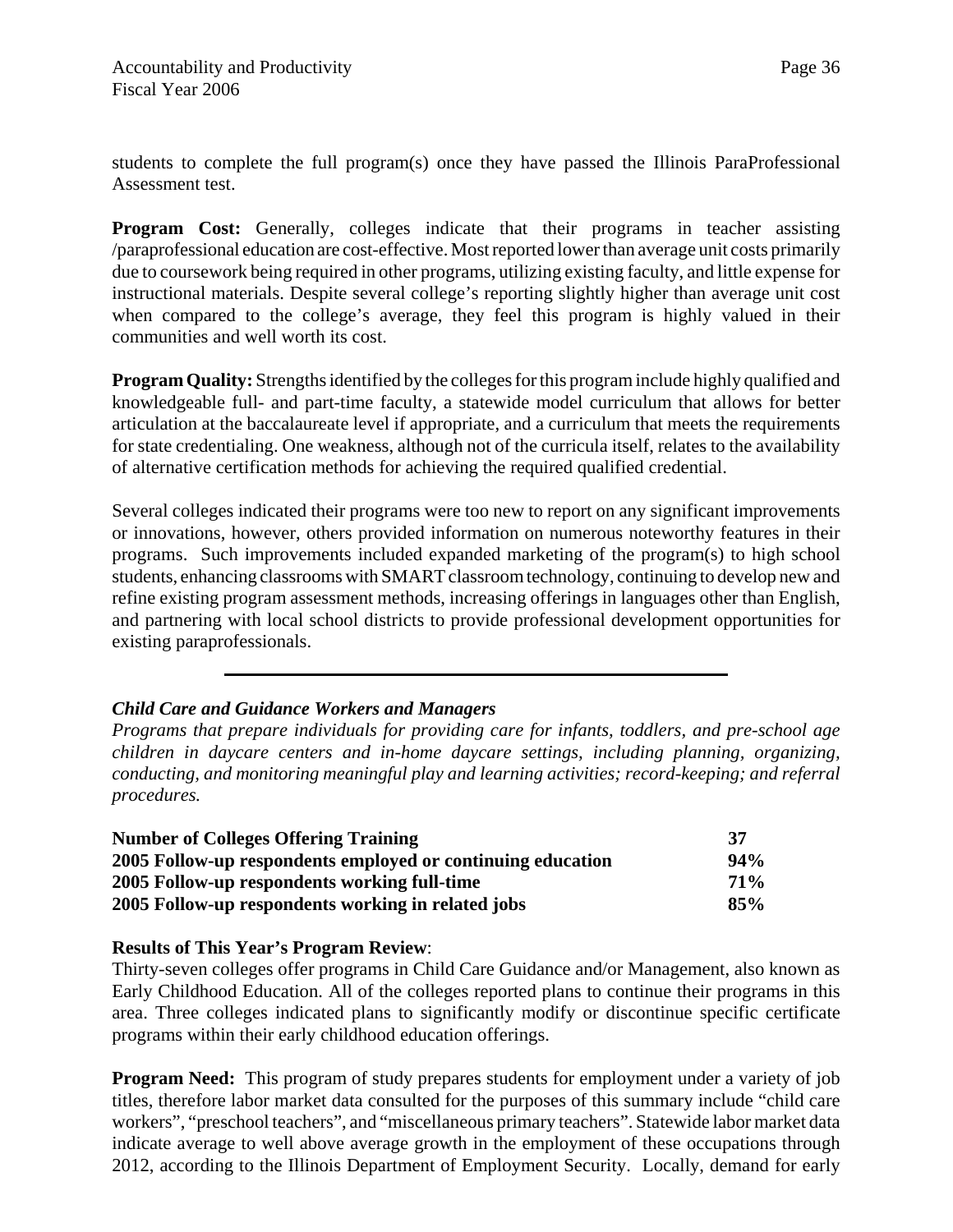childhood education workers is well-documented. Colleges indicate that not only is labor market data supportive of the need for continue training in this field, but also demand from local businesses for better prepared workers has increased significantly over the last five years. All colleges report a much stronger interest by local early childhood education and care providers for employees with more college-level education and training. Furthermore in 2006, Governor Rod Blagojevich passed new *Preschool for All* legislation, and as the state moves towards implementing this initiative the demand for graduates of these programs is expected to grow.

The majority of colleges indicate their enrollments have remained steady or have increased since the last review period. A few colleges indicated slight decreases in enrollments for single years within the last five due to what seemed to be natural fluctuations in the labor market. Completions remain good, particularly at the certificate level. Colleges suggested one reason for this is that students are able to find employment after completing a certificate. In addition, many students who are already employed in early childhood education utilize certificate coursework for professional development and retraining purposes. Information provided by the colleges indicates that graduates of early childhood education programs are not experiencing any difficulties in finding employment.

**Program Cost:** Generally, colleges reported their programs in early childhood education to be costeffective; however, many also indicated higher than average unit cost when compared to their college unit cost average. The most common factor contributing to high unit cost in this program is faculty salaries. Many colleges indicated that program faculty had been employed at the college many years and were at the high end of their salary range. Some colleges also indicated that fluctuations in enrollments year to year have affected their five year unit cost average.

**Program Quality:** Early childhood education programs offered at the colleges prepare individuals for a variety of positions within this field, including child care workers, child care facility directors, preschool teachers and assistants. The range of training provided by the system is quite comprehensive. Programs are offered not only to meet public school requirements of the Illinois State Board of Education, but also to meet day care facility requirements of the Department of Child & Family Services, as well as to meet the requirements for private childcare and preschool providers. Initiatives promoted by the Illinois Network of Child Care Resource & Referral Agencies (INCCRRA) have helped to establish the need for higher quality early childhood education. Furthermore, the National Association of Education for Young Children (NAEYC) has set forth guidelines for Developmentally Appropriate Practices which have aided colleges in developing new and revising existing curricula towards higher educational standards. NAEYC currently accredits childcare facilities and recently began piloting an accreditation process for early childhood education programs. In Illinois, **City Colleges of Chicago**'s Child Development programs are part of the NAEYC pilot project.

Common strengths of early childhood education programs include a highly knowledgeable and qualified faculty, strong community interest and support, active advisory committees. Many colleges reported on the addition of new courses to their early childhood education offerings, integrating technology into their curricula, expanding observation/work-based learning requirements, expanding dual credit opportunities to high school students and increasing course articulation with baccalaureate institutions.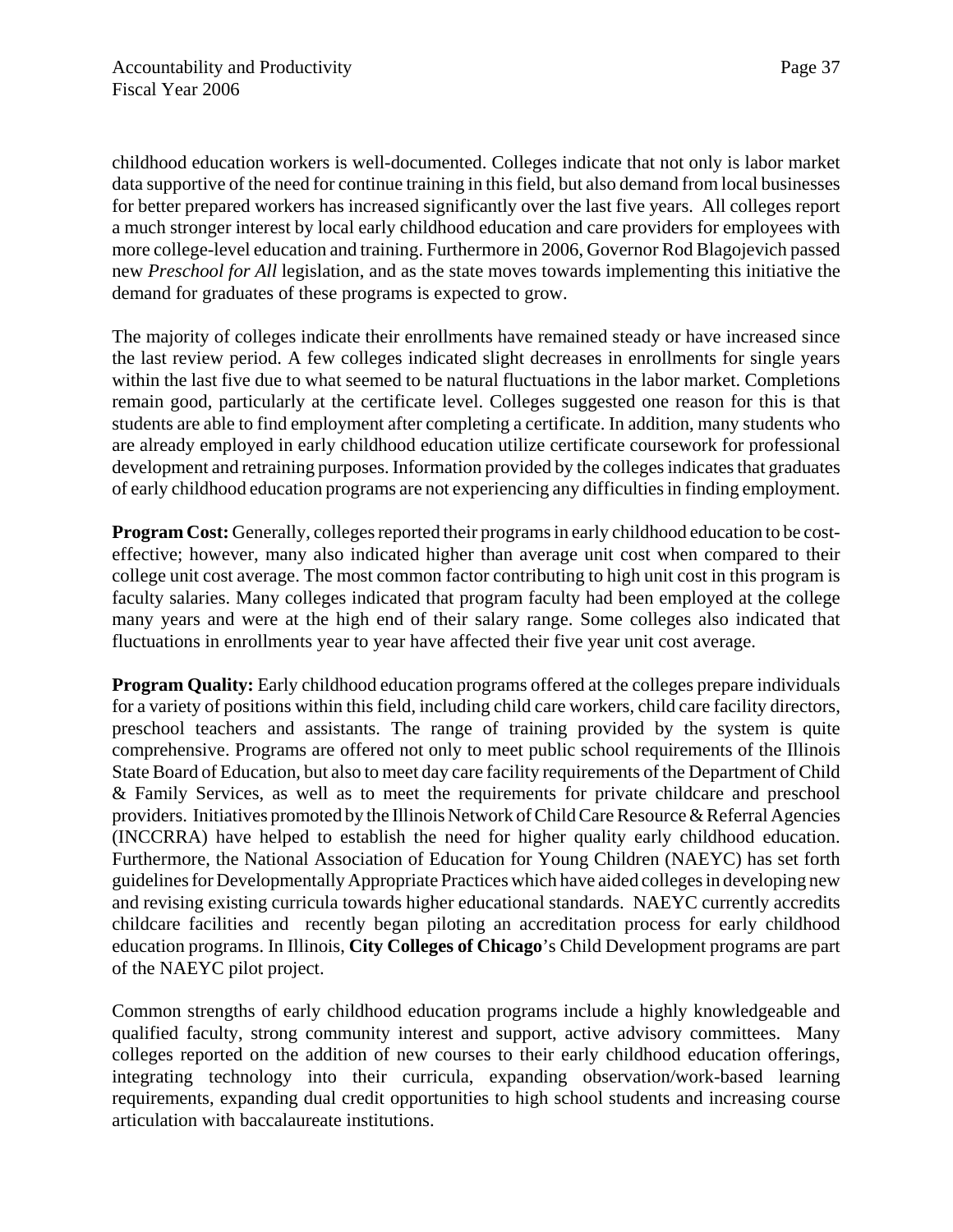Common weakness of these programs as identified by the colleges include a lack of marketing, the need for more space on campus and the need for more adjunct faculty to support more flexible scheduling options for non-traditional students.

# **Summary of Analyses of Career and Technical Education Program Reviews and Recommendations**

During fiscal year 2006, the career and technical education programs reviewed by the colleges remain strong as evidenced by information related to program need, program cost-effectiveness, and program quality. Career and technical education program review summaries for this year provided strong evidence that the colleges are utilizing their resources as effectively as possible. Colleges consistently indicated that sharing faculty, instructional space, equipment and other resources as appropriate contributed to the quality and cost-effectiveness of their programs. Common strengths identified by many of the colleges in their career and technical areas included a highly knowledgeable and qualified faculty, connections to business and industry, and active and involved advisory committees. Common weaknesses were lack of adequate instructional space, and out-ofdate equipment and/or technology. One challenge identified by several colleges, specifically those with training programs leading students towards a credentialing exam, was inability to track student credential attainment. Several colleges used the ICCB Performance Enhancement Grant to supplement student tracking of credential attainment through improving their data and recordkeeping systems, as well as maintenance policies and procedures.

From this year's review summaries, it is easy to see how community college career and technical education programs are affected by their local labor market. In many instances, programs continue to thrive with only minor improvements based on changes in local need. In others, colleges are being faced with reorganizing or eliminating programs that were anticipated to thrive under typical labor market conditions. As the economy continues to stall, our community colleges continue to strive towards meeting their communities' interests and needs, as well as offering new and emerging educational opportunities to students.

# **Summary and Conclusions**

This report highlights and summarizes accountability activities and initiatives described by Illinois' 48 community colleges in their Accountability/Program Review Reports for fiscal year 2006. The reports submitted by the colleges provide evidence of the ongoing review processes that are in place to ensure that high levels of quality and productivity are achieved for programs and services that best support each college's mission. Through program review, the colleges examine targeted program areas and services to assess their ability to meet their intended purpose in a cost-effective, highquality manner.

The Illinois Community College Board *Fiscal Year 2006 Accountability and Productivity Report* provides analyses of program reviews in **153 academic disciplines**; **786 career and technical program areas**; **and 24 Adult Education and Family Literacy, English as a Second Language, and Developmental Education programs.** Highlights of the findings of the reports follow:

• Annual reporting of the results of program reviews is a major accountability effort by the colleges that began in 1983. The review is based on three criteria: program need, program cost, and program quality. Programs are reviewed at least once every five years.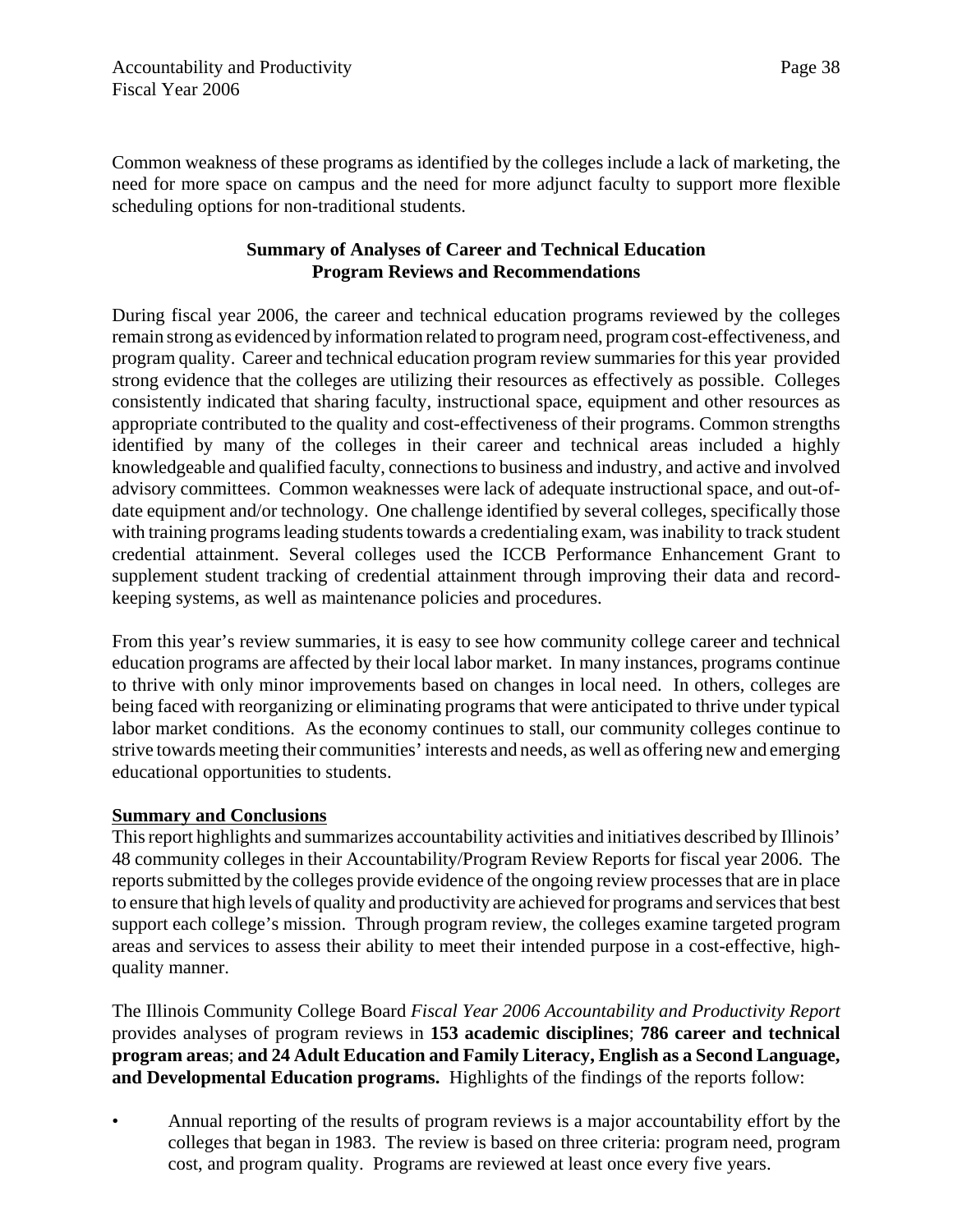- During fiscal year 2006, colleges reviewed a total of **153 academic disciplines, 24 adult and developmental education and English as a Second Language programs, and 786 career and technical programs.**
- Findings of the reviews of academic disciplines indicated adequate need and costeffectiveness. Quality enhancements included expanding methods of assessment and continuing to use the results to improve instruction, applying technology to improve teaching and learning, adding ethics courses across the curriculum, and the use of portfolios to showcase student learning.
- Reviews of Adult Education and Family Literacy, English as a Second Language, and Developmental Education programs indicated that strong need for the programs continues, with particular growth noted in the need for ESL programs. Most colleges indicated these programs are cost-effective due to the use of part-time instructors and staff and large enrollments. In cases where program costs exceeded the average, colleges still considered them to be cost-effective in relation to the needs of the populations served. Commonly noted program strengths included experienced and dedicated faculty and staff, flexible class schedules and formats, multiple instructional sites, and access to student support services. Commonly noted program concerns included the need for more full-time staff and the need for additional staff to provide more intensive follow-up services for students. A common focus for quality improvements was on providing support to transition students to collegelevel courses and track their success.
- As a result of reviews of career and technical programs, **636 programs were continued with minor improvements, 30 programs were significantly modified, 73 programs were identified for elimination, and 47 programs were scheduled for further review during the coming year.**
- The most commonly identified strengths for career and technical programs were wellqualified faculty, active advisory committees, external accreditation (where applicable), industry and local partnerships, and placement of program completers. The most common weaknesses were low enrollments, low completions, the need to continually upgrade and/or replace curricula and equipment to keep pace with changing technologies, and the need to provide more flexible scheduling options.

Program review has been the major accountability tool by which community colleges demonstrate the quality and effectiveness of the programs and services they offer to students. However, the demand for institutional accountability for student learning outcomes has intensified at the state and national level, leading to the development of external systems to measure the performance and effectiveness of postsecondary programs and services. For example, the Department of Education, Office of Vocational and Adult Education, requires colleges to report annual progress toward meeting performance goals for career and technical programs, and the Illinois Board of Higher Education has recently implemented a system of performance indicators as part of the annual *Performance Report* as well as a requirement that all academic programs systematically assess student learning and use the results to improve programs. Program review needs to be the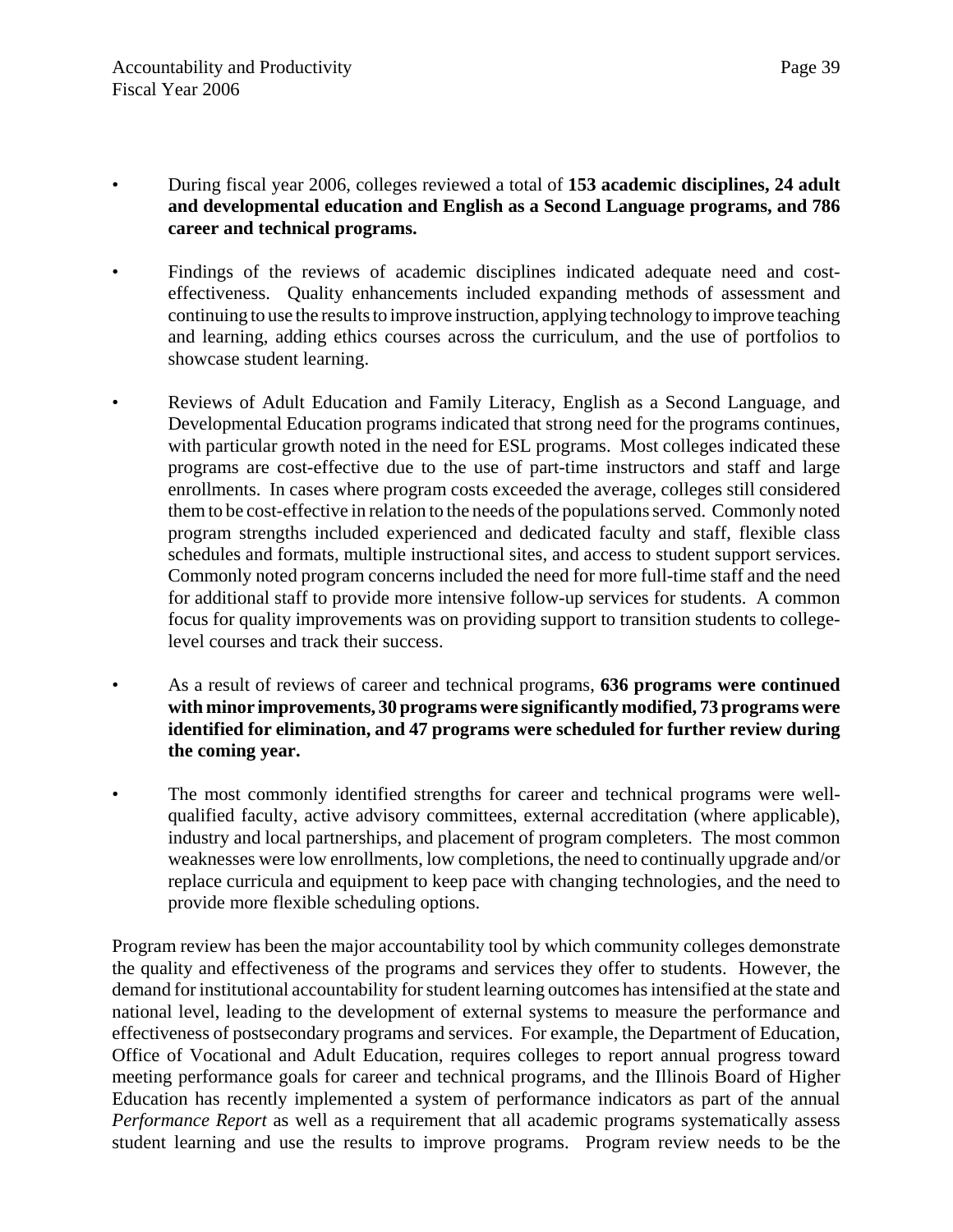mechanism that brings all of this information together for use in an evaluation of programs and services that leads to continuous improvement.

**Status of Recommendations from the "Findings and Recommendations: Evaluation of the Program Review System of the Illinois Community College Board":** During the fiscal year 2005, ICCB staff along with the project consultant team (Drs. Kathleen Kelly, Ivan Lach, and Sharon Kristovich) coordinated a comprehensive review of the existing process, drafted preliminary recommendations, met with various stakeholders in program review to seek input on the draft report, and have since presented the Illinois Community College Board with final recommendations for revising the statewide program review process. These final recommendations were accepted by the Board on September 16, 2005.

During the past fiscal year, ICCB staff developed and distributed a new Program Review Manual to the field and provided technical assistance through a series of conference calls and presentations at various workshops and conferences including the Illinois Community College Career Administrators Conference (ICCCA) in November 2006. This reporting year was optional for colleges to submit using either the existing format or the revised version. Six colleges submitted their program review summaries using the revised format. Based on this information staff continue to develop sample summaries for colleges to model and will provide additional information regarding the new program review format to field as appropriate.

**Conclusion.** The report of *Accountability and Productivity in Illinois Community Colleges Fiscal Year 2006* provides evidence that Illinois' comprehensive community colleges play a vital role in the state's educational and workforce preparation. They provide access and opportunity to nearly one million diverse students annually, including those seeking assistance deciding on a new career or upgrading skills for their current occupation, persons interested in transferring to another college or university, and students who need to sharpen their basic skills. In addition, they are a valuable resource to businesses and industries and a partner in economic development in the districts they serve. The report also illustrates that the colleges are committed to continuous improvement of their programs and services. As enrollments increase and fiscal constraints continue, the colleges have implemented strategies to maintain their level of service to their districts. The content of the reports affirms that Illinois community colleges continue to play an essential role in preparing the welleducated, high-skilled citizenry the state must have to strengthen the economy and support a desirable living environment.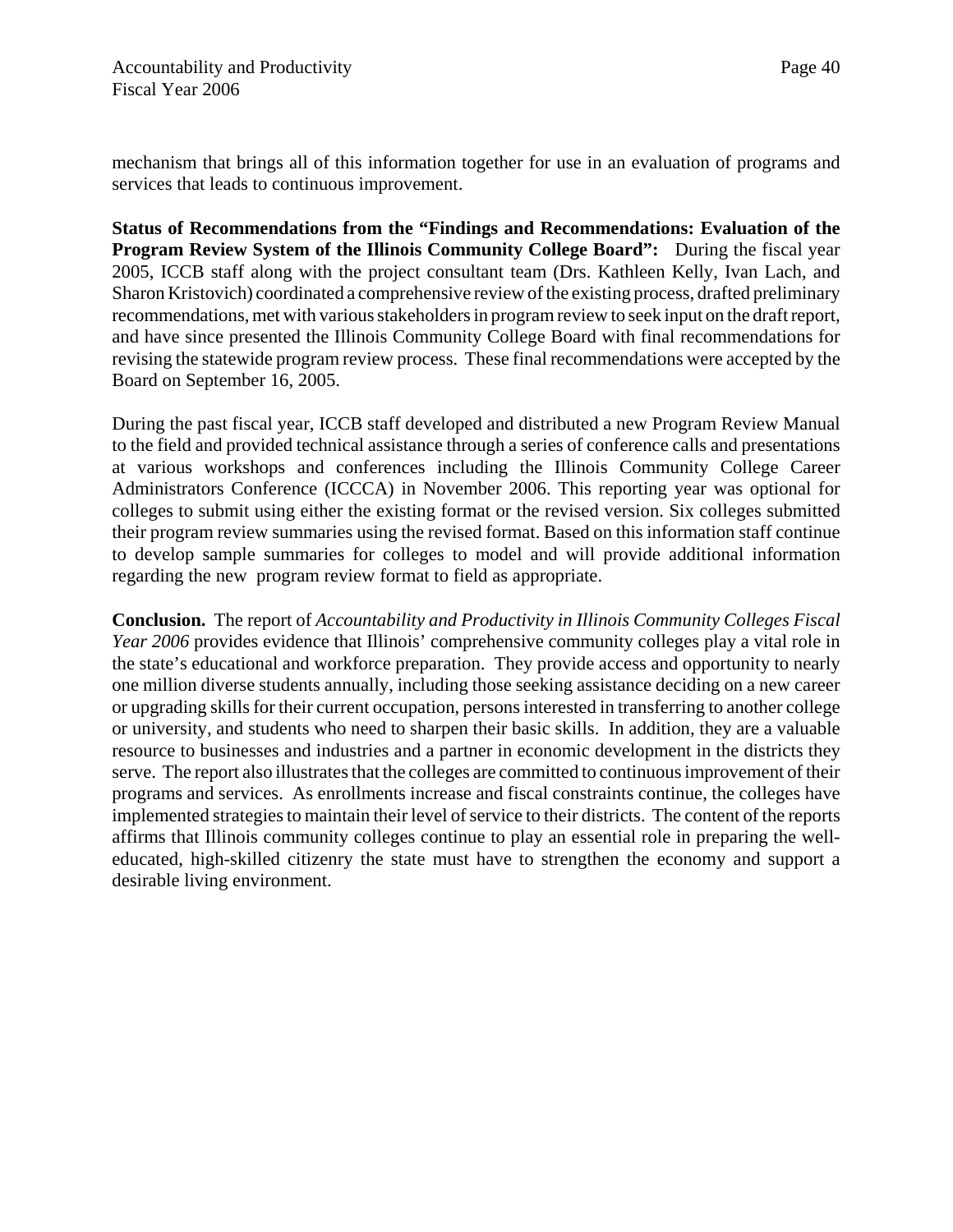Appendix A

# **COMMUNITY COLLEGE PROGRAM REVIEW SUMMARY TABLES**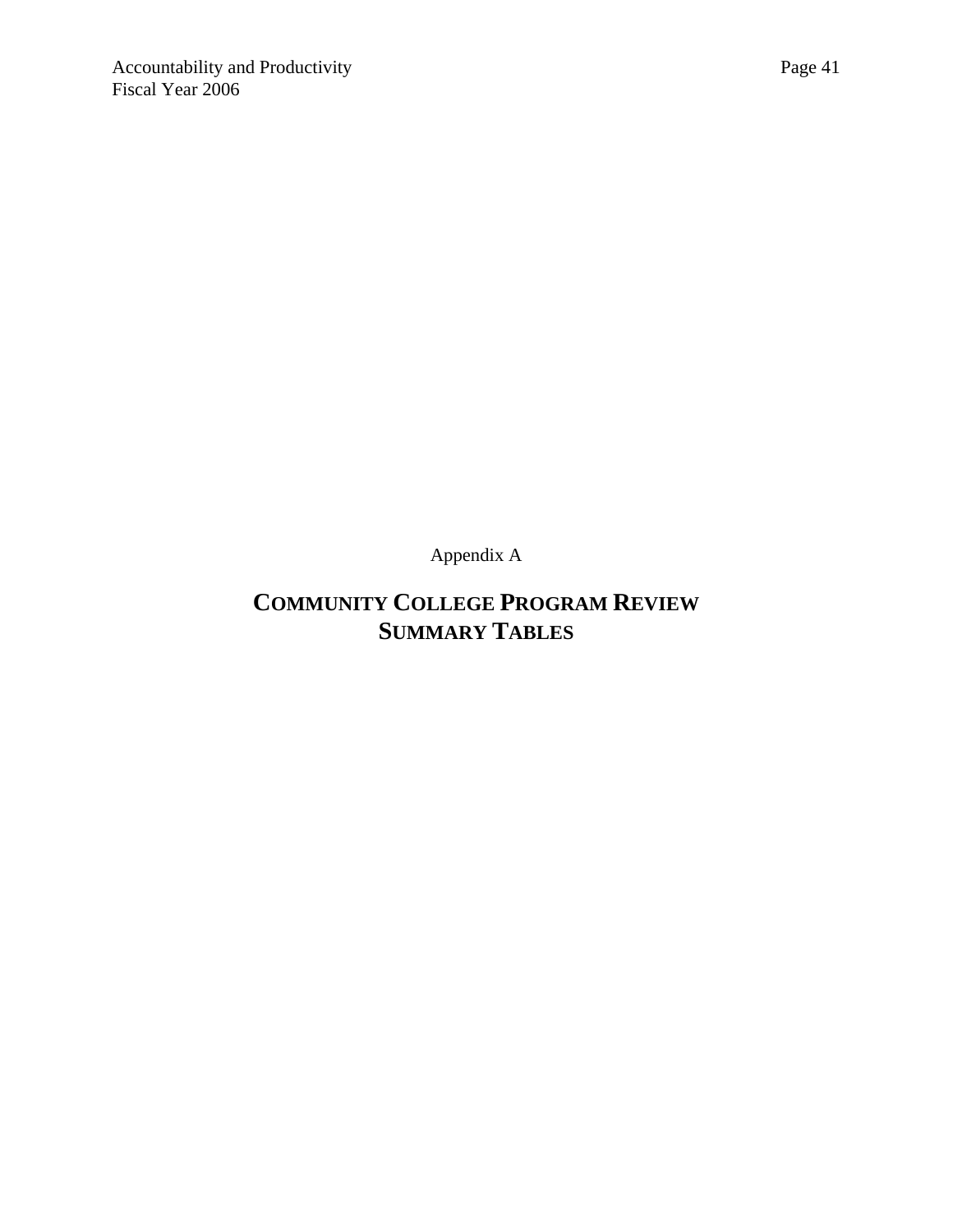| Illinois Community College Board<br>Table A-1<br>LIST OF PROGRAMS REVIEWED BY COMMUNITY COLLEGES<br><b>DURING FISCAL YEAR 2006</b> |                                                 |                                               |                                                          |
|------------------------------------------------------------------------------------------------------------------------------------|-------------------------------------------------|-----------------------------------------------|----------------------------------------------------------|
| College                                                                                                                            | $#$ of<br>Occupational<br>Curricula<br>Reviewed | $#$ of<br>Academic<br>Disciplines<br>Reviewed | $#$ of<br>Dev/Adult<br>Education<br>Programs<br>Reviewed |
| <b>Black Hawk</b>                                                                                                                  | 28                                              | 6                                             | $\boldsymbol{0}$                                         |
| Chicago                                                                                                                            |                                                 |                                               |                                                          |
| Daley                                                                                                                              | 19                                              | $\overline{c}$                                | 0                                                        |
| Kennedy-King                                                                                                                       | 13                                              | 0                                             | 0                                                        |
| Malcolm X                                                                                                                          | 6                                               | 4                                             | 0                                                        |
| Olive-Harvey                                                                                                                       | 5                                               | 1                                             | 3                                                        |
| Truman                                                                                                                             | 10                                              | 5                                             | 0                                                        |
| Washington                                                                                                                         | 15                                              | $\overline{0}$                                | $\mathbf{0}$                                             |
| Wright                                                                                                                             | 7                                               | 3                                             | $\boldsymbol{0}$                                         |
| Danville                                                                                                                           | 12                                              | 1                                             | 0                                                        |
| DuPage                                                                                                                             | 21                                              | 6                                             | 0                                                        |
| Elgin                                                                                                                              | 31                                              | 6                                             | 0                                                        |
| Harper                                                                                                                             | 20                                              | 7                                             | 0                                                        |
| Heartland                                                                                                                          | 9                                               | 5                                             | 0                                                        |
| Highland                                                                                                                           | 18                                              | 1                                             | 0                                                        |
| IL Central                                                                                                                         | 23                                              | $\overline{c}$                                | $\mathbf{0}$                                             |
| Illinois Eastern                                                                                                                   |                                                 |                                               |                                                          |
| Frontier                                                                                                                           | $\overline{\mathbf{4}}$                         | $\overline{c}$                                | $\boldsymbol{0}$                                         |
| Lincoln Trail                                                                                                                      | 8                                               | $\mathbf{1}$                                  | $\boldsymbol{0}$                                         |
| Olney                                                                                                                              | 15                                              | $\mathbf 1$                                   | $\boldsymbol{0}$                                         |
| Wabash                                                                                                                             | 15                                              | $\mathbf{1}$                                  | $\boldsymbol{0}$                                         |
| IL Valley                                                                                                                          | 16                                              | 14                                            | $\boldsymbol{0}$                                         |
| Joliet                                                                                                                             | 32                                              | $\boldsymbol{0}$                              | $\boldsymbol{0}$                                         |
| Kankakee                                                                                                                           | 13                                              | $\overline{c}$                                | $\boldsymbol{0}$                                         |
| Kaskaskia                                                                                                                          | $25\,$                                          | 4                                             | 1                                                        |
| Kishwaukee                                                                                                                         | 11                                              | 5                                             | $\boldsymbol{0}$                                         |
| <b>Lake County</b>                                                                                                                 | 32                                              | 7                                             | 1                                                        |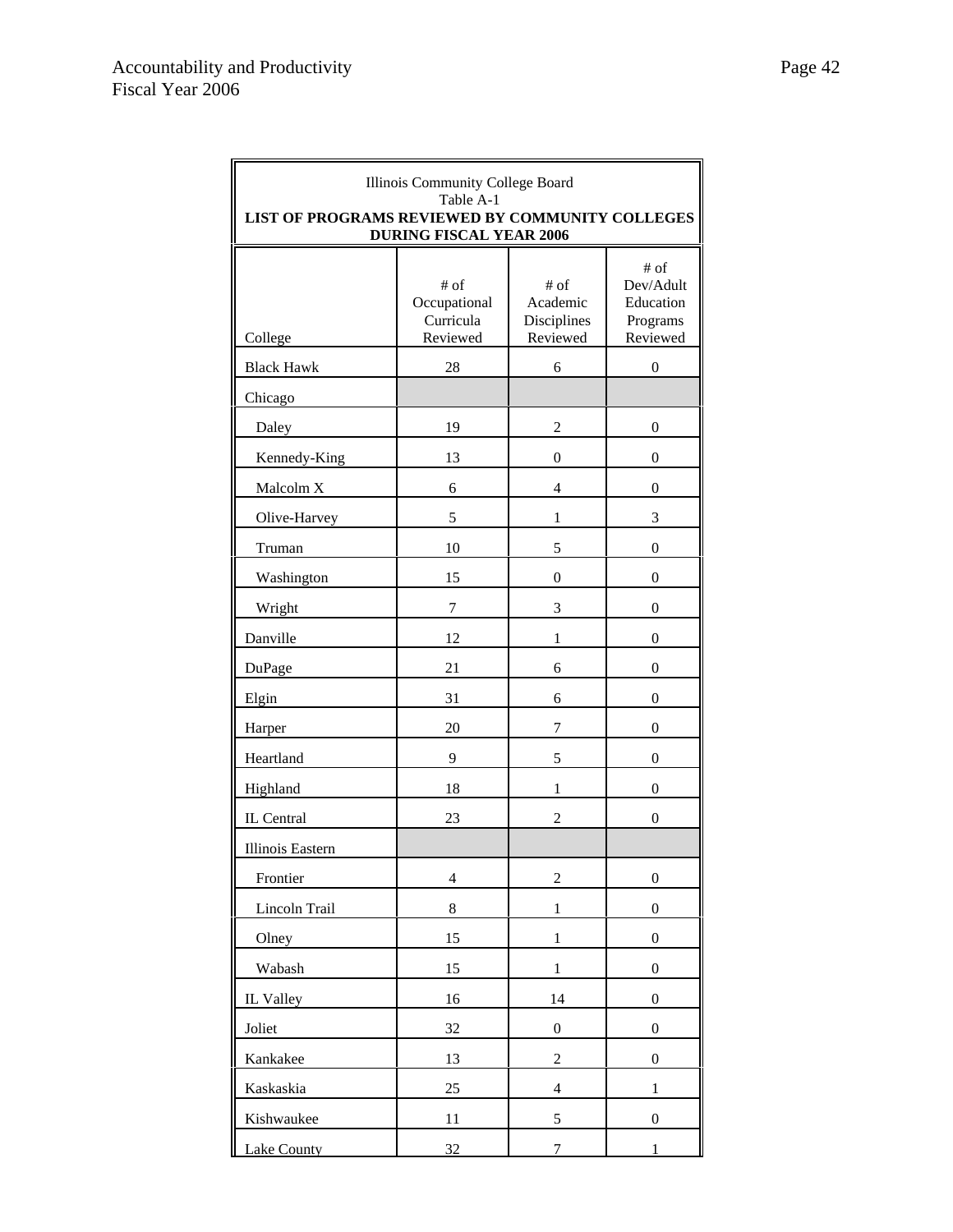| Illinois Community College Board<br>Table A-1<br>LIST OF PROGRAMS REVIEWED BY COMMUNITY COLLEGES<br><b>DURING FISCAL YEAR 2006</b> |                                                 |                                               |                                                        |
|------------------------------------------------------------------------------------------------------------------------------------|-------------------------------------------------|-----------------------------------------------|--------------------------------------------------------|
| College                                                                                                                            | $#$ of<br>Occupational<br>Curricula<br>Reviewed | $#$ of<br>Academic<br>Disciplines<br>Reviewed | # of<br>Dev/Adult<br>Education<br>Programs<br>Reviewed |
| Lake Land                                                                                                                          | 17                                              | 6                                             | $\boldsymbol{0}$                                       |
| Lewis & Clark                                                                                                                      | 8                                               | 2                                             | 0                                                      |
| Lincoln Land                                                                                                                       | 19                                              | 7                                             | 1                                                      |
| Logan                                                                                                                              | 10                                              | $\boldsymbol{0}$                              | 2                                                      |
| McHenry                                                                                                                            | 12                                              | 1                                             | 0                                                      |
| Moraine Valley                                                                                                                     | 21                                              | 6                                             | 5                                                      |
| Morton                                                                                                                             | 3                                               | 2                                             | $\theta$                                               |
| Oakton                                                                                                                             | 20                                              | 3                                             | 0                                                      |
| Parkland                                                                                                                           | <b>DNA</b>                                      | <b>DNA</b>                                    | <b>DNA</b>                                             |
| Prairie State                                                                                                                      | 25                                              | 1                                             | 0                                                      |
| Rend Lake                                                                                                                          | 16                                              | 3                                             | $\overline{0}$                                         |
| Richland                                                                                                                           | 25                                              | 1                                             | 0                                                      |
| Rock Valley                                                                                                                        | 25                                              | 1                                             | 1                                                      |
| Sandburg                                                                                                                           | 18                                              | 1                                             | 1                                                      |
| Sauk Valley                                                                                                                        | 5                                               | 5                                             | 0                                                      |
| Shawnee                                                                                                                            | 7                                               | 1                                             | 0                                                      |
| South Suburban                                                                                                                     | 23                                              | $\overline{c}$                                | 0                                                      |
| Southeastern                                                                                                                       | 26                                              | 8                                             | $\overline{c}$                                         |
| Southwestern                                                                                                                       | 39                                              | 5                                             | $\overline{4}$                                         |
| Spoon River                                                                                                                        | $\mathfrak s$                                   | 3                                             | $\mathbf{1}$                                           |
| Triton                                                                                                                             | 31                                              | 3                                             | $\boldsymbol{0}$                                       |
| Waubonsee                                                                                                                          | 21                                              | $\overline{4}$                                | $\mathbf{1}$                                           |
| Wood                                                                                                                               | $\overline{c}$                                  | $\overline{c}$                                | $\mathbf{1}$                                           |
| <b>TOTALS</b>                                                                                                                      | 786                                             | 153                                           | 24                                                     |

DNA = Data Not Available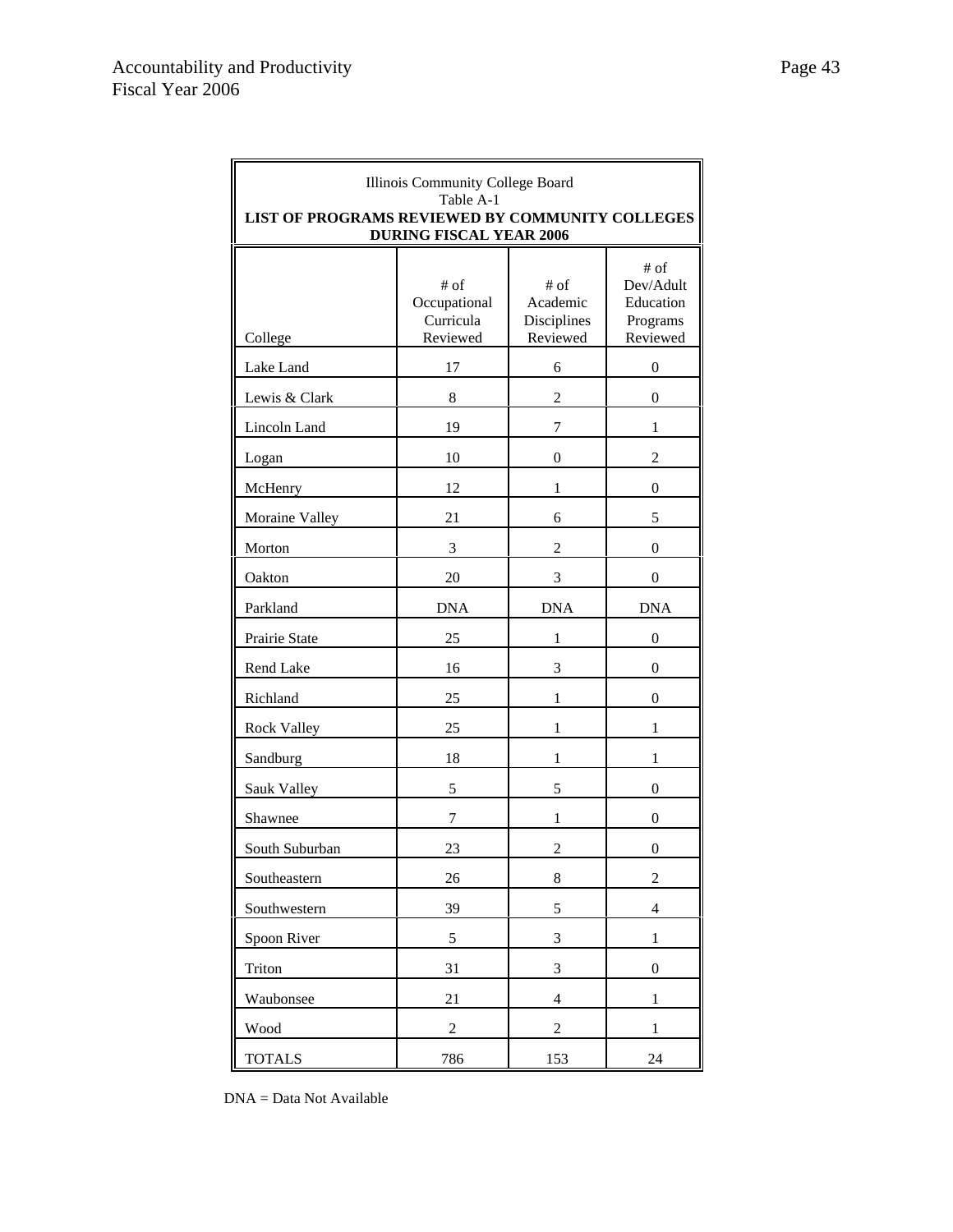Г

| Illinois Community College Board<br>Table A-2<br><b>SUMMARY OF FISCAL YEAR 2006 REVIEWS OF</b> |                                   |                                                      |                                         |                                             |                                                       |
|------------------------------------------------------------------------------------------------|-----------------------------------|------------------------------------------------------|-----------------------------------------|---------------------------------------------|-------------------------------------------------------|
| OCCUPATIONAL PROGRAMS BY COLLEGE                                                               |                                   |                                                      |                                         |                                             |                                                       |
| College                                                                                        | Number of<br>Programs<br>Reviewed | $(1)$ Number<br>Continued with<br>Minor Improvements | (2) Number<br>Significantly<br>Modified | (3) Number<br>Identified for<br>Elimination | (4) Number<br>Identified for<br><b>Further Review</b> |
| <b>Black Hawk</b>                                                                              | 28                                | $22\,$                                               |                                         | $\overline{4}$                              | $\overline{c}$                                        |
| Chicago                                                                                        |                                   |                                                      |                                         |                                             |                                                       |
| Daley                                                                                          | 19                                | 10                                                   | 4                                       | $\sqrt{5}$                                  |                                                       |
| Kennedy-King                                                                                   | 13                                | 11                                                   |                                         | $\sqrt{2}$                                  |                                                       |
| Malcolm X                                                                                      | 6                                 | $\overline{\mathbf{4}}$                              |                                         | $\overline{2}$                              |                                                       |
| Olive-Harvey                                                                                   | $\sqrt{5}$                        | $\sqrt{5}$                                           |                                         |                                             |                                                       |
| Truman                                                                                         | 10                                | $\sqrt{5}$                                           | $\overline{2}$                          |                                             | $\mathfrak{Z}$                                        |
| Washington                                                                                     | 15                                | 9                                                    |                                         | $\sqrt{6}$                                  |                                                       |
| Wright                                                                                         | $\tau$                            | 5                                                    |                                         | $\overline{2}$                              |                                                       |
| Danville                                                                                       | 12                                | 12                                                   |                                         |                                             |                                                       |
| DuPage                                                                                         | 21                                | 19                                                   |                                         | $\mathfrak{2}$                              |                                                       |
| Elgin                                                                                          | 31                                | $28\,$                                               |                                         | 3                                           |                                                       |
| Harper                                                                                         | 20                                | 15                                                   |                                         |                                             | 5                                                     |
| Heartland                                                                                      | 9                                 | $\,$ 8 $\,$                                          |                                         |                                             | 1                                                     |
| Highland                                                                                       | 18                                | 14                                                   |                                         | $\overline{4}$                              |                                                       |
| Illinois Central                                                                               | 23                                | 18                                                   | $\mathbf{1}$                            | 3                                           | 1                                                     |
| Illinois Eastern                                                                               |                                   |                                                      |                                         |                                             |                                                       |
| Frontier                                                                                       | $\overline{4}$                    | 4                                                    |                                         |                                             |                                                       |
| Lincoln Trail                                                                                  | $\,8\,$                           | $\sqrt{6}$                                           |                                         | $\,1$                                       | $1\,$                                                 |
| Olney                                                                                          | $15\,$                            | $14\,$                                               |                                         | $\mathbf 1$                                 |                                                       |
| Wabash Valley                                                                                  | 15                                | 13                                                   | $\overline{2}$                          |                                             |                                                       |
| <b>Illinois Valley</b>                                                                         | 16                                | 14                                                   | $\overline{2}$                          |                                             |                                                       |
| Joliet                                                                                         | 32                                | 32                                                   |                                         |                                             |                                                       |
| Kankakee                                                                                       | 13                                | 13                                                   |                                         |                                             |                                                       |
| Kaskaskia                                                                                      | 25                                | $24\,$                                               |                                         | $\mathbf{1}$                                |                                                       |
| Kishwaukee                                                                                     | $11\,$                            | $11\,$                                               |                                         |                                             |                                                       |
| Lake County                                                                                    | $32\,$                            | $22\,$                                               | $\mathbf{1}$                            | $\overline{3}$                              | $6\phantom{.}6$                                       |
| Lake Land                                                                                      | $17\,$                            | $17\,$                                               |                                         |                                             |                                                       |
| Lewis & Clark                                                                                  | 8                                 | $\overline{7}$                                       |                                         | -1                                          |                                                       |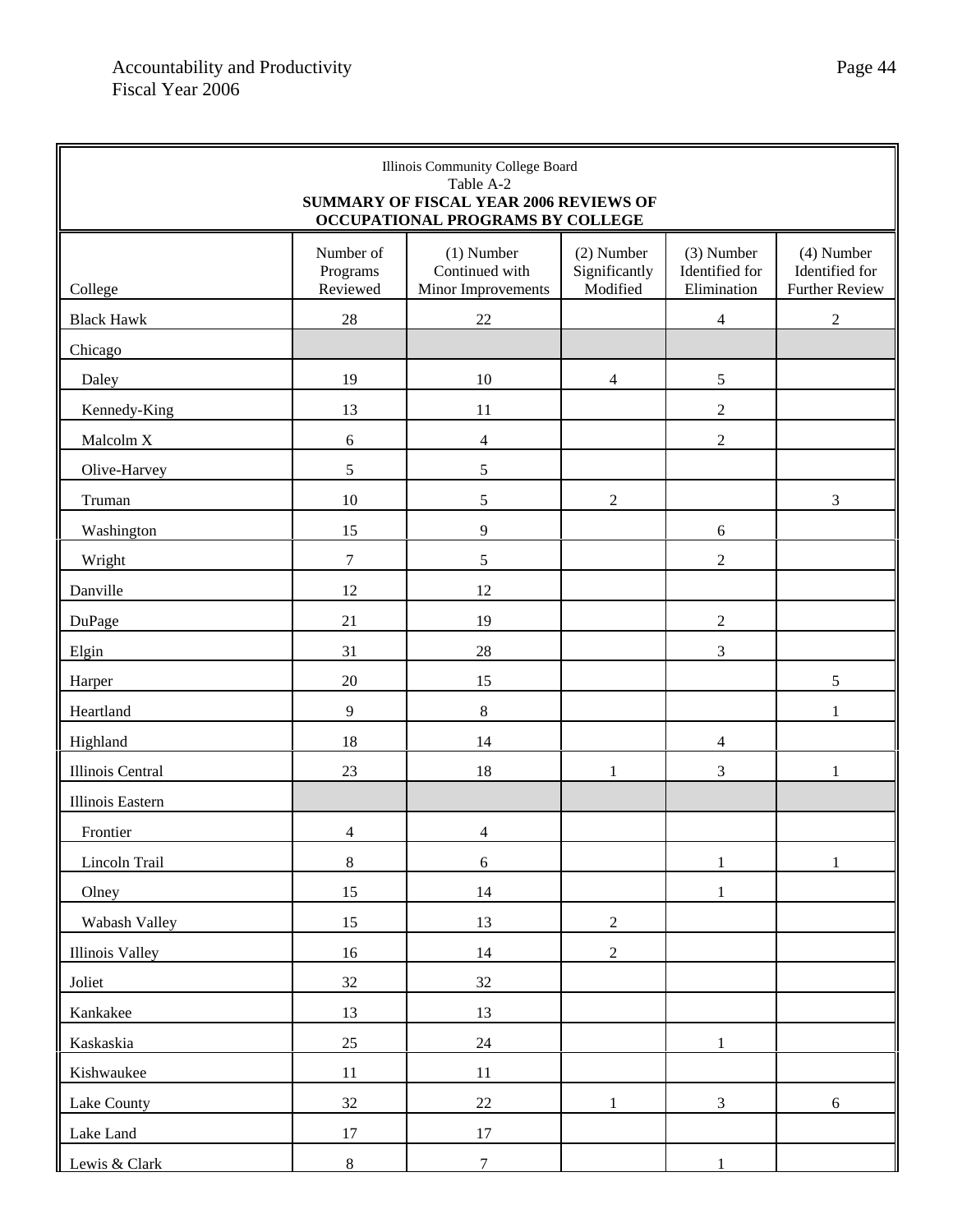r.

| Illinois Community College Board<br>Table A-2<br><b>SUMMARY OF FISCAL YEAR 2006 REVIEWS OF</b><br>OCCUPATIONAL PROGRAMS BY COLLEGE |                                   |                                                      |                                         |                                             |                                                         |
|------------------------------------------------------------------------------------------------------------------------------------|-----------------------------------|------------------------------------------------------|-----------------------------------------|---------------------------------------------|---------------------------------------------------------|
| College                                                                                                                            | Number of<br>Programs<br>Reviewed | $(1)$ Number<br>Continued with<br>Minor Improvements | (2) Number<br>Significantly<br>Modified | (3) Number<br>Identified for<br>Elimination | $(4)$ Number<br>Identified for<br><b>Further Review</b> |
| Lincoln Land                                                                                                                       | 19                                | 17                                                   | 1                                       |                                             |                                                         |
| Logan                                                                                                                              | $10\,$                            | 10                                                   |                                         |                                             |                                                         |
| McHenry                                                                                                                            | 12                                | $8\,$                                                | 3                                       | 1                                           |                                                         |
| Moraine Valley                                                                                                                     | 21                                | $18\,$                                               |                                         | 1                                           | $\sqrt{2}$                                              |
| Morton                                                                                                                             | 3                                 | 3                                                    |                                         |                                             |                                                         |
| Oakton                                                                                                                             | $20\,$                            | $20\,$                                               |                                         |                                             |                                                         |
| Parkland                                                                                                                           |                                   |                                                      |                                         |                                             |                                                         |
| Prairie State                                                                                                                      | 25                                | 17                                                   | 5                                       | $\mathfrak{Z}$                              |                                                         |
| Rend Lake                                                                                                                          | 16                                | $10\,$                                               | 1                                       | 5                                           |                                                         |
| Richland                                                                                                                           | 25                                | 16                                                   | 1                                       | $\overline{2}$                              | 6                                                       |
| <b>Rock Valley</b>                                                                                                                 | 25                                | 21                                                   |                                         | 4                                           |                                                         |
| Sandburg                                                                                                                           | 18                                | $\,$ 8 $\,$                                          |                                         |                                             | 10                                                      |
| Sauk Valley                                                                                                                        | 5                                 | 4                                                    | 1                                       |                                             |                                                         |
| Shawnee                                                                                                                            | $\tau$                            | 7                                                    |                                         |                                             |                                                         |
| South Suburban                                                                                                                     | 23                                | 16                                                   |                                         | $\tau$                                      |                                                         |
| Southeastern                                                                                                                       | 26                                | 21                                                   | $\mathfrak{2}$                          | 3                                           |                                                         |
| Southwestern                                                                                                                       | 39                                | 28                                                   |                                         | 5                                           | $6\,$                                                   |
| Spoon River                                                                                                                        | 5                                 | 5                                                    |                                         |                                             |                                                         |
| Triton                                                                                                                             | 31                                | 23                                                   | $\overline{4}$                          |                                             | $\overline{4}$                                          |
| Waubonsee                                                                                                                          | 21                                | $20\,$                                               |                                         | $\mathbf{1}$                                |                                                         |
| Wood                                                                                                                               | $\sqrt{2}$                        | $\sqrt{2}$                                           |                                         |                                             |                                                         |
| <b>TOTALS</b>                                                                                                                      | 786                               | 636                                                  | $30\,$                                  | 73                                          | 47                                                      |

a.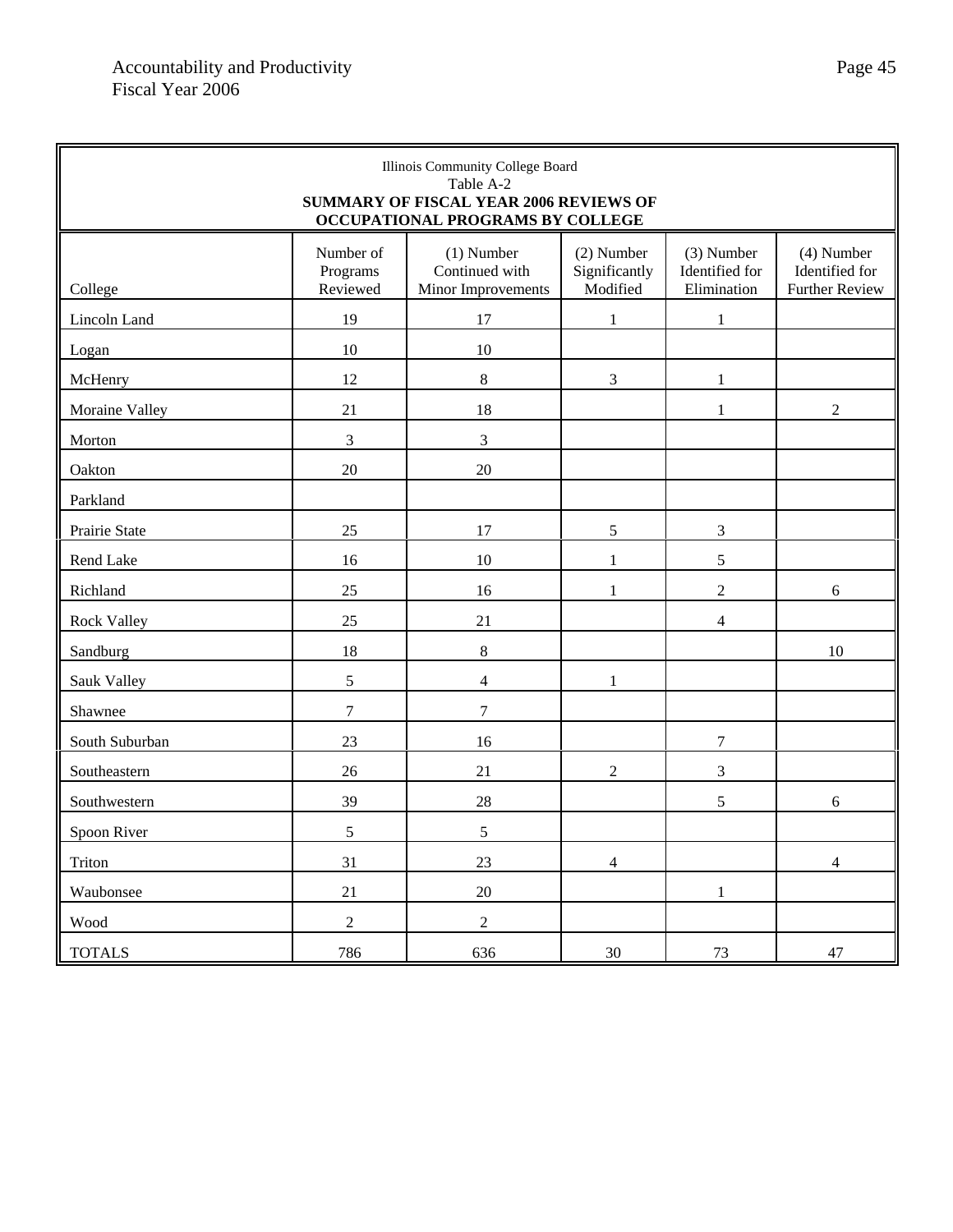ř.

| Illinois Community College Board<br>Table A-3<br>OCCUPATIONAL PROGRAMS ELIMINATED THROUGH PROGRAM REVIEW<br>IN FISCAL YEAR 2006 |                                                    |            |  |  |
|---------------------------------------------------------------------------------------------------------------------------------|----------------------------------------------------|------------|--|--|
| District/College                                                                                                                | Program Title                                      | <b>CIP</b> |  |  |
| <b>Black Hawk College</b>                                                                                                       | CAD/CAM Manufacturing Technology AAS               | 15.0603    |  |  |
|                                                                                                                                 | <b>Machinist Certificate</b>                       | 15.0603    |  |  |
|                                                                                                                                 | Manufacturing Technology AAS                       | 15.0603    |  |  |
|                                                                                                                                 | <b>International Trade Certificate</b>             | 52.1101    |  |  |
| CCC-Richard J. Daley                                                                                                            | <b>Aviation Electronics Certificate</b>            | 47.0609    |  |  |
|                                                                                                                                 | Radio Communications Certificate                   | 47.0609    |  |  |
|                                                                                                                                 | <b>Aviation Navigation Certificate</b>             | 47.0609    |  |  |
|                                                                                                                                 | Radar and New Technologies Certificate             | 47.0609    |  |  |
|                                                                                                                                 | Occupational Rehabilitation Aide Certificate       | 51.0803    |  |  |
| CCC-Kennedy-King                                                                                                                | Child Development - Teacher Aide AAS               | 13.1501    |  |  |
|                                                                                                                                 | Child Development - Teacher Aide Cert.             | 13.1501    |  |  |
| CCC-Malcolm X                                                                                                                   | Child Development Elementary Education AAS         | 13.1501    |  |  |
|                                                                                                                                 | Child Development Elementary Education Certificate | 13.1501    |  |  |
| CCC-Harold Washington                                                                                                           | Hotel Motel Management AAS                         | 52.0902    |  |  |
|                                                                                                                                 | Hotel Motel Management (Basic) Certificate         | 52.0902    |  |  |
|                                                                                                                                 | Hotel Motel Management (Advanced) Certificate      | 52.0902    |  |  |
|                                                                                                                                 | Meeting and Convention Planning AAS                | 52.0902    |  |  |
|                                                                                                                                 | Child Development - Special Education AAS          | 20.0202    |  |  |
|                                                                                                                                 | Mental Health Associate AAS                        | 51.1502    |  |  |
| CCC-Wilbur Wright                                                                                                               | Teacher Assistant (Basic) Certificate              | 13.1501    |  |  |
|                                                                                                                                 | Teacher Assistant (Advanced) Certificate           | 13.1501    |  |  |
| College of DuPage                                                                                                               | Plastics Technician AAS                            | 15.0607    |  |  |
|                                                                                                                                 | Plastics Technician Certificate                    | 15.0607    |  |  |
|                                                                                                                                 | Occupational Therapy Assistant AAS                 | 51.0806    |  |  |
| <b>Elgin Community College</b>                                                                                                  | Mold Making Certificate                            | 15.0607    |  |  |
|                                                                                                                                 | Thermoplastics Injection Certificate               | 15.0607    |  |  |
|                                                                                                                                 | Psychiatric Rehabilitation Certificate             | 51.1501    |  |  |
| <b>Highland Community College</b>                                                                                               | Engine Repair Certificate                          | 47.0604    |  |  |
|                                                                                                                                 | Trans/Drv Trn/Susp/Strg and Brakes Certificate     | 47.0604    |  |  |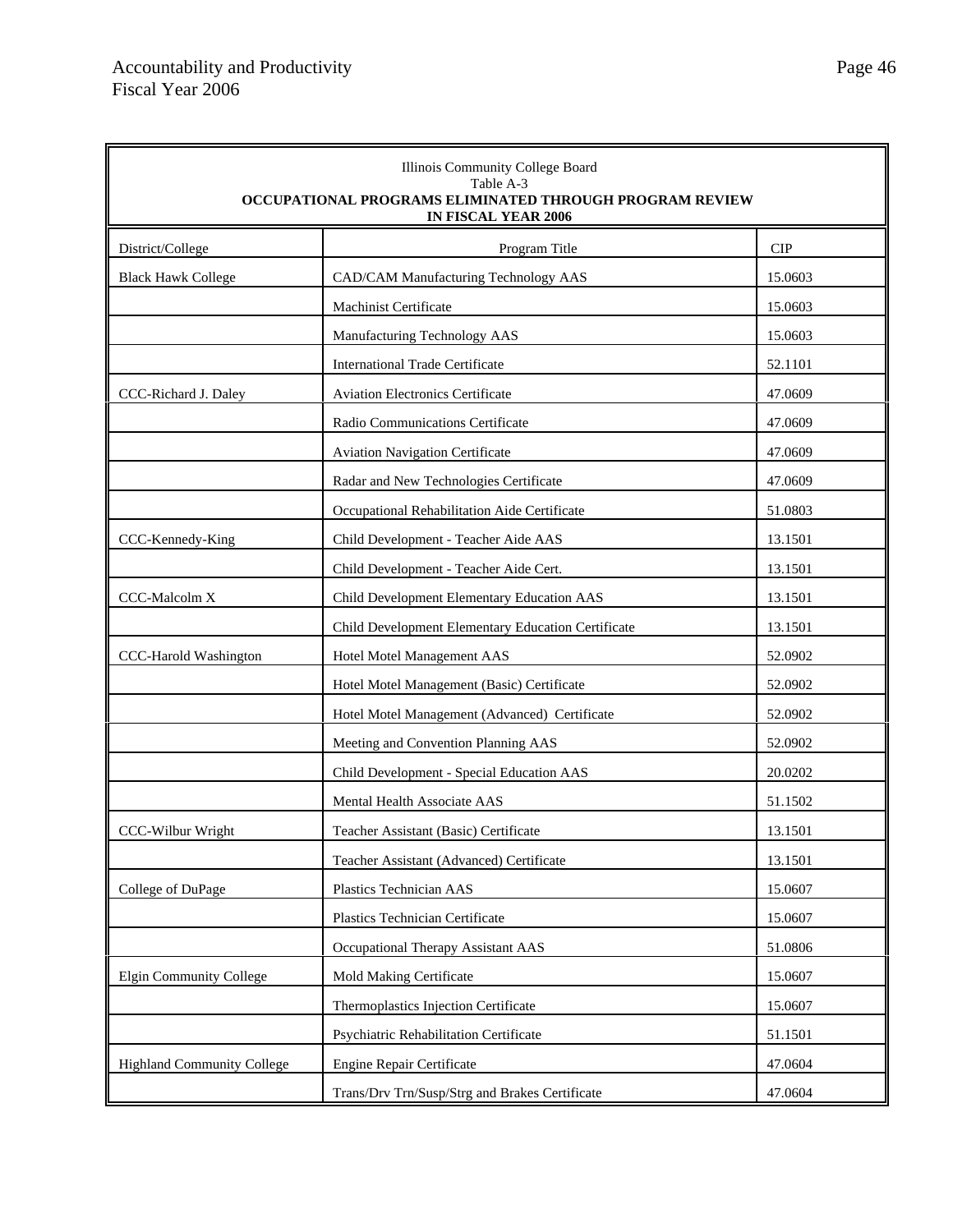| Illinois Community College Board<br>Table A-3<br>OCCUPATIONAL PROGRAMS ELIMINATED THROUGH PROGRAM REVIEW<br><b>IN FISCAL YEAR 2006</b> |                                                                |            |  |  |
|----------------------------------------------------------------------------------------------------------------------------------------|----------------------------------------------------------------|------------|--|--|
| District/College                                                                                                                       | Program Title                                                  | <b>CIP</b> |  |  |
| <b>Highland Community College</b>                                                                                                      | Automotive Transmission and Air Conditioning Certificate       | 47.0604    |  |  |
|                                                                                                                                        | Engine Performance Certificate                                 | 47.0604    |  |  |
| Illinois Central College                                                                                                               | <b>Agriculture Mechanics Certificate</b>                       | 1.0201     |  |  |
|                                                                                                                                        | Engine Power Technology AAS                                    | 47.0604    |  |  |
|                                                                                                                                        | Pharmacy Technician Certificate                                | 51.0805    |  |  |
| Kaskaskia College                                                                                                                      | <b>Agriculture Machinery Certificate</b>                       | 1.0201     |  |  |
| College of Lake County                                                                                                                 | Chemical Technology (Chem Tech Option) AAS                     | 41.0301    |  |  |
|                                                                                                                                        | Chemical Technology (Bio-Tech Option) AAS                      | 41.0301    |  |  |
|                                                                                                                                        | Chemical Technology Certificate                                | 41.0301    |  |  |
| Lewis & Clark Comm. College                                                                                                            | Industrial Maintenance - Mechanic Certificate                  | 47.0303    |  |  |
| Lincoln Land Comm. College                                                                                                             | Truck Driver Training CDL Advanced Certificate                 | 49.0205    |  |  |
| McHenry County College                                                                                                                 | Developmental Disability Aide Certificate                      | 51.1504    |  |  |
| Moraine Valley Comm. College                                                                                                           | Materials Technology Certificate                               | 15.0611    |  |  |
| <b>Oakton Community College</b>                                                                                                        | Psychiatric Rehabilitation Certificate                         | 51.1502    |  |  |
| Prairie State College                                                                                                                  | Teacher Aide Certificate                                       | 13.1501    |  |  |
|                                                                                                                                        | Special Education Aide Certificate                             | 13.1501    |  |  |
|                                                                                                                                        | Human Services AAS                                             | 51.1501    |  |  |
| Rend Lake College                                                                                                                      | Small Business Management Certificate                          | 52.0703    |  |  |
|                                                                                                                                        | Mining AAS                                                     | 15.0901    |  |  |
|                                                                                                                                        | Mining Certificate                                             | 15.0901    |  |  |
|                                                                                                                                        | <b>Industrial Production AAS</b>                               | 15.0613    |  |  |
|                                                                                                                                        | Corrections AAS - Parole Officer Option                        | 43.0102    |  |  |
|                                                                                                                                        | Corrections AAS - Correctional Officer/Youth Supervisor Option | 43.011     |  |  |
| <b>Richland Community College</b>                                                                                                      | Early Childhood Education Certificate                          | 20.0202    |  |  |
|                                                                                                                                        | <b>Industrial Maintenance Certificate</b>                      | 47.0303    |  |  |
| <b>Rock Valley College</b>                                                                                                             | Management Certificate                                         | 52.0701    |  |  |
|                                                                                                                                        | Automated Manufacturing Technology AAS                         | 15.0613    |  |  |
|                                                                                                                                        | Manufacturing Technology Certificate                           | 15.0613    |  |  |
|                                                                                                                                        | Bricklayers and Cement Masons Certificate                      | 46.0101    |  |  |
| South Suburban College                                                                                                                 | <b>Aviation Certificate</b>                                    | 49.0102    |  |  |